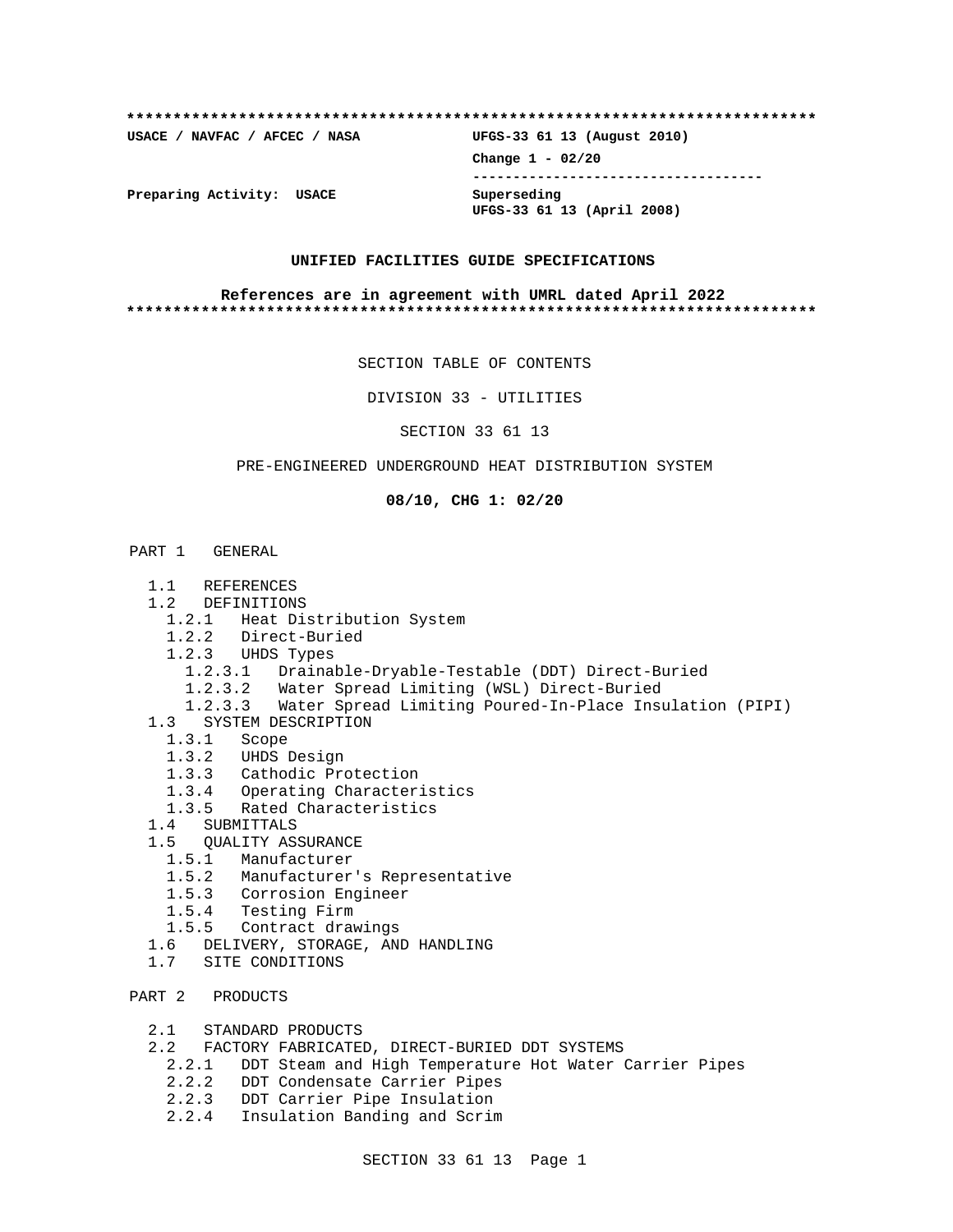2.2.5 Casing 2.2.6 Casing End Plates, Vents, and Drains<br>2.2.7 Air Space Air Space 2.2.8 Casing Coating 2.2.8.1 Fusion-Bonded Epoxy 2.2.8.2 Urethane Elastomer 2.2.9 Coating of End Plates and Conduit Extending into Manholes 2.2.10 Carrier Pipe Guides 2.2.11 Anchor Plates 2.2.12 Field Connection of Casing Sections 2.2.13 Manufacturer's Identification 2.3 FACTORY FABRICATED, DIRECT-BURIED WSL SYSTEM 2.3.1 WSL Steam and Carrier Pipes 2.3.2 WSL Condensate Carrier Pipes 2.3.3 Casing for Steam and Condensate 2.3.4 Pipe Coupling, Steam 2.3.5 Pipe Coupling, Condensate 2.3.6 WSL Carrier Pipe Insulation 2.3.6.1 Calcium Silicate for Steam Systems 2.3.6.2 Polyurethane Foam for Steam and Condensate Systems 2.3.6.3 Insulation Concentricity 2.3.6.4 Insulated Fittings 2.3.6.5 Coupling Insulation for Steam Systems 2.3.6.6 Coupling Insulation for Condensate 2.3.7 Manufacturer's Identification 2.3.8 End Seals 2.3.8.1 End Seals for Steam Service 2.3.8.2 End Seals for Condensate Return Service 2.3.9 Test of WSL Systems for Steam Service 2.3.9.1 Apparatus 2.3.9.2 Test Section 2.3.9.3 Resistance to Water Damage and Joint Leakage 2.3.9.4 Resistance to Mechanical or Structural Damage 2.3.9.4.1 Apparatus 2.3.9.4.2 Procedure 2.3.9.4.3 Results 2.3.9.5 Resistance to Ground Water Infiltration 2.3.9.5.1 Apparatus 2.3.9.5.2 Procedure 2.3.9.5.3 Results 2.3.9.6 Criteria for Satisfactory Results and Reporting 2.3.9.6.1 Reporting 2.3.9.6.2 Drawing 2.3.9.6.3 Resistance to Water Damage and Joint Leakage Test 2.3.9.6.4 Resistance to Mechanical or Structural Damage Test 2.3.9.6.5 Resistance to Ground Water Infiltration Test 2.3.9.6.6 Evidence of Test Results 2.3.9.6.7 Report 2.3.10 Test of WSL Systems for Condensate Return Service 2.4 WATER SPREAD LIMITING POURED-IN-PLACE INSULATION (PIPI) SYSTEM 2.4.1 PIPI Steam and High Temperature Hot Water Carrier Pipes 2.4.2 PIPI Condensate Carrier Pipes 2.4.3 PIPI Carrier Pipe Insulation 2.4.4 Poured-in-Place Insulation - Physical Properties 2.4.5 Poured-in-Place Insulation - Thermal Properties 2.4.6 Poured-in-Place Insulation - Electrical Properties 2.4.7 PIPI System Piping Anchors, Supports, and Guides 2.4.8 PIPI Envelope Penetrations 2.5 PIPE INSULATION TYPE AND MINIMUM THICKNESS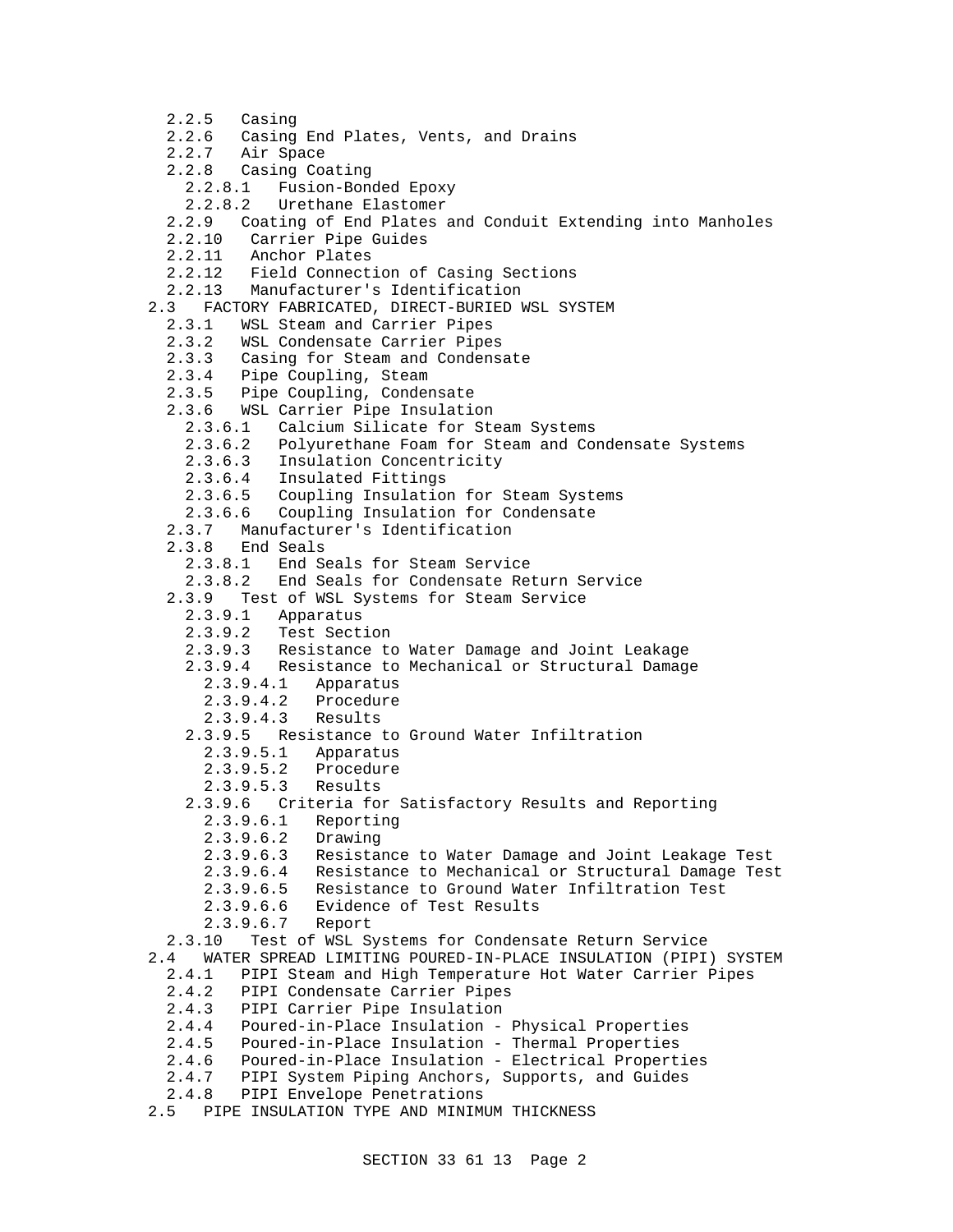- 2.6 HEAT DISTRIBUTION PIPING
	- 2.6.1 Steam and High Temperature Hot Water Pipe
		- 2.6.1.1 Condensate Pipe
		- 2.6.1.2 Joints
	- 2.6.2 Fittings
		- 2.6.2.1 Butt-Welded
		- 2.6.2.2 Socket-Welded
- 2.7 EXPANSION LOOPS AND BENDS
- PART 3 EXECUTION
	- 3.1 PREPARATION
		- 3.1.1 Job Conditions
		- 3.1.2 Interruption of Existing Service
		- 3.1.3 Grading
		- 3.1.4 Connecting to Existing Work
		- 3.1.5 Coordination
		- 3.1.6 Variations
	- 3.2 DEMOLITION
		- 3.2.1 Demolition Procedures
	- 3.2.2 Asbestos Removal
	- 3.3 PIPE, PIPING JOINTS AND FITTINGS
		- 3.3.1 Joint Preparation
		- 3.3.2 Direction Changes
	- 3.4 WELDING
		- 3.4.1 Qualification of Welders
		- 3.4.2 Examining Welders
		- 3.4.3 Examination Results
		- 3.4.4 Beveling
- 3.4.5 Alignment
- 3.4.6 Erection
	- 3.4.7 Defective Welds
	- 3.4.8 Electrodes
	- 3.4.9 Radiographic Testing
	- 3.5 HEAT DISTRIBUTION SYSTEM INSTALLATION
		- 3.5.1 Verification of Final Elevations
		- 3.5.2 Excavation, Trenching, and Backfilling
		- 3.5.3 UHDS Manufacturer's Representative Responsibilities
		- 3.5.4 UHDS Manufacturer's Representative Reports
		- 3.5.5 Protection
		- 3.5.6 Defective Material
		- 3.5.7 Cathodic Protection Installation
	- 3.6 TESTS
		- 3.6.1 Holiday Testing of Direct-buried System Steel Casings
		- 3.6.2 Pneumatic, Hydrostatic and Operational Tests
			- 3.6.2.1 Pneumatic Test
			- 3.6.2.2 Hydrostatic Test
		- 3.6.2.3 Operational Test
		- 3.6.3 Deficiencies
	- 3.7 VALVE MANHOLES
	- 3.8 BURIED UTILITY WARNING AND IDENTIFICATION
	- 3.8.1 Plastic Marking Tape
	- 3.8.2 Markers for Underground Piping
	- 3.9 THERMAL PERFORMANCE TESTING
	- 3.9.1 Equipment
		- 3.9.1.1 Casing Temperature Measurement
		- Carrier Pipe Temperature Measurement
		- 3.9.1.3 Terminals
		- 3.9.2 Thermal Performance Test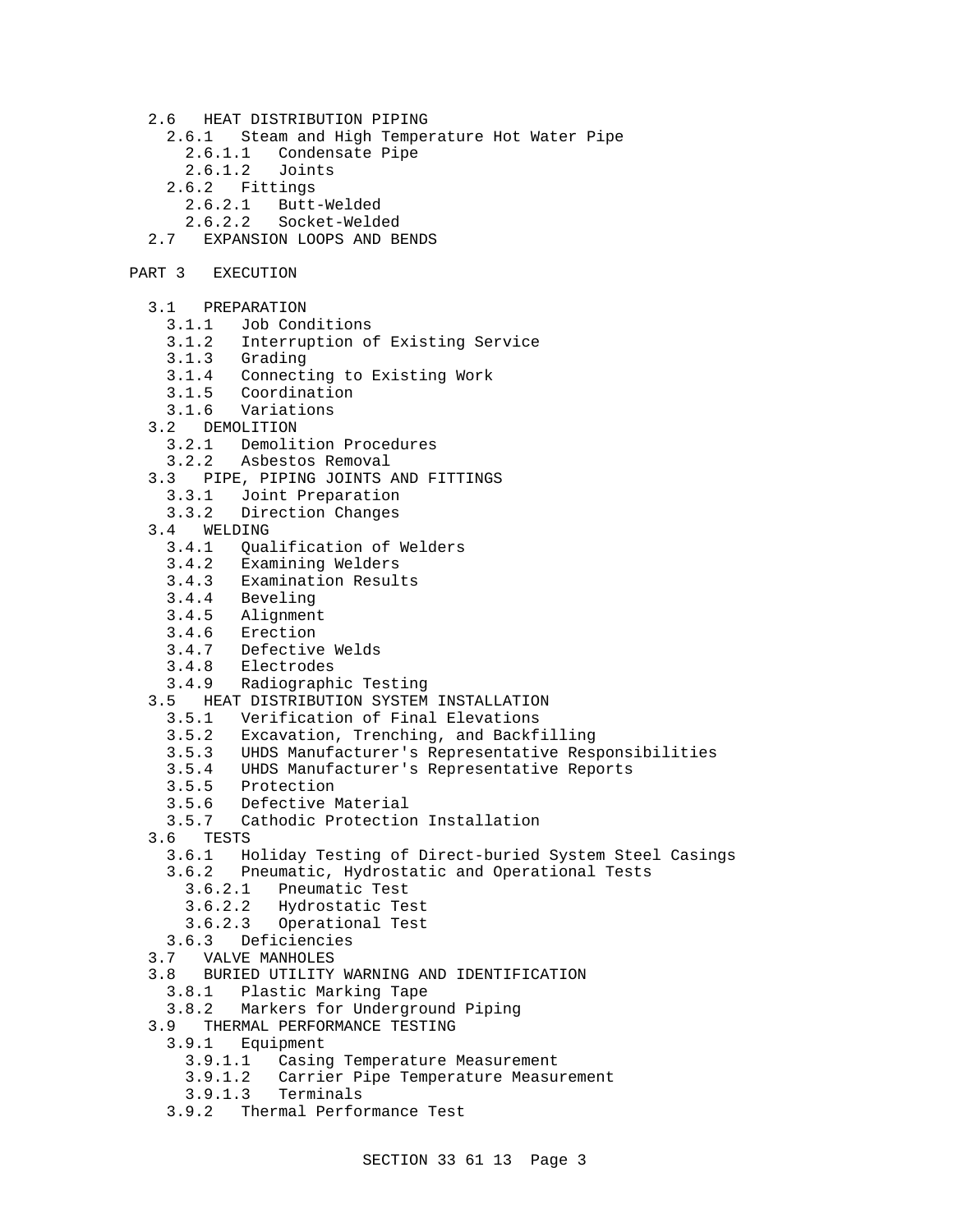-- End of Section Table of Contents --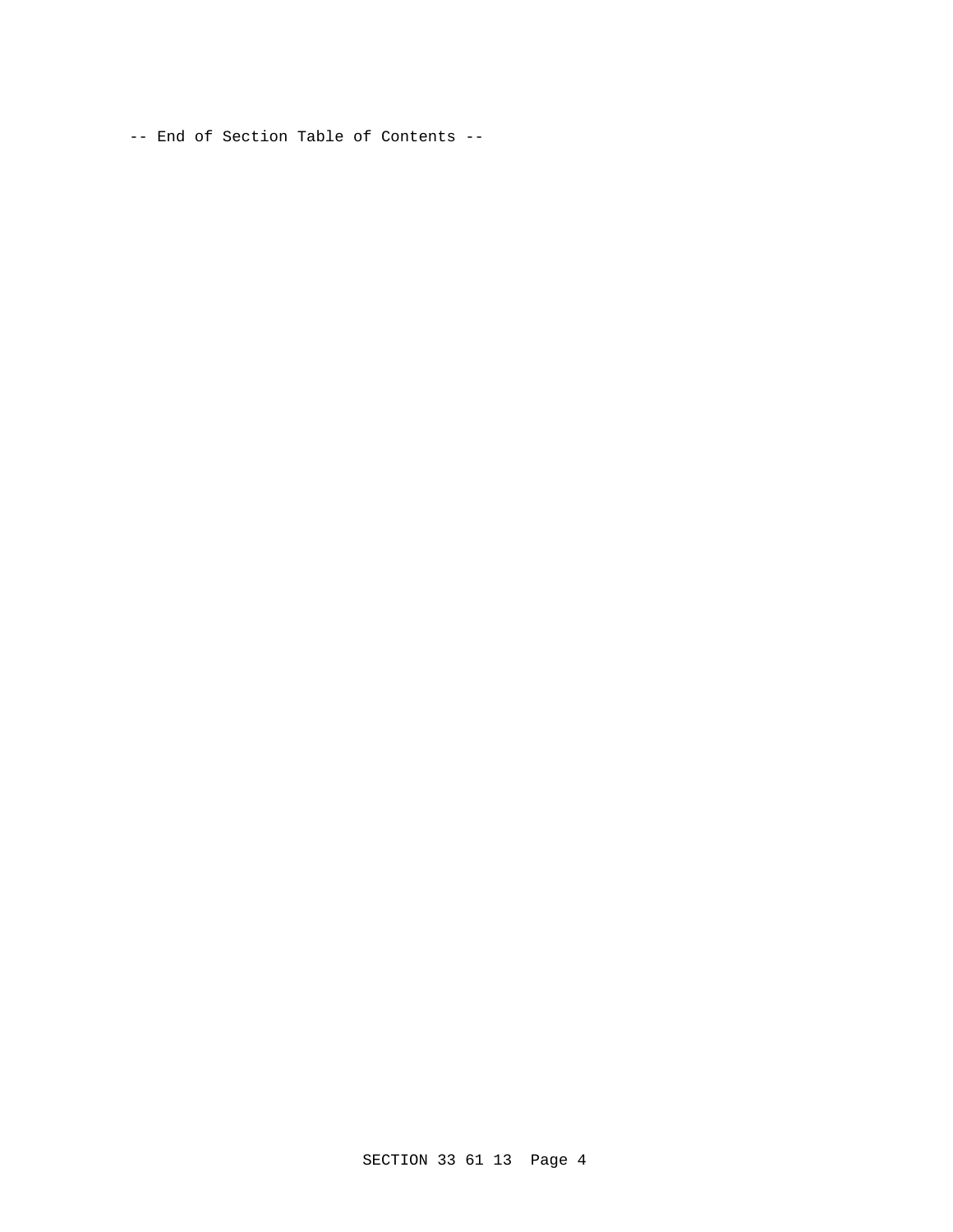**\*\*\*\*\*\*\*\*\*\*\*\*\*\*\*\*\*\*\*\*\*\*\*\*\*\*\*\*\*\*\*\*\*\*\*\*\*\*\*\*\*\*\*\*\*\*\*\*\*\*\*\*\*\*\*\*\*\*\*\*\*\*\*\*\*\*\*\*\*\*\*\*\*\***

**USACE / NAVFAC / AFCEC / NASA UFGS-33 61 13 (August 2010) Change 1 - 02/20 ------------------------------------ UFGS-33 61 13 (April 2008)**

**Preparing Activity: USACE Superseding**

### **UNIFIED FACILITIES GUIDE SPECIFICATIONS**

**References are in agreement with UMRL dated April 2022 \*\*\*\*\*\*\*\*\*\*\*\*\*\*\*\*\*\*\*\*\*\*\*\*\*\*\*\*\*\*\*\*\*\*\*\*\*\*\*\*\*\*\*\*\*\*\*\*\*\*\*\*\*\*\*\*\*\*\*\*\*\*\*\*\*\*\*\*\*\*\*\*\*\***

#### SECTION 33 61 13

PRE-ENGINEERED UNDERGROUND HEAT DISTRIBUTION SYSTEM **08/10, CHG 1: 02/20**

**\*\*\*\*\*\*\*\*\*\*\*\*\*\*\*\*\*\*\*\*\*\*\*\*\*\*\*\*\*\*\*\*\*\*\*\*\*\*\*\*\*\*\*\*\*\*\*\*\*\*\*\*\*\*\*\*\*\*\*\*\*\*\*\*\*\*\*\*\*\*\*\*\*\***

**NOTE: This guide specification covers the requirements for an insulated underground heat distribution system (UHDS) and/or condensate return system of the pre-engineered type as covered in TM-5-810-17 "Heating and Cooling Distribution Systems", for steam and high temperature hot water up to 230 degrees C 450 degrees F.**

**Adhere to** UFC 1-300-02 **Unified Facilities Guide Specifications (UFGS) Format Standard when editing this guide specification or preparing new project specification sections. Edit this guide specification for project specific requirements by adding, deleting, or revising text. For bracketed items, choose applicable item(s) or insert appropriate information.**

**Remove information and requirements not required in respective project, whether or not brackets are present.**

**Comments, suggestions and recommended changes for this guide specification are welcome and should be submitted as a** Criteria Change Request (CCR)**. \*\*\*\*\*\*\*\*\*\*\*\*\*\*\*\*\*\*\*\*\*\*\*\*\*\*\*\*\*\*\*\*\*\*\*\*\*\*\*\*\*\*\*\*\*\*\*\*\*\*\*\*\*\*\*\*\*\*\*\*\*\*\*\*\*\*\*\*\*\*\*\*\*\***

#### PART 1 GENERAL

**\*\*\*\*\*\*\*\*\*\*\*\*\*\*\*\*\*\*\*\*\*\*\*\*\*\*\*\*\*\*\*\*\*\*\*\*\*\*\*\*\*\*\*\*\*\*\*\*\*\*\*\*\*\*\*\*\*\*\*\*\*\*\*\*\*\*\*\*\*\*\*\*\*\***

**NOTE: Notes are to the Government designer or design Architect/Engineer firm and will not be seen by the Contractor or its subContractors. The designer will carefully review all Notes; when submitting the "draft" specification for review, Notes will remain intact.**

**This specification requires coordination with other design disciplines (examples: cathodic protection, trenching and backfill, structural for coordinating**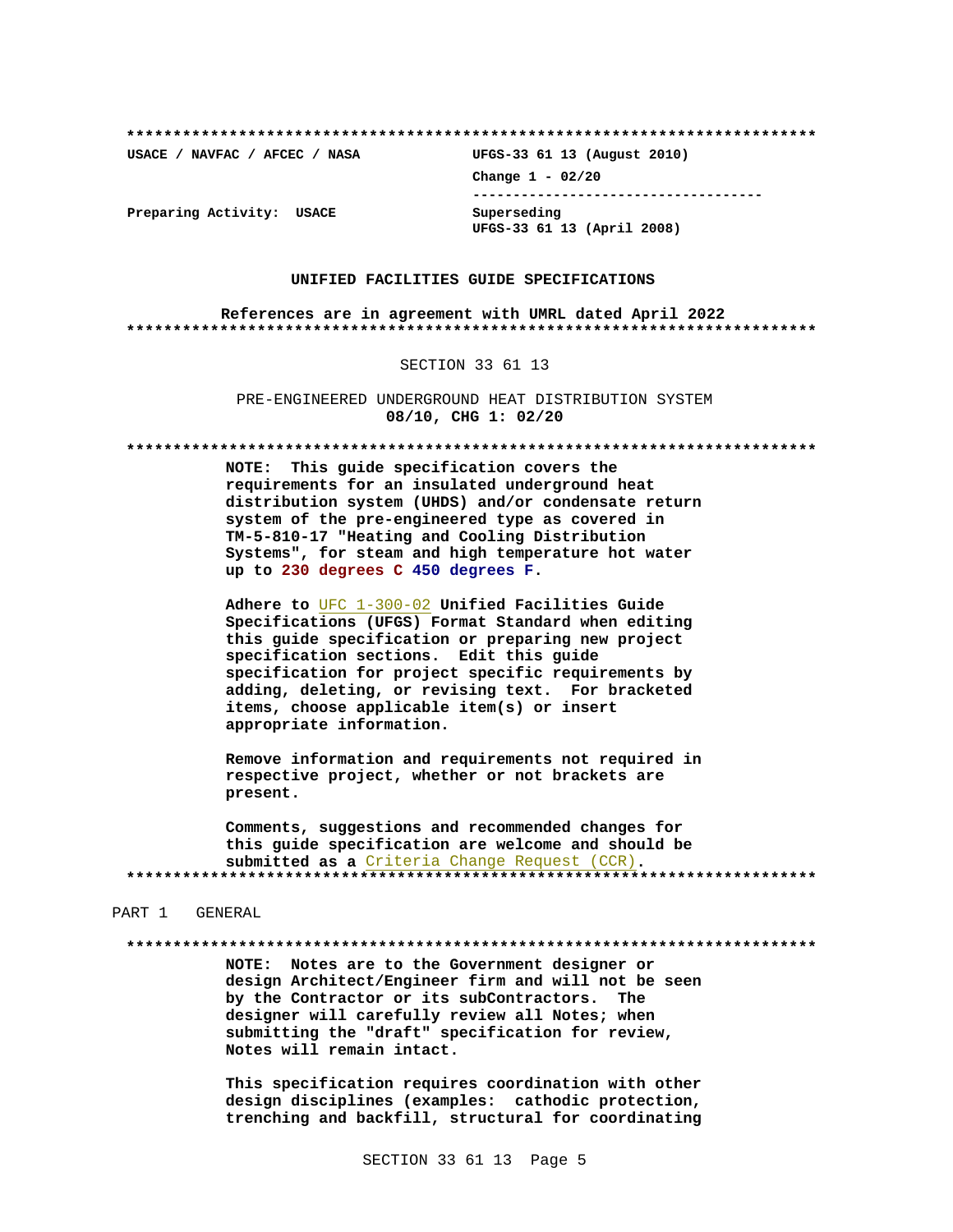manhole structures). The specified systems are capable of transporting steam, condensate, or high temperature hot water. This specification is for systems operating above 120 degrees C 250 degrees F to a maximum acceptable pressure and temperature of approximately 2.800 Mpa (gage) 408 psig and 230 degrees C 450 degrees F, respectively. It should be noted that not all UHDS are acceptable for all site classifications, temperatures, and pressure ratings.

The Government designer will establish the site, soil and groundwater conditions. The contract drawings will show the size, proposed routing (including construction limits) and estimated length of the system. The contract drawings will establish the elevations and show the profiles of the pipe and the existing and finished earth surfaces. Indicate and identify all obstructions within 8 m 25 feet of the system centerline, including adjacent or crossing utilities.

This guide specification is not for the design of the valve manhole and associated piping and equipment in the valve manhole. Valve manholes and the piping and equipment inside the valve manholes will be designed and detailed on the contract drawings. Section 33 61 13.19 VALVES, PIPING, AND EQUIPMENT IN VALVE MANHOLES will be included as part of this project. Include on the drawings a log of soil conditions along the pipe line right-of-way, at pipe depth, which gives, as a minimum, soil classification, moisture content, soil resistivity and pH, bearing strength and unstable conditions.

Details at building entries will be provided on the contract drawings to show pipe elevation, floor and grade elevation, building wall construction and existing equipment. Include location of valve manhole and/or valve boxes, branch runouts, and isolation valves on the contract drawings. Provide details at manhole entries on the contract drawings to show pipe elevations; floor, top, entrance, and grade elevations; manhole wall construction; anchor location and construction; and existing equipment and piping.

All connections to the UHDS distribution will occur only in manholes. 

#### REFERENCES  $1.1$

\*\*\*\*\*\*\*\*\*\*\*\*\*\*\*\*\*\*\*\*\*\*\*\*\*\*\*\*\*\*\*\*\*\*\* \*\*\*\*\*\*\*\*\*\*\*\*\*\*\*\*\*\*\*\*\*\*\*\*\*\*\*\*\*\*\*\*\*

> NOTE: This paragraph is used to list the publications cited in the text of the guide specification. The publications are referred to in the text by basic designation only and listed in this paragraph by organization, designation, date, and title.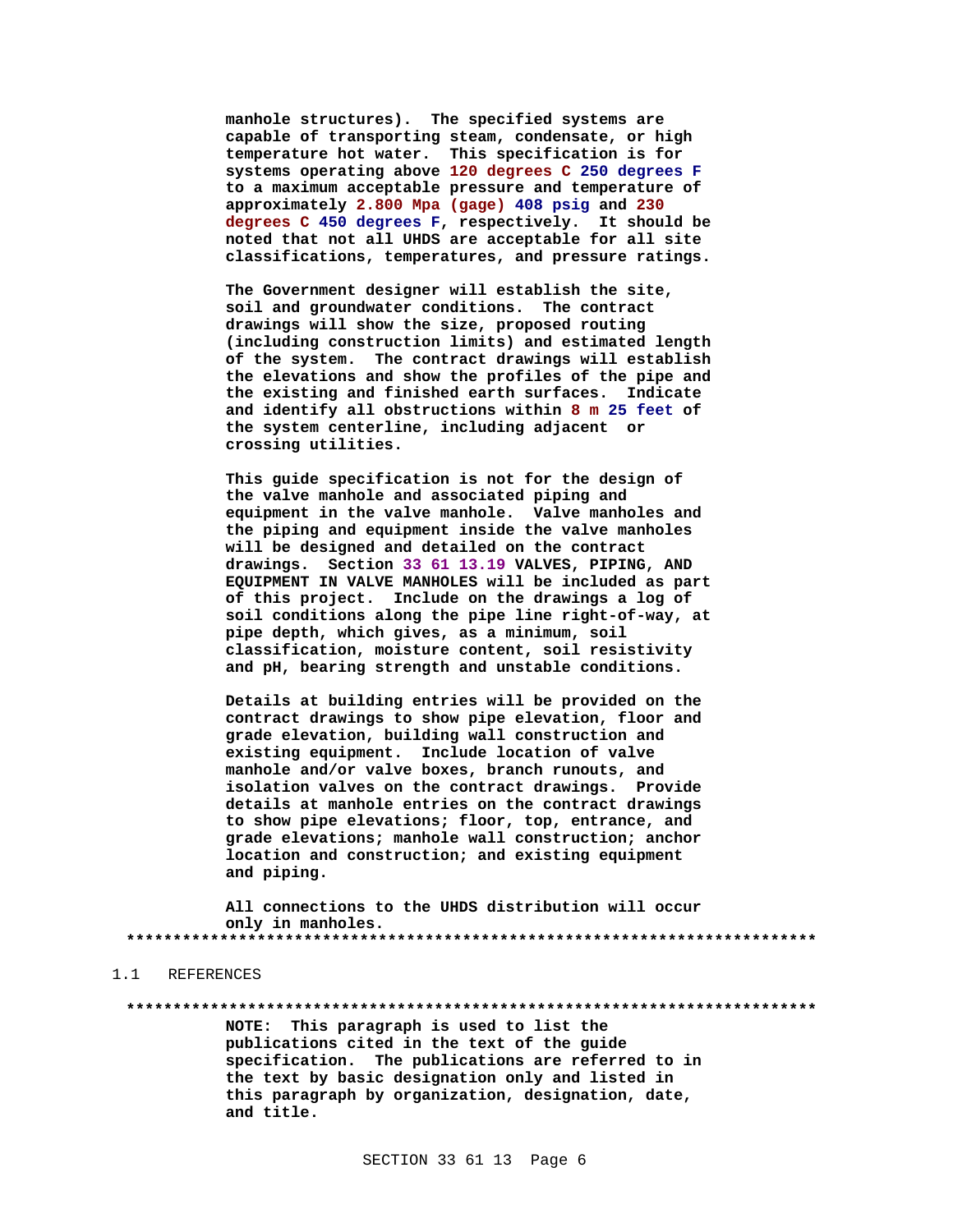**Use the Reference Wizard's Check Reference feature when you add a Reference Identifier (RID) outside of the Section's Reference Article to automatically place the reference in the Reference Article. Also use the Reference Wizard's Check Reference feature to update the issue dates.**

**References not used in the text will automatically be deleted from this section of the project specification when you choose to reconcile references in the publish print process. \*\*\*\*\*\*\*\*\*\*\*\*\*\*\*\*\*\*\*\*\*\*\*\*\*\*\*\*\*\*\*\*\*\*\*\*\*\*\*\*\*\*\*\*\*\*\*\*\*\*\*\*\*\*\*\*\*\*\*\*\*\*\*\*\*\*\*\*\*\*\*\*\*\***

The publications listed below form a part of this specification to the extent referenced. The publications are referred to within the text by the basic designation only.

> AMERICAN ASSOCIATION OF STATE HIGHWAY AND TRANSPORTATION OFFICIALS (AASHTO)

| AASHTO M 300 |  |                            | (2003; R 2017) Standard Specification for |  |
|--------------|--|----------------------------|-------------------------------------------|--|
|              |  | Inorganic Zinc-Rich Primer |                                           |  |

AMERICAN SOCIETY OF MECHANICAL ENGINEERS (ASME)

| <b>ASME B16.9</b>  | (2018) Factory-Made Wrought Buttwelding<br>Fittings    |
|--------------------|--------------------------------------------------------|
| <b>ASME B16.11</b> | (2016) Forged Fittings, Socket-Welding and<br>Threaded |

ASME B31.1 (2020) Power Piping

ASME B40.100 (2013) Pressure Gauges and Gauge Attachments

## ASTM INTERNATIONAL (ASTM)

| ASTM A36/A36M          | (2019) Standard Specification for Carbon<br>Structural Steel                                                |
|------------------------|-------------------------------------------------------------------------------------------------------------|
| ASTM A53/A53M          | (2020) Standard Specification for Pipe,<br>Steel, Black and Hot-Dipped, Zinc-Coated,<br>Welded and Seamless |
| <b>ASTM A106/A106M</b> | (2019a) Standard Specification for<br>Seamless Carbon Steel Pipe for<br>High-Temperature Service            |
| <b>ASTM A134/A134M</b> | (2019) Standard Specification for Pipe,<br>Steel, Electric-Fusion (Arc)-Welded (Sizes<br>NPS 16 and Over)   |
| <b>ASTM A135/A135M</b> | (2021) Standard Specification for<br>Electric-Resistance-Welded Steel Pipe                                  |
| <b>ASTM A139/A139M</b> | (2016) Standard Specification for<br>Electric-Fusion (ARC)-Welded Steel Pipe                                |

SECTION 33 61 13 Page 7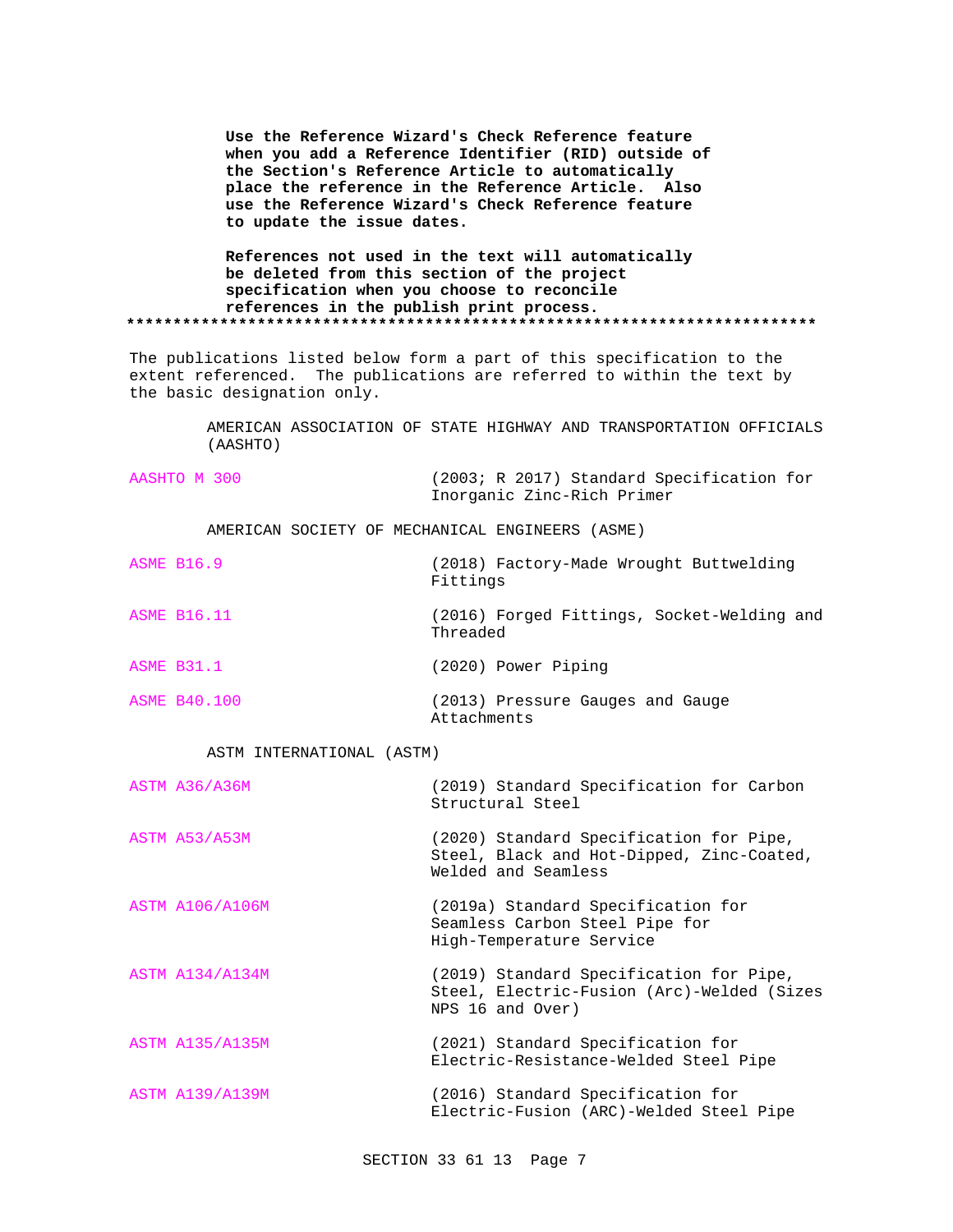|                        | (NPS 4 and over)                                                                                                                                             |
|------------------------|--------------------------------------------------------------------------------------------------------------------------------------------------------------|
| ASTM A167              | (2011) Standard Specification for<br>Stainless and Heat-Resisting<br>Chromium-Nickel Steel Plate, Sheet, and<br>Strip                                        |
| <b>ASTM A234/A234M</b> | (2019) Standard Specification for Piping<br>Fittings of Wrought Carbon Steel and Alloy<br>Steel for Moderate and High Temperature<br>Service                 |
| ASTM C177              | (2019) Standard Test Method for<br>Steady-State Heat Flux Measurements and<br>Thermal Transmission Properties by Means<br>of the Guarded-Hot-Plate Apparatus |
| <b>ASTM C518</b>       | (2021) Standard Test Method for<br>Steady-State Thermal Transmission<br>Properties by Means of the Heat Flow Meter<br>Apparatus                              |
| ASTM C533              | (2017) Standard Specification for Calcium<br>Silicate Block and Pipe Thermal Insulation                                                                      |
| ASTM C591              | (2021) Standard Specification for Unfaced<br>Preformed Rigid Cellular Polyisocyanurate<br>Thermal Insulation                                                 |
| ASTM D1895             | (2017) Standard Test Methods for Apparent<br>Density, Bulk Factor, and Pourability of<br>Plastic Materials                                                   |
| ASTM D2310             | (2006; R 2012) Machine-Made "Fiberglass"<br>(Glass-Fiber-Reinforced<br>Thermosetting-Resin) Pipe                                                             |
| ASTM D2487             | (2017; E 2020) Standard Practice for<br>Classification of Soils for Engineering<br>Purposes (Unified Soil Classification<br>System)                          |
| ASTM D2996             | (2017) Standard Specification for<br>Filament-Wound "Fiberglass"<br>(Glass-Fiber-Reinforced<br>Thermosetting-Resin) Pipe                                     |

## 1.2 DEFINITIONS

The following definitions shall apply to the work.

## 1.2.1 Heat Distribution System

A complete pre-engineered, underground [heat distribution] [and] [condensate return] system including all required components such as carrier pipes, [steam pipe,] [high temperature hot water supply pipe,] [condensate return pipe,] [high temperature hot water return pipe,] and fittings, anchors, pipe supports, insulation, protective casing, and cathodic protection, for the system supplied. The pre-engineered system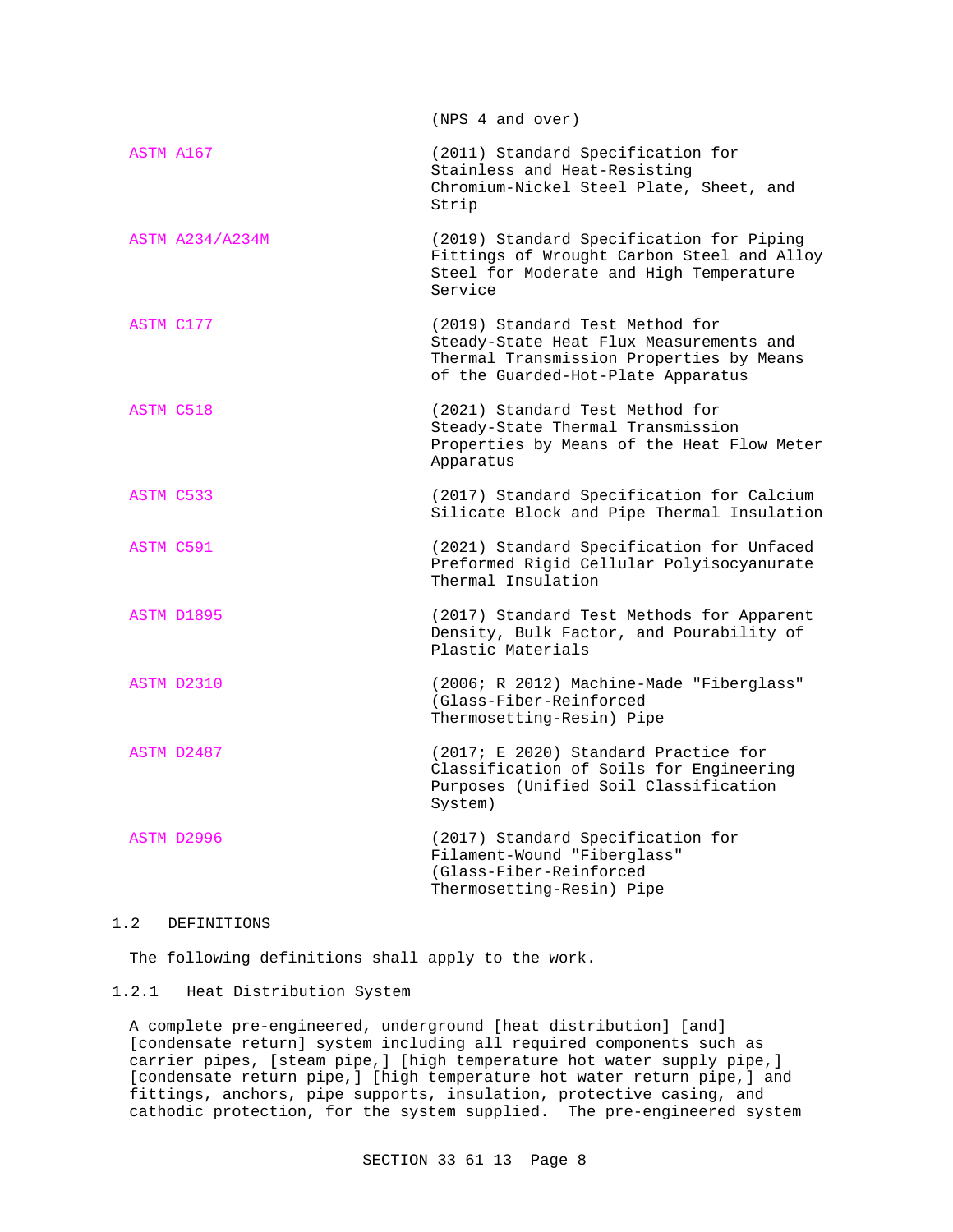does not include valve manholes and the piping and equipment inside the valve manholes; Section 33 61 13.19 VALVES, PIPING, AND EQUIPMENT IN VALVE MANHOLES shall be used for pertinent requirements. The pre-engineered system shall include all piping and components to a point at least 150 mm 6 inches inside the building and valve manhole walls. The UHDS shall not use any part of the building or valve manhole structure as an anchor point.

#### $1.2.2$ Direct-Buried

A system which is buried, without the need for a field-fabricated protective enclosure such as a concrete trench or tunnel.

#### $1.2.3$ **UHDS Types**

## NOTE: From the following subparagraphs, select the applicable type of system to be allowed and remove the other.

#### $1.2.3.1$ Drainable-Dryable-Testable (DDT) Direct-Buried

A factory-fabricated system including an air and water-tight outer protective casing, air space and an insulated carrier pipe. Drains and vents are provided at the end plates of the system (in manholes or buildings). The drains are normally capped but the caps can be removed to drain water which may leak into the air space if there is a failure in the casing or the carrier pipe. The vents allow water vapor to escape and provide a tell-tale sign of leakage.

#### $1.2.3.2$ Water Spread Limiting (WSL) Direct-Buried

A factory fabricated system including an outer protective casing and an insulated carrier pipe. The system is fabricated in sections which are independent from each other; ground water or condensate which leaks from or into one section cannot travel into the next section. Field-assembly of the sections requires no welding as the sections push together and are sealed with a system of couplings and seals.

Water Spread Limiting Poured-In-Place Insulation (PIPI)  $1.2.3.3$ 

A field fabricated system consisting of steel carrier pipes and supports encased in the poured-in-place insulation (PIPI). The PIPI consists of chemically modified calcium carbonate powder. The particles cohesively bond with each other to form a closed-cell insulation that thermally insulates the pipes and provides corrosion protection.

#### $1.3$ SYSTEM DESCRIPTION

#### $1.3.1$ Scope

The work includes the design and fabrication; furnishing; installing, and testing of a direct buried underground [insulated heat-distribution system] [and] [insulated steam pipe,] [insulated high temperature hot water supply pipe, ] [insulated steel condensate return pipe, ] [insulated high temperature hot water return pipe] consisting of piping as indicated, cathodic protection system (where required by this specification), together with fittings and appurtenances necessary for a complete and operable system. Gland type end seals will not be permitted. DDT systems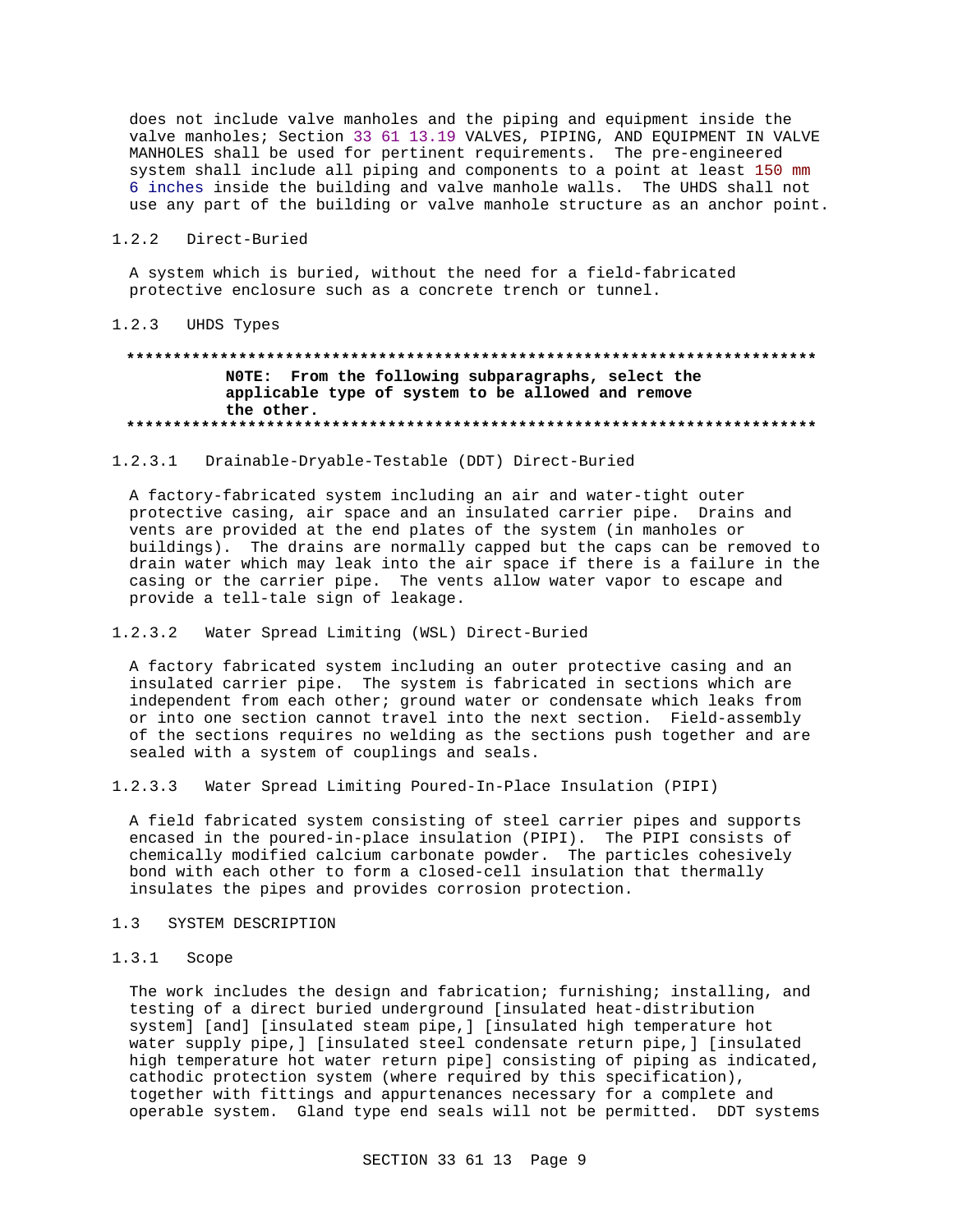with fiberglass casings will not be allowed.

#### $1.3.2$ **UHDS** Design

Submit a Certificate of Satisfactory Operation certifying that at least 3 systems installed by the UHDS manufacturer within the previous 5 years are operating satisfactorily, not later than [\_\_\_\_] days after notice to proceed. The UHDS manufacturer shall be responsible for the complete design of the UHDS, the product to be supplied, fabrication, witnessing installation and testing of the system within the design parameters established by the contract drawings and specifications, and in compliance with the detailed design. The complete design of the UHDS shall be sealed by a Professional Engineer in the employ of the UHDS manufacturer.

#### $1.3.3$ Cathodic Protection

Cathodic protection shall be provided for systems with coated steel casings in accordance with paragraph Cathodic Protection Installation.

#### $1.3.4$ Operating Characteristics

### 

NOTE: The operating and the rated characteristics must be supplied. Operating characteristics should be based on the capabilities of the system. The operating characteristics should not exceed the values for the "Rated Characteristics" of the system. Rated characteristics are to be used for calculations for the system design and represent a "worst case". For rated characteristics for DDT systems insert 260 degrees C 500 degrees F and 4.585 MPa gage 665 psig. For rated characteristics for WSL systems, which are only allowed for steam and condensate return systems, insert 208 degrees C 406 degrees F and 1.723 MPa gage 250 psig. For rated characteristics of the PIPI system insert 249 degrees C 480 degrees F and 3.81 MPa gage 551 psig. The design conditions for the condensate and hot water return piping will be the same as for the steam and hot water supply. 

The [[steam] [high temperature hot water] supply system shall have an operating temperature of [\_\_\_\_] degrees C F and an operating pressure of [\_\_\_\_\_] kPa psig.] [[condensate] [high temperature hot water] return system shall have an operating temperature of [\_\_\_\_] degrees C F and an operating pressure of [\_\_\_\_\_] kPa psig.]

#### Rated Characteristics  $1.3.5$

#### 

NOTE: The rated characteristics are to be used in the calculations for the system design and represent a "worst case". The rated conditions for the high temperature hot water return piping will be the same as for the supply. For "Installation Temperature" use the 99 percent Dry Bulb Temperature Winter Design Heating Data from the weather tables in UFC 3-400-02, Engineering Weather Data.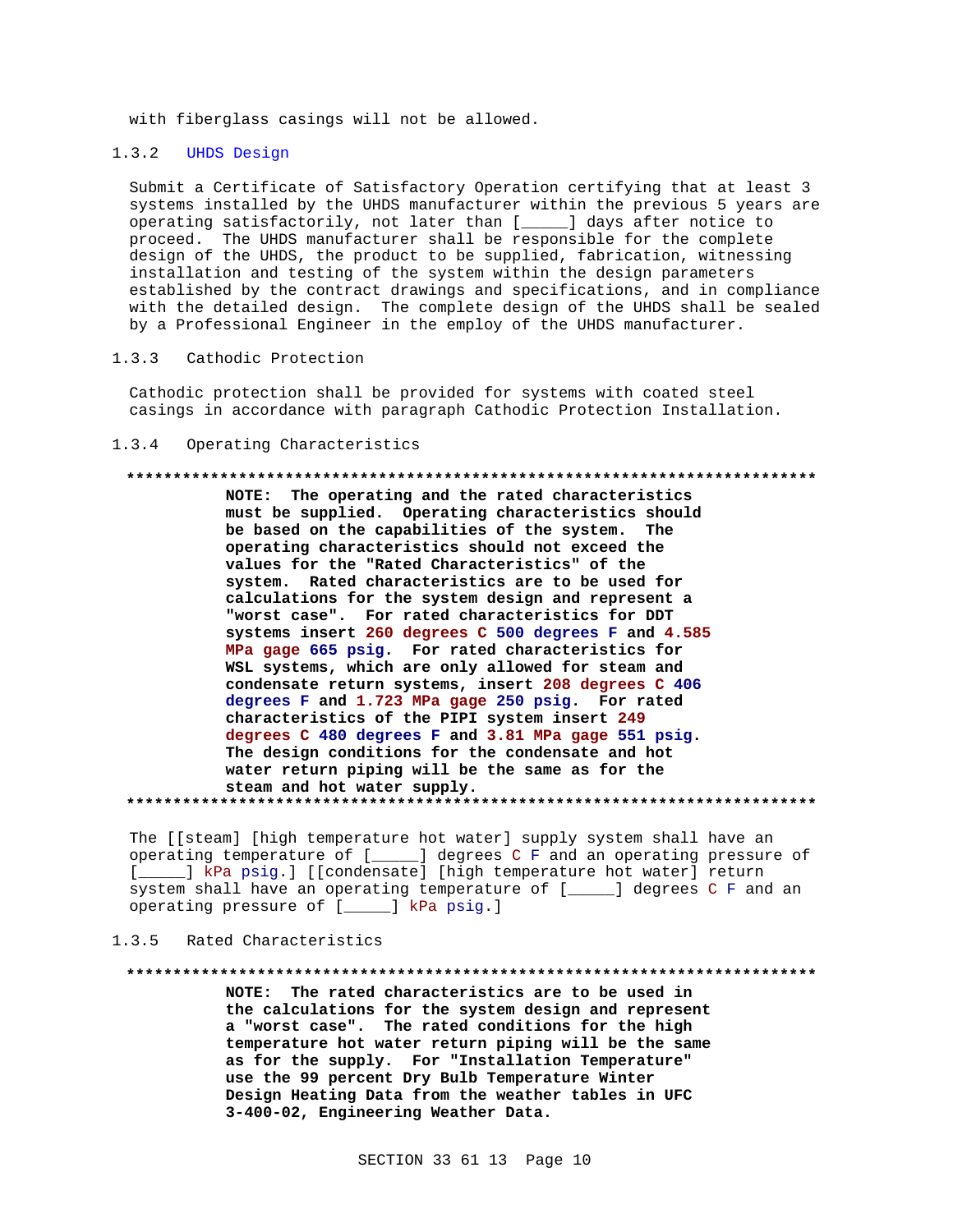Furnish thermal expansion calculations for the supply and return piping using the following design characteristics and installation temperature. The system design conditions for [steam] [condensate] [high temperature hot water] supply and/or return shall be a temperature of 232 degrees C 450 degrees F and a pressure of 4.58 kPa 665 psig. For calculation purposes, the installation temperature shall not be higher than the ambient temperature at the site: [\_\_\_\_] degrees C F.

#### $1.4$ SUBMITTALS

#### 

NOTE: Review submittal description (SD) definitions in Section 01 33 00 SUBMITTAL PROCEDURES and edit the following list, and corresponding submittal items in the text, to reflect only the submittals required for the project. The Guide Specification technical editors have classified those items that require Government approval, due to their complexity or criticality, with a "G." Generally, other submittal items can be reviewed by the Contractor's Quality Control System. Only add a "G" to an item, if the submittal is sufficiently important or complex in context of the project.

For Army projects, fill in the empty brackets following the "G" classification, with a code of up to three characters to indicate the approving authority. Codes for Army projects using the Resident Management System (RMS) are: "AE" for Architect-Engineer; "DO" for District Office (Engineering Division or other organization in the District Office); "AO" for Area Office; "RO" for Resident Office; and "PO" for Project Office. Codes following the "G" typically are not used for Navy, Air Force, and NASA projects.

The "S" classification indicates submittals required as proof of compliance for sustainability Guiding Principles Validation or Third Party Certification and as described in Section 01 33 00 SUBMITTAL PROCEDURES.

Choose the first bracketed item for Navy, Air Force and NASA projects, or choose the second bracketed item for Army projects. 

Government approval is required for submittals with a "G" or "S" classification. Submittals not having a "G" or "S" classification are [for Contractor Quality Control approval.][for information only. When used, a code following the "G" classification identifies the office that will review the submittal for the Government.] Submit the following in accordance with Section 01 33 00 SUBMITTAL PROCEDURES:

SD-02 Shop Drawings

Heat Distribution System; G[, [\_\_\_\_]].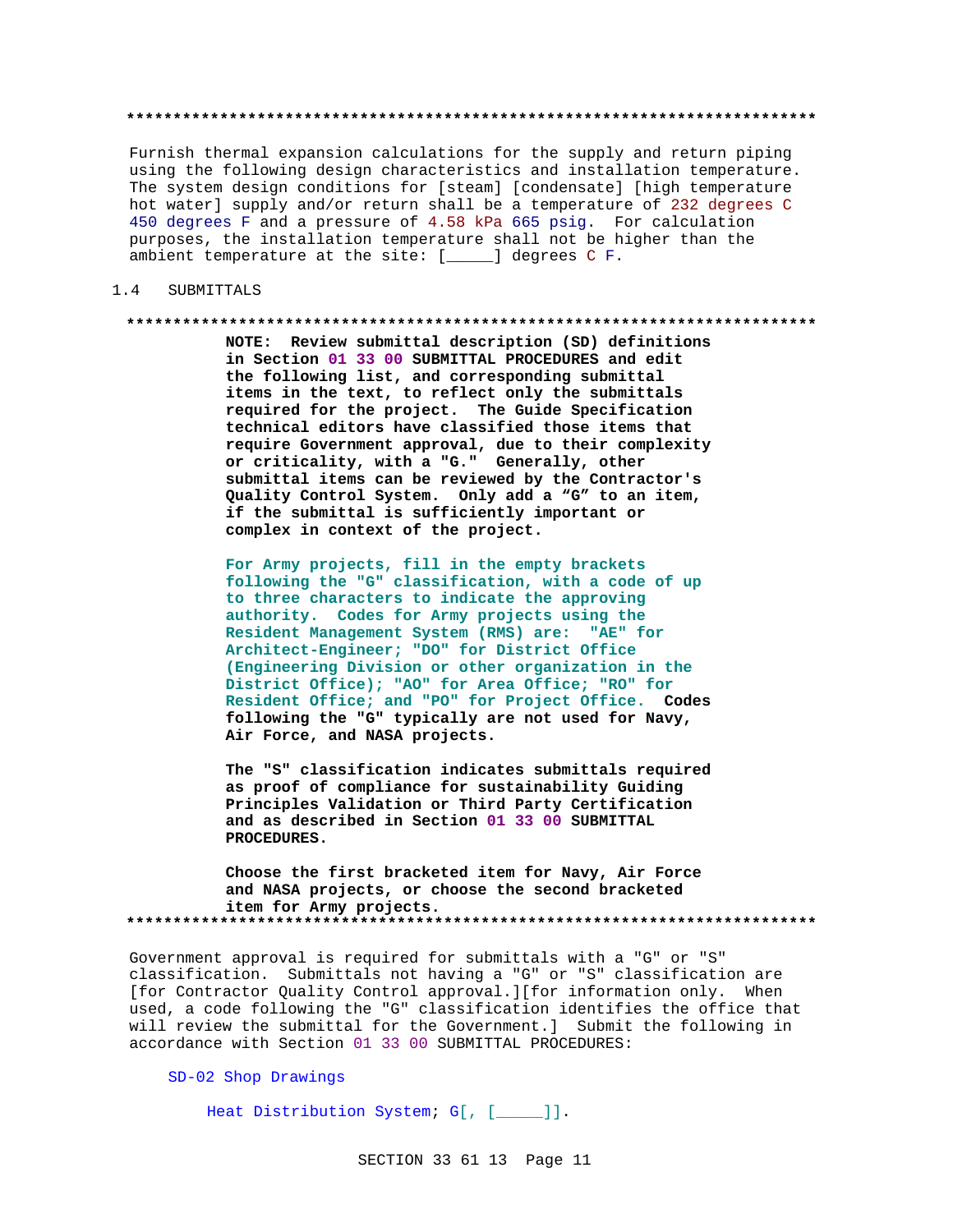```
SD-03 Product Data
    Expansion Loops and Bends; G[, [____]].
    Cathodic Protection Installation; G[, [_____]].
    Interruption of Existing Service; G[, [_____]].
    Work Plan; G[, [_____]].
    Quality Assurance Plan
    UHDS Manufacturer's Representative Reports
    Connecting to Existing Work; G[, [____]].
SD-06 Test Reports
    Thermal Performance Testing; G[, [____]].
    Operational Test; G[, [_____]].
    Tests; G[, [_____]].
    Test of WSL Systems for Steam Service; G[, [____]]
    Test of WSL Systems for Condensate Return Service; G[, [____]]
SD-07 Certificates
    Manufacturer; G[, [____]].
    Manufacturer's Representative; G[, [____]].
    UHDS Design; G[, [_____]]
    Certificate of Compliance; G[, [____]].
    Testing Firm
    Welding
SD-10 Operation and Maintenance Data
    Heat Distribution System; G[, [____]].
```
## 1.5 QUALITY ASSURANCE

## 1.5.1 Manufacturer

The UHDS manufacturer is the company responsible for the design and manufacture of the pre-engineered system. The Contractor shall submit certification of past experience stating that the UHDS manufacturer regularly and currently manufactures direct-buried systems, and that the designs of the system and equipment to be provided for this project conform to specification requirements. This certification shall be an original signed by a principal officer of the UHDS manufacturer and shall be submitted at least [2 weeks] [\_\_\_\_\_] prior to the start of work; the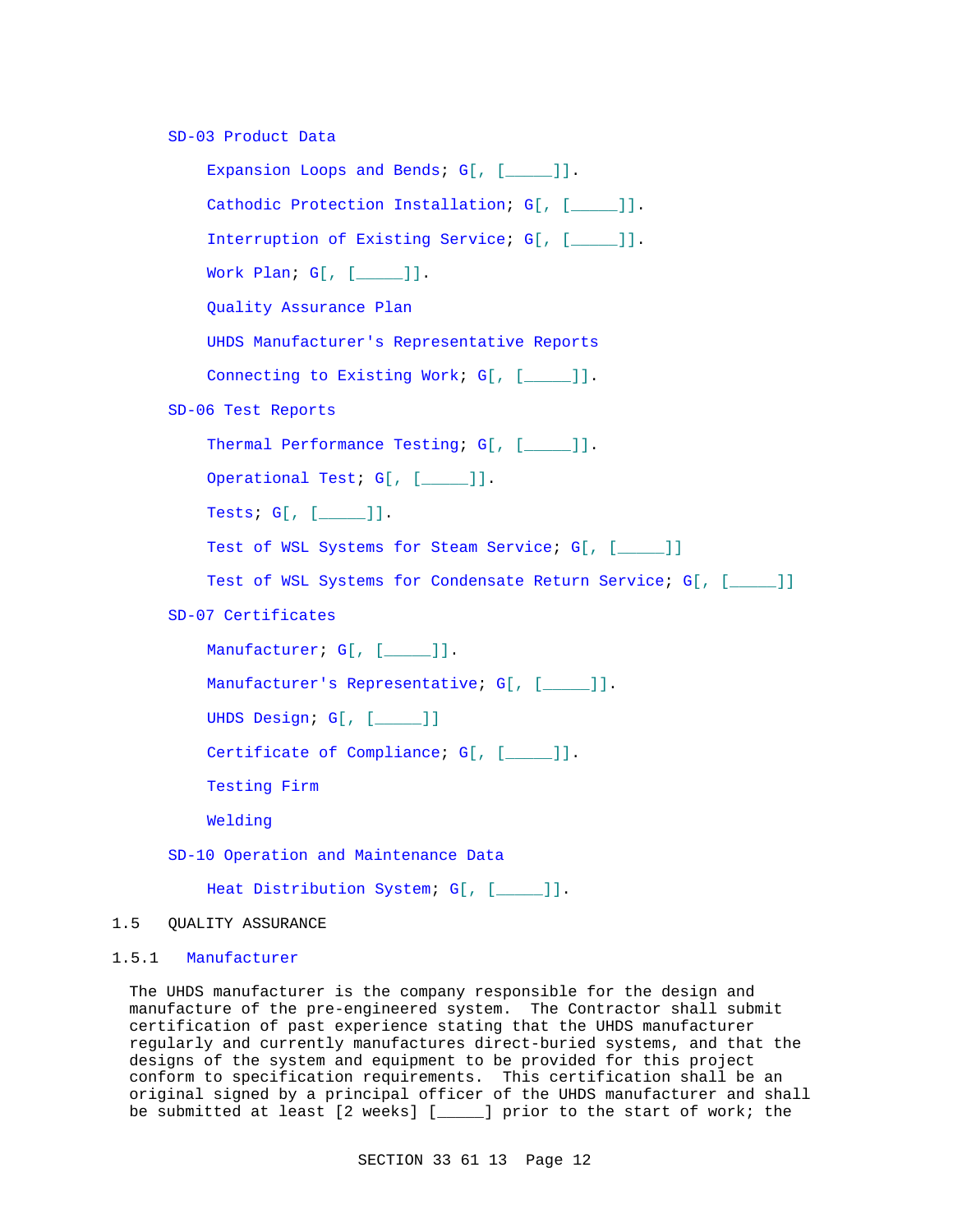certificate shall indicate the location, type of system, size of system, point of contact (POC) including phone number, for information verification. The UHDS manufacturer directs the installation of the system and has a representative on the jobsite. The manufacturer shall submit a Work Plan indicating when various items of work and tests are to be carried out and when its representative will be present at job site. The Contractor shall submit a proposed schedule of activities, not later than [\_\_\_\_\_] days after notice to proceed. The manufacturer shall submit a list of characteristics indicating what defects or damage will necessitate replacement. The manufacturer shall submit a Quality Assurance Plan not later than [\_\_\_\_\_] days after notice to proceed for fabrication, delivery, storage, installation and testing of the system. The manufacturer shall submit data sheets for all coatings and indicating thicknesses of insulation for carrier pipes.

## 1.5.2 Manufacturer's Representative

Submit a letter from the system manufacturer, at least [2 weeks] [\_\_\_\_\_] prior to the start of work, listing the experience and training of the manufacturer's representative, who shall be a person who regularly performs the duties specified, is certified in writing by the UHDS manufacturer to be technically qualified and experienced in the installation of the system, and shall be authorized by the manufacturer to make and sign the daily reports specified. The UHDS manufacturer's representative shall be under the direct employ and supervision of the UHDS manufacturer.

## 1.5.3 Corrosion Engineer

Corrosion engineer refers to a person who, by knowledge of the physical sciences and the principles of engineering and mathematics acquired by professional education and related practical experience, is qualified to engage in the practice of corrosion control. Such person may be a licensed professional corrosion engineer or certified as being qualified by the National Association of Corrosion Engineers (NACE), if such licensing or certification includes 3 years experience in corrosion control on underground metallic surfaces of the type under this contract. NACE certification shall be technologist, corrosion specialist, or cathodic protection specialist. The corrosion engineer shall make at least 3 visits to the project site. The first of these visits shall include obtaining soil resistivity data, acknowledging the type of pipeline coatings to be used and reporting to the Contractor the type of cathodic protection required. Once the submittals are approved and the materials delivered, the corrosion engineer shall revisit the site to ensure the Contractor understands installation practices and laying out the components. The third visit shall involve testing the installed cathodic protection systems and training applicable personnel on proper maintenance techniques. The corrosion engineer shall supervise, inspect, and test the installation and performance of the cathodic protection system.

## 1.5.4 Testing Firm

Submit a Certificate of Qualification from the independent testing firm or firms, not later than [\_\_\_\_\_] days after notice to proceed. The Testing Firm must be able to certify that: weld examination methods and procedures, and the interpretation of radiographic films will be performed in accordance with  $ASME$  B31.1; the firm intends to utilize the proper film exposure, techniques, and penetrameter to produce density and geometric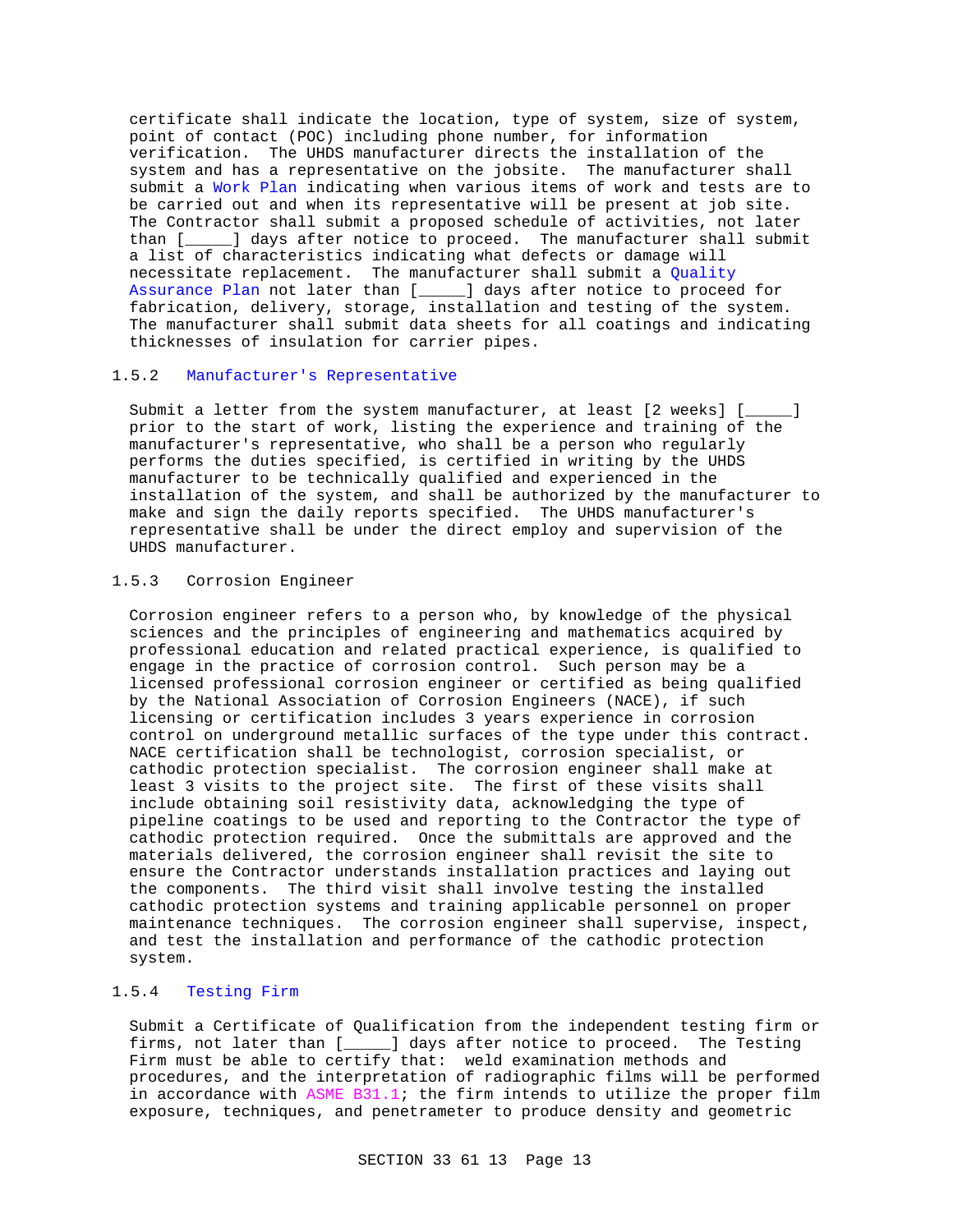sharpness in sufficient clarity to determine presence of defects; and that all radiographic films will be reviewed and interpreted, and reading reports signed, by not less than a Certified American Society for Nondestructive Testing Level III Radiographer.

## 1.5.5 Contract drawings

The contract drawings accompanying this specification provide information on:

a. The size of carrier pipes, approximate length, and site location of the system.

- b. The routing and elevation of the piping along the route.
- c. Location and design of manholes.
- d. The obstacles that must be avoided along the path.

e. Location of piping anchors (anchors will be no closer than 1 m 3 feet or further than 1.5 m 5 feet from entrance to manholes or buildings) at manholes and/or buildings. The UHDS manufacturer shall incorporate anchors as needed for the system.

f. Operating pressure and temperature of system.

1.6 DELIVERY, STORAGE, AND HANDLING

Equipment and material placed on the job shall remain in the custody of the Contractor until final acceptance whether or not the Contractor has been reimbursed for the equipment and material by the Government. The Contractor is solely responsible for the protection of the equipment and material against damage from any source while stored or during installation. Protect materials against damage from UV light, and entry of water and mud, by installing watertight protection on open ends at all times. Immediately replace sections of the casing or carrier piping found to have been subjected to full or partial submergence in water (which would allow the insulation to become wet). Materials awaiting installation shall be covered to protect from UV degradation.

### 1.7 SITE CONDITIONS

#### **\*\*\*\*\*\*\*\*\*\*\*\*\*\*\*\*\*\*\*\*\*\*\*\*\*\*\*\*\*\*\*\*\*\*\*\*\*\*\*\*\*\*\*\*\*\*\*\*\*\*\*\*\*\*\*\*\*\*\*\*\*\*\*\*\*\*\*\*\*\*\*\*\*\***

**NOTE: A site survey must be made of the proposed routing of the UHDS. It is important that the site survey report include the identification, location, and depth of all existing underground utilities and structures as well as all aboveground utilities, roadways, structures, etc. Classification of the site conditions will be used to determine the type of system to be used: a drainable, dryable, testable (DDT) system should be allowed in severe, bad, and moderate site conditions; a water-spread-limiting (WSL) system should be allowed in bad and moderate site conditions for steam and condensate return systems only. Check with CECW-ETV before including WSL system in a project specification. A PIPI system should be allowed in moderate site conditions. PIPI systems may also be used in bad**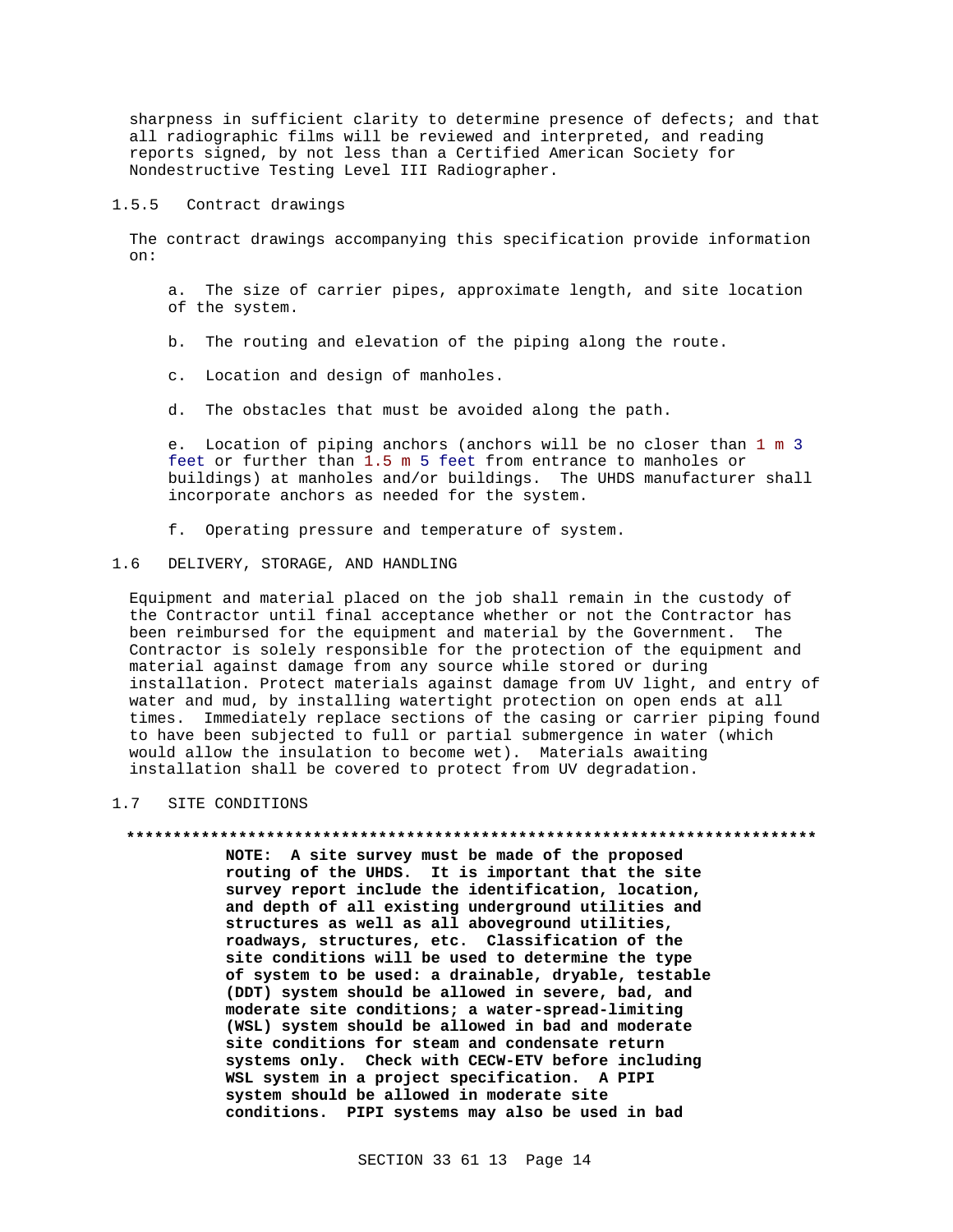**sites where the water table is expected to never rise above the system. Remove these paragraphs if the survey will be done by the Government.**

**A soils engineer, familiar with the underground water conditions onsite, should be employed to establish the site classification. Site parameters are defined in TABLE A. If underground water conditions at the site are not available, a detailed site classification survey will be made and TABLE B will be utilized to establish the site classification. This survey should be conducted within the framework of the following guidelines:**

**a. The survey will be made after the general layout of the system has been determined and should cover the entire length of the proposed system.**

**b. The survey should be conducted during the time of the year when the water table is at its highest point. If this is not possible, water table measurements should be corrected to indicate conditions likely to exist at the time of year when the water table is at its highest point.**

**c. Information on groundwater conditions, soil types, terrain, and soil moisture content in the area of the system will be collected. Information on terrain, precipitation rates and irrigation practices will be obtained if not available from records at the installation.**

**d. Required information will be obtained through boring, test pits, or other suitable exploratory means. Generally, a boring or test pit should be made at least every 30 m 100 feet along the line of the proposed system, and each exploratory hole should extend to a level at least 1.5 m 5 feet below the anticipated elevation of the bottom of the system.**

**e. Underground and aboveground utilities and obstructions will be located.**

**The load-bearing qualities of the soil in which the system will be installed will be investigated by an experienced soils engineer (preferably the same engineer responsible for other soils engineering work), and the location and nature of potential soil problems will be identified.**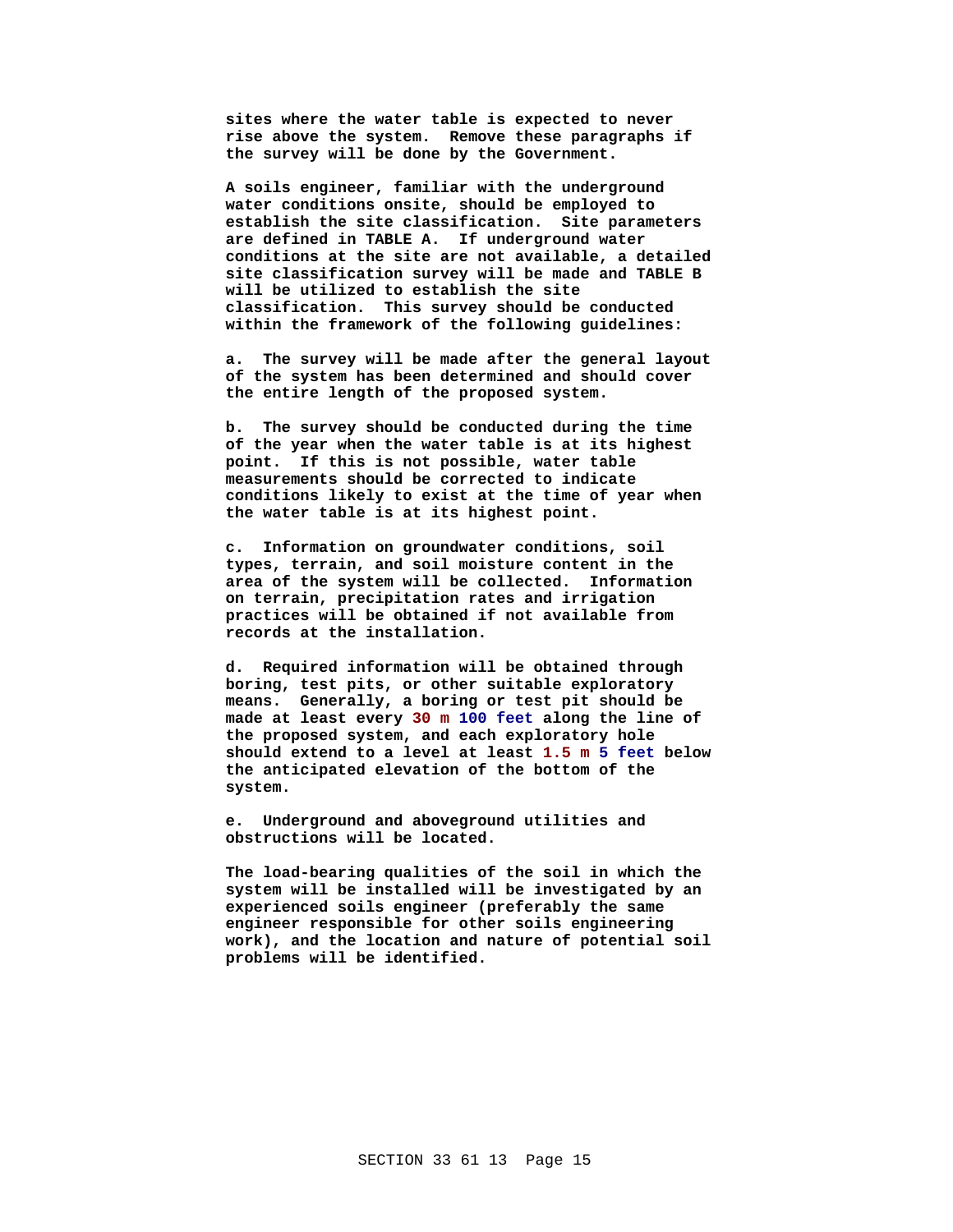|                        | TABLE A<br>SITE CLASSIFICATION DEFINITION BASED ON KNOWN UNDERGROUND WATER CONDITIONS                                                                                                                              |
|------------------------|--------------------------------------------------------------------------------------------------------------------------------------------------------------------------------------------------------------------|
| Site<br>Classification | General Conditions for Classification                                                                                                                                                                              |
| Severe                 | The water table is expected to be frequently above the bottom of<br>the system and surface water is expected to accumulate and<br>remain for long periods in the soil surrounding the system.                      |
|                        | 0R                                                                                                                                                                                                                 |
|                        | The water table is expected to be occasionally above the bottom<br>of the system and surface water is expected to accumulate and<br>remain for long periods in the soil surrounding the system.                    |
| Bad                    | The water table is expected to be occasionally above the bottom<br>of the system and surface water is expected to accumulate and<br>remain for short periods (or not at all) in the soil surrounding<br>the system |
|                        | OR.                                                                                                                                                                                                                |
|                        | The water table is expected never to be above the bottom of the<br>system but surface water is expected to accumulate and remain<br>for short periods in the soil surrounding the system.                          |
| Moderate               | The water table is expected never to be above the bottom of the<br>system but surface water is expected to accumulate and remain<br>for short periods (or not at all) in the soil surrounding the<br>system.       |
|                        | OR.                                                                                                                                                                                                                |
|                        | The water table is expected never to be above the bottom of the<br>system but surface water is expected to accumulate and remain<br>for brief or occasional periods in the soil surrounding the<br>system.         |
|                        | <b>OR</b>                                                                                                                                                                                                          |
|                        | The water table is expected never to be above the bottom of the<br>system and surface water is not expected to accumulate or remain<br>in the soil surrounding the system.                                         |
|                        |                                                                                                                                                                                                                    |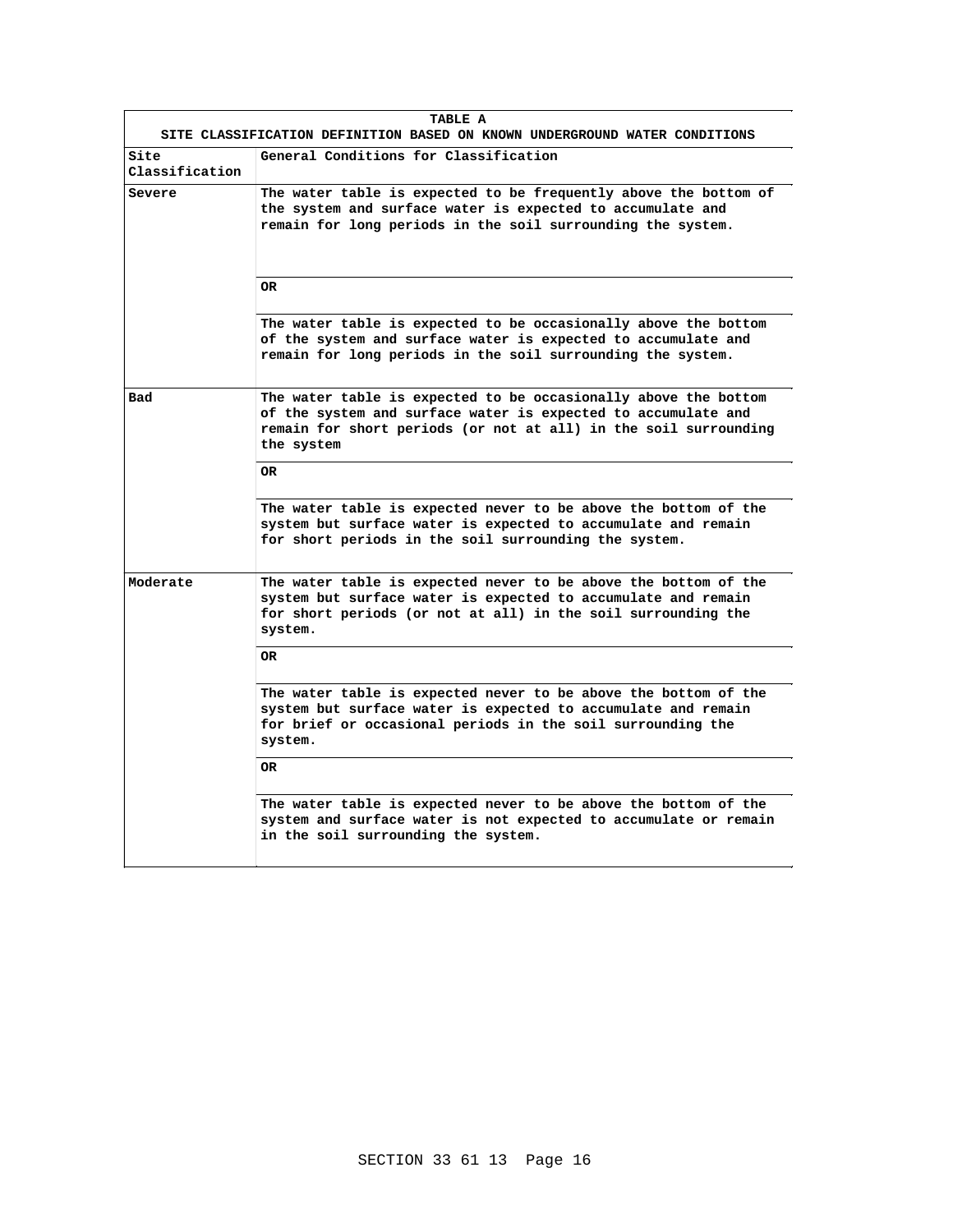| TABLE B<br>SITE CLASSIFICATION CRITERIA BASED ON SUBSURFACE SOIL INVESTIGATION |                                                                 |                          |         |                                                                                                  |  |  |
|--------------------------------------------------------------------------------|-----------------------------------------------------------------|--------------------------|---------|--------------------------------------------------------------------------------------------------|--|--|
| Site Classif-<br>ication                                                       | Water Table Level                                               | Soil Types               | Terrain | Precipitation<br>Rates or<br>Irrigation<br>Practices in Area                                     |  |  |
| <b>SEVERE</b>                                                                  | Water table within 300<br>mm 1 foot of bottom of<br>system      | Any                      | Any     | Any                                                                                              |  |  |
|                                                                                | OR.                                                             |                          |         |                                                                                                  |  |  |
|                                                                                | Water table within<br>$1500$ mm $5$ foot of<br>bottom of system | GC, SC, CL,<br>CH, OH    | Any     | Any                                                                                              |  |  |
| <b>BAD</b>                                                                     | Water table within<br>$1500$ mm $5$ foot of<br>bottom of system | GW, GP, SW,<br><b>SP</b> | Any     | Any                                                                                              |  |  |
|                                                                                | <b>OR</b>                                                       |                          |         |                                                                                                  |  |  |
|                                                                                | No groundwater<br>encountered                                   | GC, SC, SW,<br>CH, OH    | Any     | Equivalent to 75 mm<br>3 in. or more in<br>any 1 month or 500<br>mm 20 in. or more<br>in 1 year. |  |  |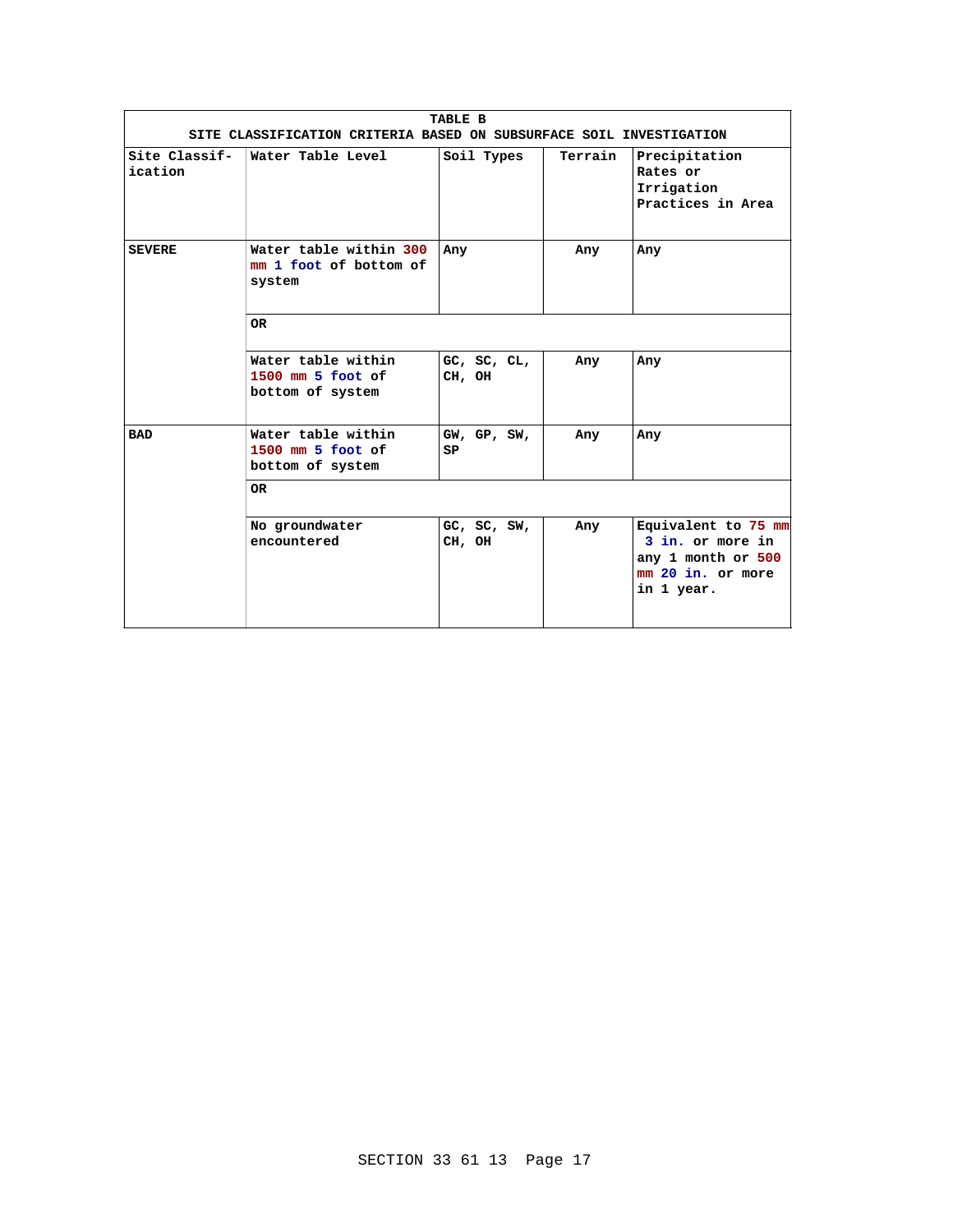|                          |                                                                     | TABLE B               |               |                                                                                                            |  |  |  |
|--------------------------|---------------------------------------------------------------------|-----------------------|---------------|------------------------------------------------------------------------------------------------------------|--|--|--|
|                          | SITE CLASSIFICATION CRITERIA BASED ON SUBSURFACE SOIL INVESTIGATION |                       |               |                                                                                                            |  |  |  |
| Site Classif-<br>ication | Water Table Level                                                   | Soil Types            | Terrain       | Precipitation<br>Rates or<br>Irrigation<br>Practices in Area                                               |  |  |  |
| <b>MODERATE</b>          | No groundwater<br>encountered                                       | GM, SM, ML,<br>OL, MH | Any           | Equivalent to 75 mm<br>3 in. or more in<br>any 1 month or 500<br>mm 20 in. or more<br>in 1 year.           |  |  |  |
|                          | OR                                                                  |                       |               |                                                                                                            |  |  |  |
|                          | No groundwater<br>encountered                                       | GC, SC, CL,<br>CH, OH | Any<br>except | Equivalent to 75 mm<br>3 in. or more in<br>low areas any 1 month or 500<br>mm 20 in. or more<br>in 1 year. |  |  |  |
|                          | OR.                                                                 |                       |               |                                                                                                            |  |  |  |
|                          | No groundwater<br>encountered                                       | GW, GP, SW,<br>SP     | Any           | Any                                                                                                        |  |  |  |
|                          | OR.                                                                 |                       |               |                                                                                                            |  |  |  |
|                          | No groundwater<br>encountered                                       | GM, SM, ML            | Any           | Equivalent to 75 mm<br>3 in. or more in<br>any 1 month or 500<br>mm 20 in. or more<br>in 1 year.           |  |  |  |
|                          |                                                                     |                       |               |                                                                                                            |  |  |  |

Classification of the site conditions for the UHDS shall be based on ASTM D2487 and the following criteria: [\_\_\_\_\_].

# PART 2 PRODUCTS

### 2.1 STANDARD PRODUCTS

Provide for this project a designed system and equipment which is of current production and that essentially duplicate systems that have been in satisfactory use for at least 5 years prior to bid opening at 3 locations. Provide systems that have been operated under pressure, temperature and site characteristics which are equal to or more severe than the operating conditions in this specification and that have distributed the same medium. The system shall be supported by a service organization that can reach the site after a service call within [48] [*\_\_\_\_\_*] hours.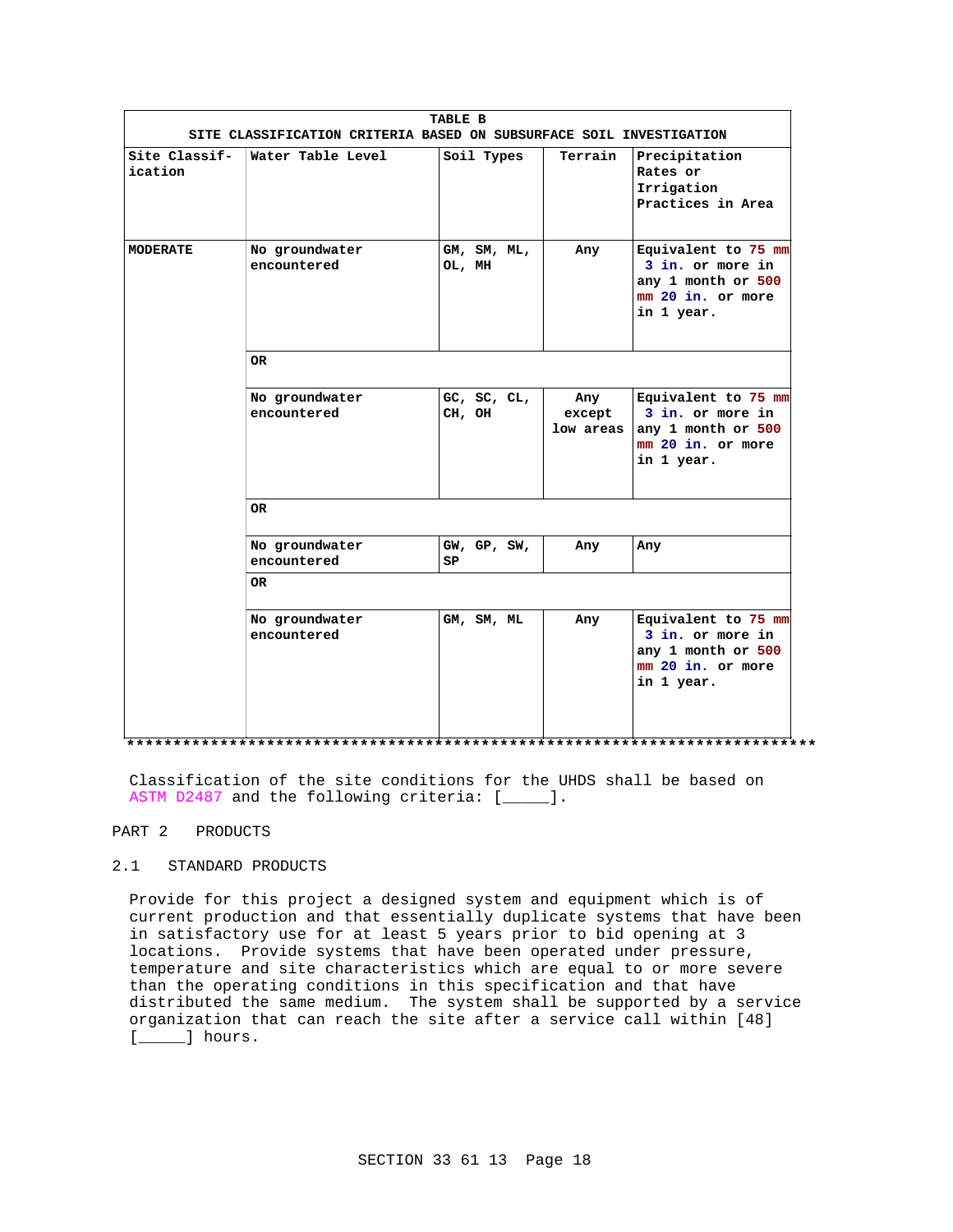### 2.2 FACTORY FABRICATED, DIRECT-BURIED DDT SYSTEMS

2.2.1 DDT Steam and High Temperature Hot Water Carrier Pipes

Requirements shall be in accordance with paragraph HEAT DISTRIBUTION PIPING.

2.2.2 DDT Condensate Carrier Pipes

Carrier piping for condensate return systems shall be steel, schedule 80. Pipe requirements shall be in accordance with paragraph HEAT DISTRIBUTION PIPING. Condensate carrier pipes shall not be located in conduit casings which contain steam pipes or any other piping.

2.2.3 DDT Carrier Pipe Insulation

Carrier pipe insulation shall conform to minimum thicknesses and type listed in Tables 1 and 2 as required for temperature specified under paragraph Rated Characteristics.

2.2.4 Insulation Banding and Scrim

Stainless steel bands and clips, at least 13 mm 1/2 inch wide, conforming to ASTM A167 (304 stainless steel), at a maximum spacing of 460 mm 18 inches shall be used over the scrim to secure the insulation onto the carrier pipe; a minimum of 2 bands shall be used for each 1300 mm 4 foot section of insulation. Scrim shall be vinyl-coated fiberglass with 18 x 16 mesh (number of filaments per 25 mm 1 inch) and made of 0.335 mm 0.013 inch diameter vinyl-coated fibrous glass yarn.

2.2.5 Casing

Casing shall be smooth-wall steel, electric resistance spiral welded, conforming to ASTM A134/A134M, ASTM A135/A135M, or ASTM A139/A139M and the values tabulated below. Eccentric connectors shall be provided between casing sections as needed to provide drainage of casing section between manholes and between manholes and buildings.

| Casing Diameter (mm) (inches) | Minimum Thickness (mm) (inch) |
|-------------------------------|-------------------------------|
| $150 - 660 6 - 26$            | $6.35$ $0.250$                |
| $675 - 900$ 27 - 36           | $6.35$ $0.250$                |
| $940 - 1050$ 37 - 42          | $6.35 \quad 0.250$            |
| 1170 46                       | $6.35$ $0.250$                |

## 2.2.6 Casing End Plates, Vents, and Drains

## **\*\*\*\*\*\*\*\*\*\*\*\*\*\*\*\*\*\*\*\*\*\*\*\*\*\*\*\*\*\*\*\*\*\*\*\*\*\*\*\*\*\*\*\*\*\*\*\*\*\*\*\*\*\*\*\*\*\*\*\*\*\*\*\*\*\*\*\*\*\*\*\*\*\* NOTE: Designer must accommodate 25 mm 1 inch vent pipe in the design of the manhole. \*\*\*\*\*\*\*\*\*\*\*\*\*\*\*\*\*\*\*\*\*\*\*\*\*\*\*\*\*\*\*\*\*\*\*\*\*\*\*\*\*\*\*\*\*\*\*\*\*\*\*\*\*\*\*\*\*\*\*\*\*\*\*\*\*\*\*\*\*\*\*\*\*\***

End plates shall be made of ASTM A36/A36M steel, minimum thickness 13 mm 1/2 inch for conduit pipe sizes above 300 mm 12 inches and 9.5 mm 0.375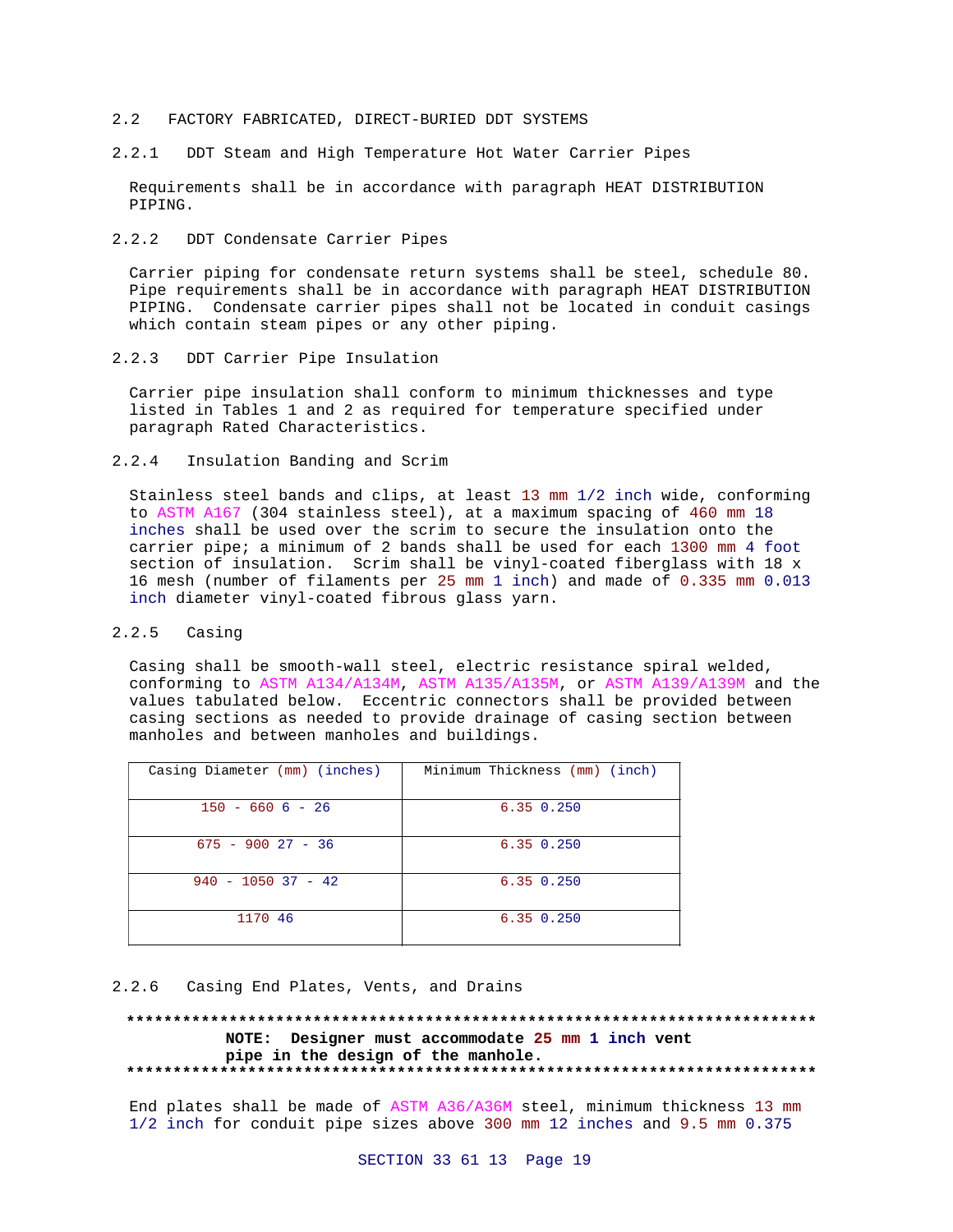inches for conduit pipe sizes 300 mm 12 inches and less. A 25 mm 1 inch ASTM A53/A53M, Sch 40, galvanized vent riser pipe shall be provided on end plate vent opening. Vent pipe shall extend to top of manhole and terminate 300 mm 12 inches above grade with a 180 degree bend. A 25 mm 1 inch drain shall be provided at the bottom and vent at the top. Brass plugs and half coupling, constructed with welded steel and welded to the end plate, shall be furnished; drains shall be plugged; vents shall not be plugged.

### 2.2.7 Air Space

Continuous 25 mm 1 inch minimum air space shall be provided between carrier pipe insulation and casing.

## 2.2.8 Casing Coating

Coating shall be rated by manufacturer for continuous service for at least 25 years at temperatures of 110 degrees C 230 degrees F. Coating shall be applied in accordance with the coating manufacturer's instructions, shall be factory inspected for holidays and repaired as necessary.

## 2.2.8.1 Fusion-Bonded Epoxy

Casing coating shall be fusion-bonded epoxy, minimum thickness 1 mm 0.04 inches.

2.2.8.2 Urethane Elastomer

Coating shall be urethane elastomer, minimum thickness 1 mm 0.04 inches.

2.2.9 Coating of End Plates and Conduit Extending into Manholes

End plates and conduit extending into manholes shall be coated with a zinc-rich coating conforming to AASHTO M 300 Type IA, except that volatile organic compounds shall not exceed 0.34 kg/L 2.8 pounds/gallon. The zinc-rich coating shall be applied in accordance with the coating manufacturer's requirements including surface preparation. No additional top coat shall be applied.

## 2.2.10 Carrier Pipe Guides

Carrier pipe guides shall be spaced 3 m 10 feet on centers maximum, no more than 1.5 m 5 feet from pipe ends, with a minimum of 3 guides per elbow section. Guides shall be designed to allow thermal expansion without damage, to provide proper pipe guiding, and to allow horizontal movement in 2 directions as required at expansion loops and bends. Design of supports shall permit flow of water through the support. Pipe insulation shall extend through the pipe guides and be protected by steel sleeves. Design of guides shall negate metal-to-metal contact between the casing and the carrier pipe. Insulation or non-metallic material used to ensure no metal-to-metal contact shall not be compressed by the weight of the carrier pipe when full of water.

## 2.2.11 Anchor Plates

Anchor plate shall be ASTM A36/A36M steel, welded to carrier pipe and casing, 13 mm 1/2 inch minimum thickness, with passages for air flow and water drainage thru the annular air space in the system. Exterior surface of the anchor plate shall be coated with the same coating material as the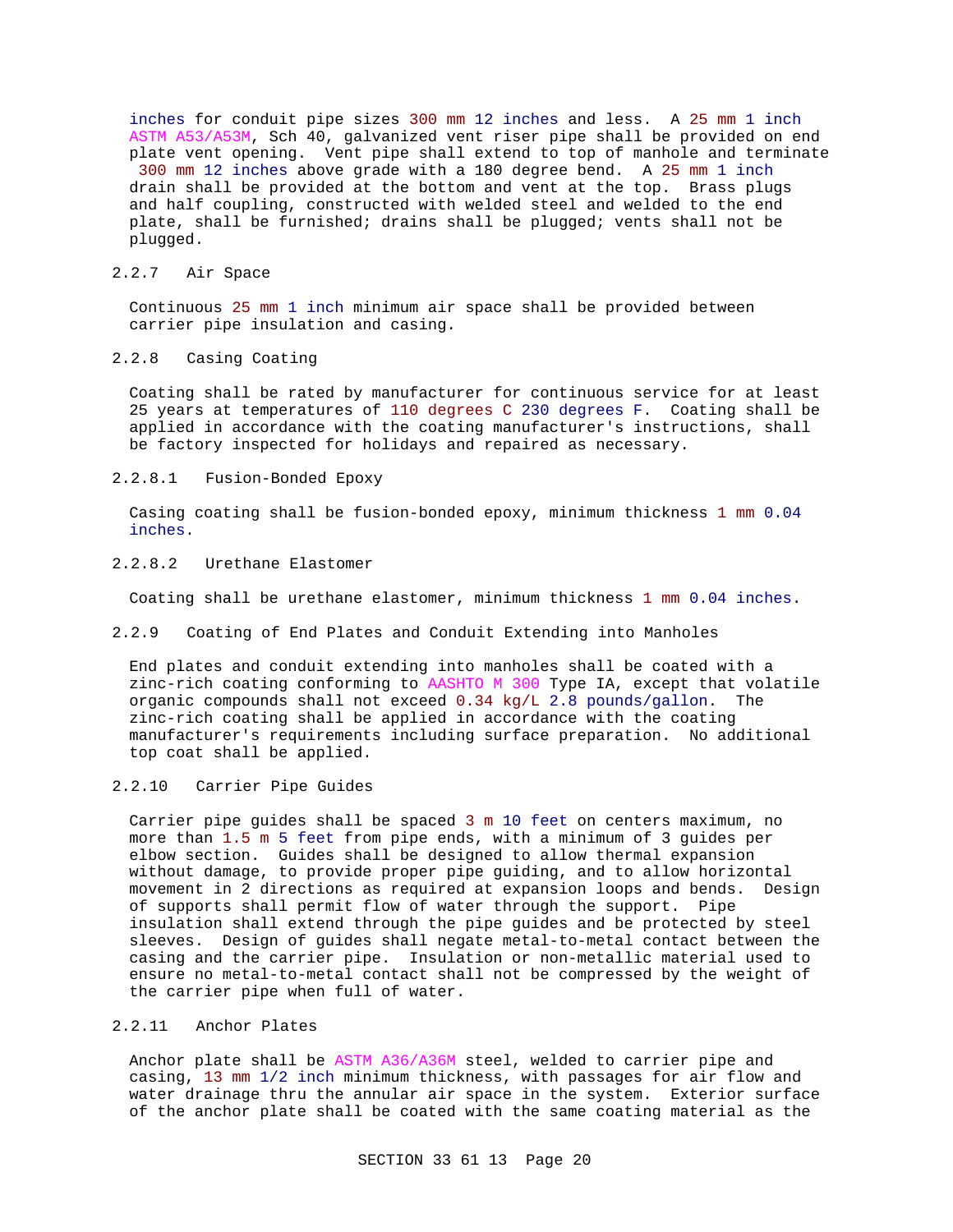casing.

2.2.12 Field Connection of Casing Sections

Field connection of casing shall be made using a compatible steel section, welded to casing sections, coated on all surfaces with UHDS manufacturer's coating field repair compound, and covered with a 1.3 mm 0.05 inch minimum thickness polyethylene shrink sleeve designed for a service temperature exceeding 80 degrees C 176 degrees F.

 $2.2.13$ Manufacturer's Identification

Embossed brass or stainless steel tag, hung by brass or stainless steel chain at each end of each conduit or insulated piping in the manholes and buildings, shall be provided. The tag shall identify UHDS manufacturer's name, date of installation, Government contract number, and manufacturer's project number.

FACTORY FABRICATED, DIRECT-BURIED WSL SYSTEM  $2<sup>2</sup>$ 

## NOTE: Contact HQ before allowing this system to be in the contract.

2.3.1 WSL Steam and Carrier Pipes

Pipe material requirements shall be in accordance with paragraph HEAT DISTRIBUTION PIPING. The pipe shall be steel with the ends machined and metallized to provide a satisfactory sealing surface for the sealing rings. The metallizing shall be a high nickel alloy applied to an excess thickness and then machined to the required OD.

 $2, 3, 2$ WSL Condensate Carrier Pipes

Carrier piping for condensate return systems shall be steel, schedule 80. Pipe requirements shall be in accordance with paragraph HEAT DISTRIBUTION PIPING. Condensate piping shall not be located in casings which contain any other piping.

 $2.3.3$ Casing for Steam and Condensate

The casing shall be reinforced thermosetting resin plastic (RTRP) piping manufactured by the filament winding process. The casing pipe shall be wound to meet ASTM D2310 classification RTRP and ASTM D2996. The resin shall be a polyester isothalic resin. The outer surface shall be coated with a pigmented, protected resin containing a paraffinated wax and ultraviolet inhibitors. Casing thickness shall be as follows:

| Carrier Pipe Size (mm) (Inches) | Caasing Thickness (mm) (Inches) |
|---------------------------------|---------------------------------|
| 50 2                            | 50.185                          |
| 80 3                            | 50.185                          |
| 100 4                           | 50.185                          |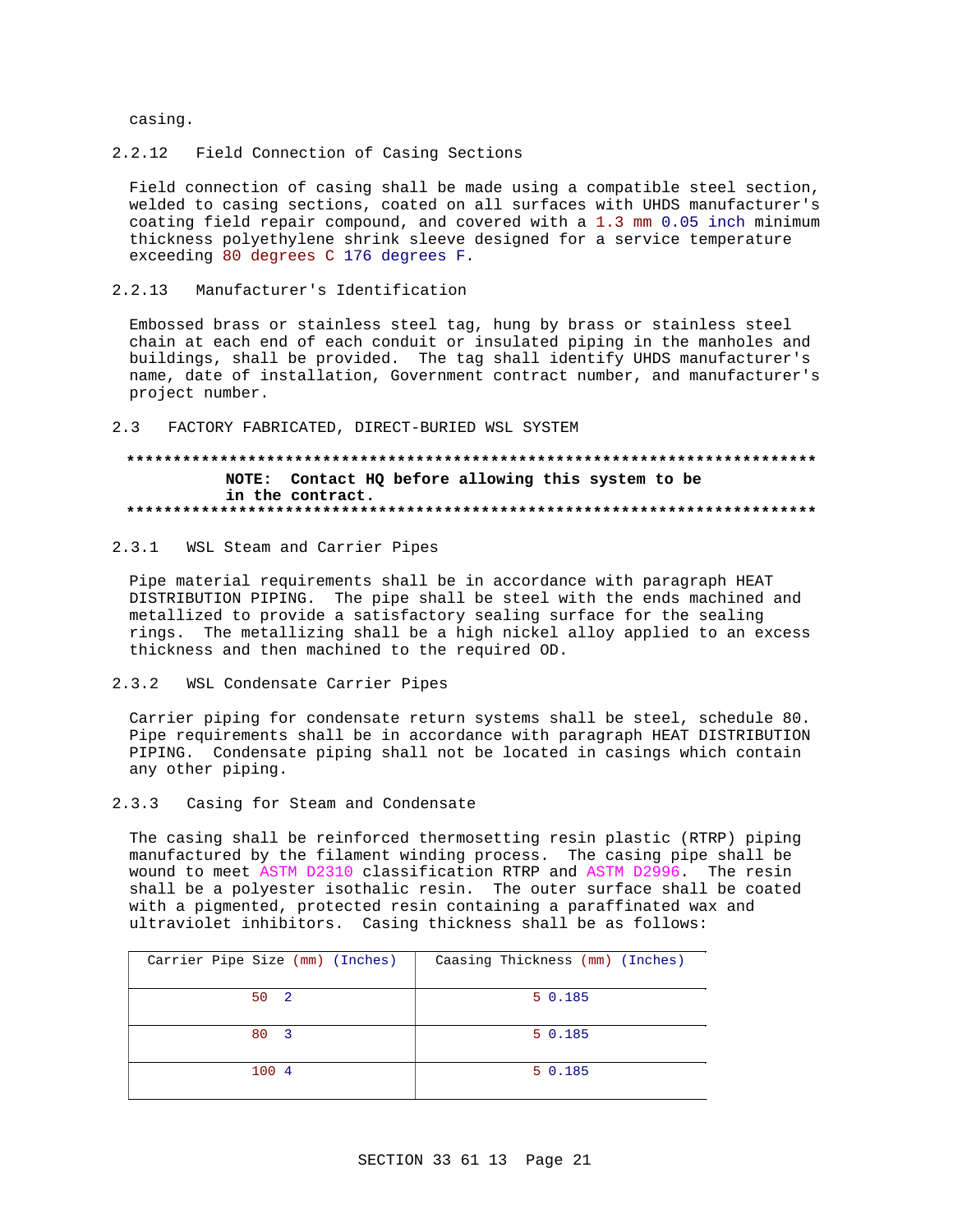| Carrier Pipe Size (mm) (Inches) | Caasing Thickness (mm) (Inches) |
|---------------------------------|---------------------------------|
| 150 6                           | $6.5 \t0.250$                   |
| 200 8                           | $6.5 \t0.250$                   |
| 250 10                          | $6.5 \t0.250$                   |
| 300 12                          | $6.5 \t0.250$                   |

## 2.3.4 Pipe Coupling, Steam

Coupling shall be of a multi-stage seal designed to accommodate the expansion and contraction of the system in the coupling. Couplings shall be of corrosion resistant materials capable of handling the design characteristics of the system listed in paragraph Rated Characteristics. The annular seals and carrier pipe ends shall be specifically designed to protect the seals and resist abrasion due to lateral loads in the system.

## 2.3.5 Pipe Coupling, Condensate

Coupling shall be a single stage seal design to accommodate the expansion and contraction of the adjacent pipes. Coupling shall be of corrosion resistant materials capable of handling the design characteristics of the system listed in paragraph Rated Characteristics. The annular seals and carrier pipe ends shall be specifically designed to protect the seals and resist abrasion due to lateral loads in the system.

### 2.3.6 WSL Carrier Pipe Insulation

Insulation shall conform to minimum thicknesses and type listed for WSL systems in Tables 1 and 2 as required for temperature in carrier pipe. Insulation shall consist of an inner layer of high temperature calcium silicate and an outer layer of polyurethane foam.

## 2.3.6.1 Calcium Silicate for Steam Systems

The calcium silicate insulation shall be a hydrous material satisfactory for temperatures to 650 degrees C 1200 degrees F. Calcium silicate insulation shall conform to ASTM C533. The physical properties shall be as follows:

- a. Density (dry): 208 kg/cubic meter 13 pcf (minimum).
- b. Compressive Strength to produce 5 percent compression: 1723 kPa 250 psi (For 37 mm 1.5 inch thick sample).
- c. Maximum linear shrinkage after 24 hour soaking period at 650 degrees C 1200 degrees F: 1.1 percent
- d. Maximum Thermal Conductivity k:  $k = W/(meter*K)$  k = BTU-IN/HR-FT2-DEG.F). Where k varies with temperature as shown: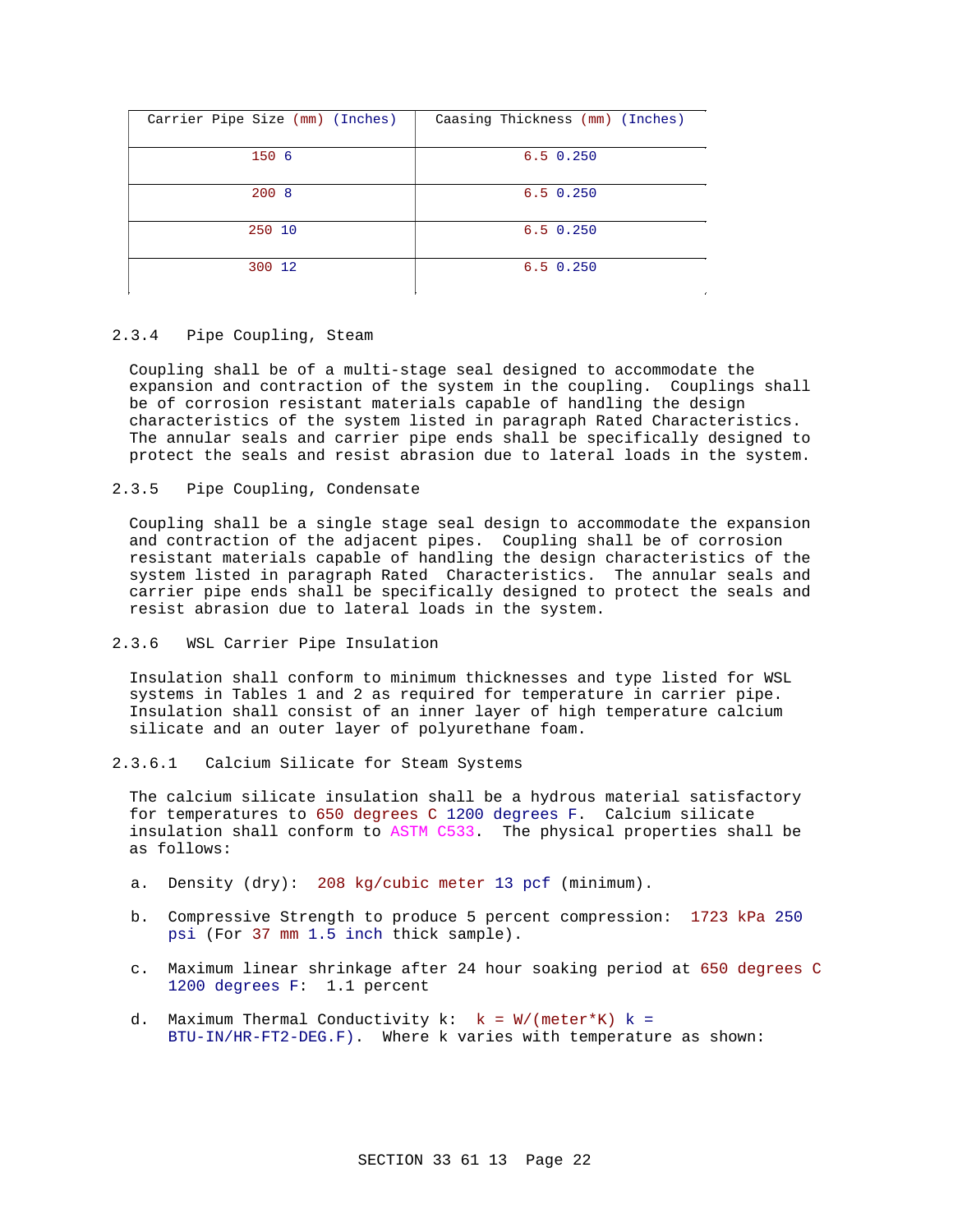| Mean Temp (degrees C F) | k             |
|-------------------------|---------------|
| 38 100                  | $0.04$ 0.38   |
| 93 200                  | $0.04$ $0.41$ |
| 149 300                 | $0.04$ 0.44   |
| 204 400                 | $0.04$ 0.48   |

### 2.3.6.2 Polyurethane Foam for Steam and Condensate Systems

Polyurethane foam shall conform to ASTM C591. The polyurethane foam shall completely fill the annular space between the calcium silicate insulation and the casing for the steam pipe and between the carrier pipe and the casing for condensate return system. Polyurethane foam insulation shall also meet the following requirements:

- a. Type: Two component urethane.
- b. Compressive Strength: 172 kPa 25 psi parallel to rise (minimum at 50 percent compression).
- c. Shrinkage: None at -1 to 21 degrees C 30 to 70 degrees F.
- d. Free Rise Density: 32 kg/cubic meter 2 pcf.
- e. Maximum aged k (32 degrees C 90 degrees F 90 percent RH for 72 hours): 0.02 W/mK 0.14 (BTU-IN/HR FT2-DEG. F) at 24 degrees C 75 degrees F, when tested in accordance with ASTM C518.
- f. Minimum Closed Cell Content: 90 percent
- 2.3.6.3 Insulation Concentricity

Carrier pipe shall be concentric in relation to the casing pipe. The allowable maximum deviation from center line of the carrier pipe shall be plus or minus 6 mm 1/4 inch at the casing center point and plus or minus 1.5 mm 1/16 inch at the end seals.

2.3.6.4 Insulated Fittings

Fittings shall be pre-insulated by manufacturer using the same insulation thickness and casing as the straight sections.

2.3.6.5 Coupling Insulation for Steam Systems

The material which locks the bronze coupling in the casing shall be composed of refractory composite. The approximate minimum conductivity of this material shall be  $0.2$  W/(m\*K) 1.6 (BTU/HR/F/IN DEG.F) at a mean temperature of 1260 degrees C 2300 degrees F.

2.3.6.6 Coupling Insulation for Condensate

The coupling shall be insulated with polyurethane foam as specified. The insulation thickness shall be equal to the carrier pipe insulation. The coupling shall be encased in the same casing as the pipe.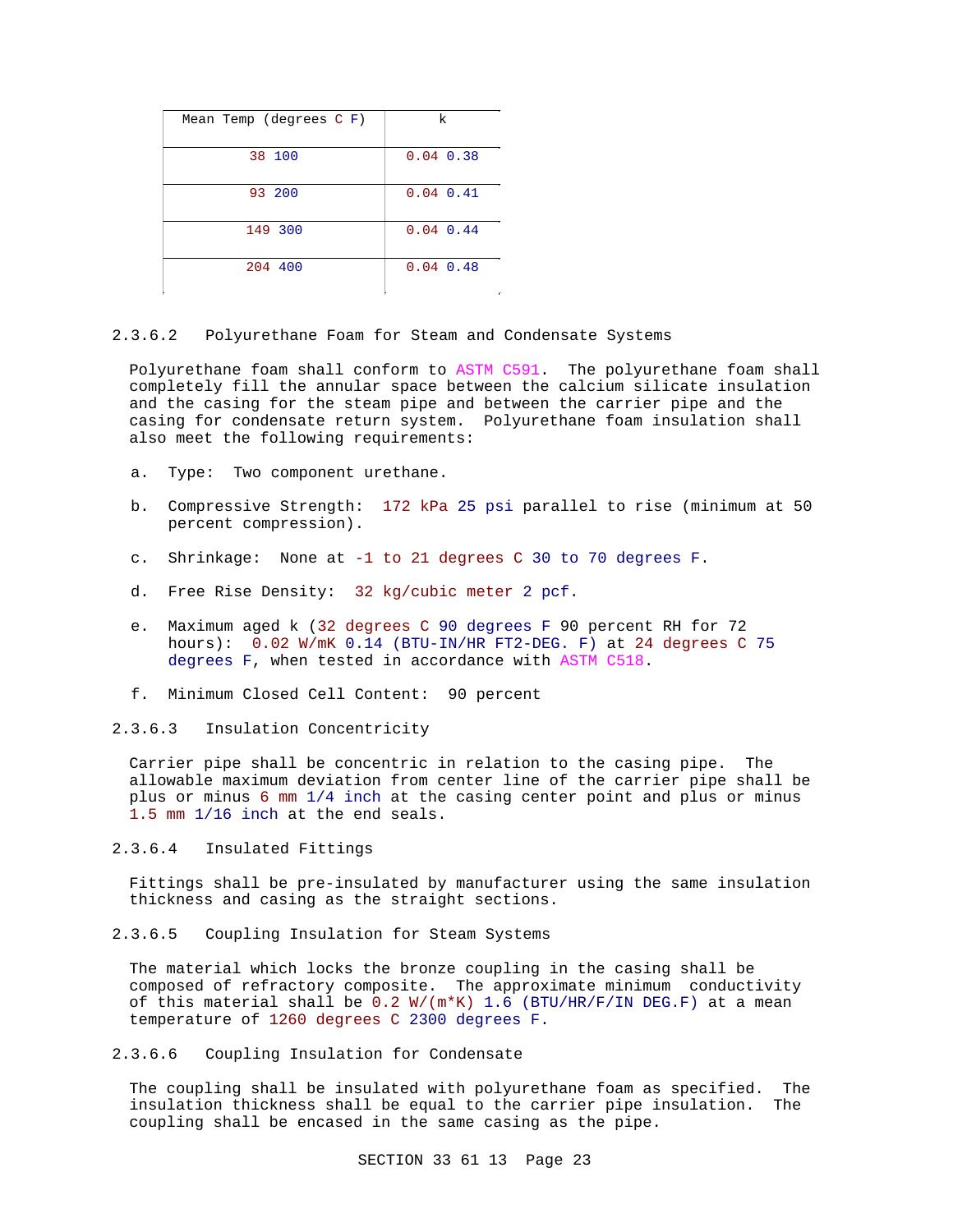### 2.3.7 Manufacturer's Identification

Provide an embossed brass tag hung by a brass chain, or a stainless steel tag hung by a stainless steel chain, at each end of each casing or insulated piping in the manholes and buildings. The tags shall identify UHDS manufacturer's name and date of installation.

## 2.3.8 End Seals

Each preinsulated section of piping shall completely seal the insulation, providing a permanent water and vapor seal at each end. Preinsulated factory fabricated sections of piping modified in the field shall be provided with an end seal which is equivalent to the end seals furnished with the preinsulated section of piping. Tests shall be conducted by the UHDS manufacturer to demonstrate that casings, couplings and end seals are capable of resisting penetration of water into the casing and insulation under rated conditions. The tests shall be performed on each type of pre-fabricated system to be furnished, and the test results shall be verified by an independent testing laboratory. The steam and condensate return systems shall be tested and certified in accordance with paragraph Assembly Test of WSL Systems for Condensate Return Service.

### 2.3.8.1 End Seals for Steam Service

End seals shall be elastomer-ring type designed and dimensioned to fit in the annular space between the casing and the carrier pipe. Tape used for covering field repair joints shall be multi-polymer alloy film type and shall be compatible with synthetic elastomeric tape, suitable for cold application.

### 2.3.8.2 End Seals for Condensate Return Service

End seals provided shall be one of the following types:

- a. Carrying the outer casing over tapered pipe insulation ends and extending it to the carrier pipe. Sufficient surface bonding area shall be provided between the casing and the carrier pipe.
- b. Using specially designed molded caps made of polyethylene or rubber of standard manufactured thickness. A minimum 40 mm 1-1/2 inch surface bonding area shall be provided between the cap and both the casing and carrier pipe.
- c. Using elastomer-ring end seals designed and dimensioned to fit in the annular space between the casing and the carrier pipe.
- d. Using a waterproof mastic seal vapor barrier over the exposed insulation ends.
- e. Shrink sleeves.

## 2.3.9 Test of WSL Systems for Steam Service

The tests shall demonstrate that the WSL system will operate successfully for 25 years under typical operating conditions. The tests shall be conducted in both a dry and wet environment. The WSL system shall be as described in the manufacturer's brochure. The testing program described below shall be conducted at the expense of the WSL system manufacturer.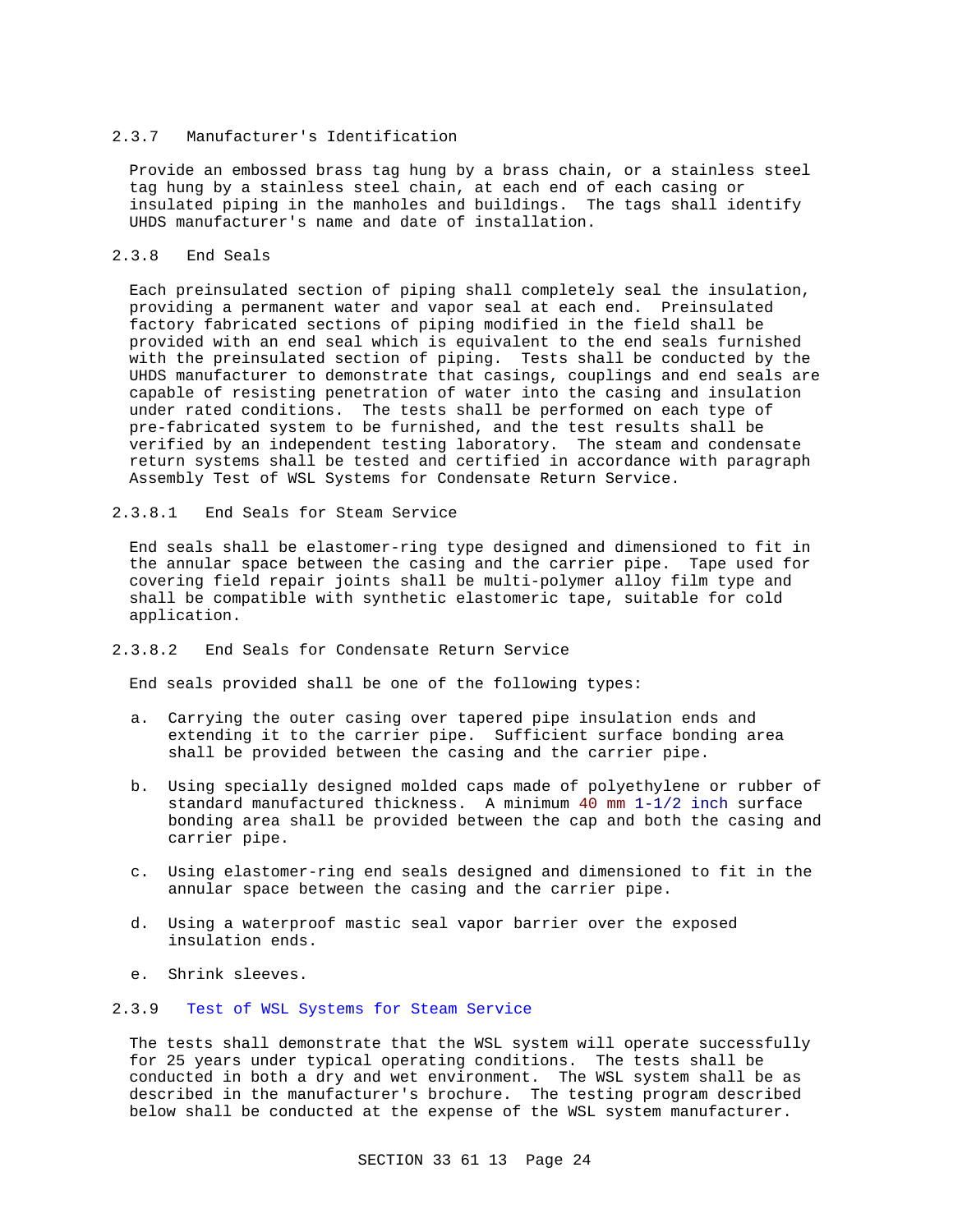Tests shall be witnessed and verified by an independent testing laboratory. The entire pre-insulated test section shall be hydrostatically tested, with water, to 2600 kPa 375 psig (1.5 times the rated pressure) before and after temperature cycling. The tests shall be conducted in a dry environment for 60 cycles followed by a test in a wet environment for 60 cycles for a total of 120 cycles. The test in the wet environment demonstrates resistance to ground water infiltration. All tests shall be conducted on 1 test section and all testing shall be completed in 1 time period (approximately 6 weeks) and the 120 testing cycles shall be continuous except for weekend time periods.

## 2.3.9.1 Apparatus

A curved bottom test tank at least 3.7 m 12 feet long, 0.8 m 32 inches wide, 0.8 m 32 inches deep shall be used. The tank shall be fitted with a gasketed and bolted cover to pressurize the tank to 60 kPa 8.67 psig. The tank shall have a drain at the lowest point and a vent at the highest point. Manhole entrance sleeves (i.e. wall sleeves through the ends of the tank to simulate manhole entries in actual field conditions) shall be centrally located on each end of the tank. Auxiliary equipment shall include: Steam supply with sufficient capacity to satisfy testing requirements, makeup water tank and pump, and a means for continuously recording temperatures and pressures at needed locations. Thermocouples shall be used to record temperatures and pressure at the following points:

- a. Carrier pipe at tank inlet (in thermowell).
- b. Casing at mid-point in pipe length (on casing).
- c. Casing at anchor point (above FRP overwrap on plate).
- d. Casing at field joint (repair, on casing).
- e. Casing at coupling mid-point (on casing).
- f. End seal flange at coupling (on elastomer).
- g. Outer edge of new end plate (at steel plate and FRP wrap).
- h. Carrier pipe at specimen outlet end (in thermowell).
- i. Interface of calcium-silicate and polyurethane insulations.
- j. Interface of calcium-silicate and polyurethane insulations.
- k. Carrier pipe internal pressure, at inlet to test specimen.
- l. Pressure at test tank.

Surface thermocouples shall be epoxied to the surface of the casing. The calibration of the thermocouples shall be checked and recorded prior to installation and the recorder shall record within 0.06 degree C 0.1 degree Fresolution.

## 2.3.9.2 Test Section

A 100 mm 4 inch steel carrier pipe test section consisting of 8 m 27 feet of pre-insulated pipe meeting specified materials and design requirements shall be provided. Approximately 3.7 m 12 feet of the test section shall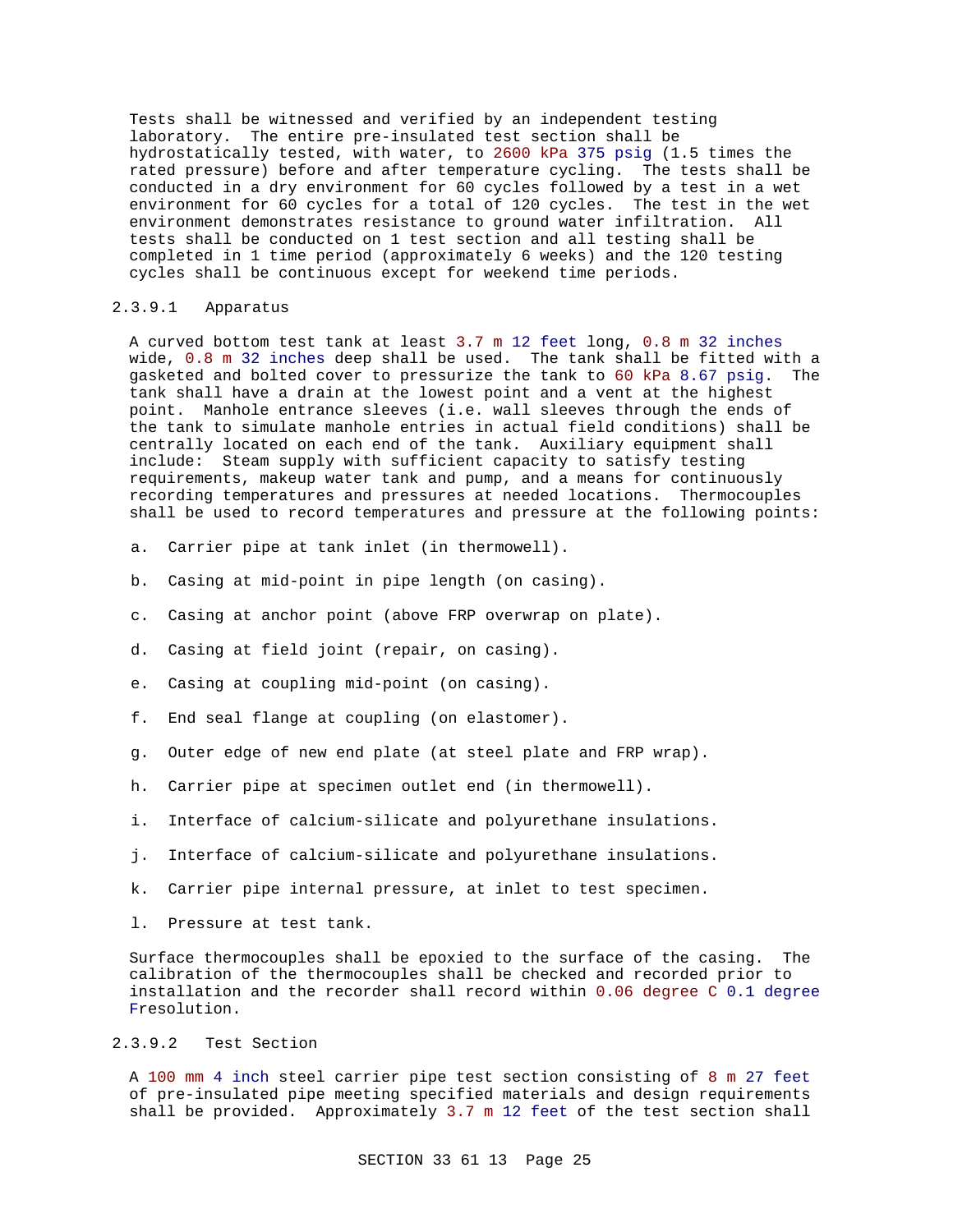be encased within the tank as described below. The test section within the tank shall consist of an expansion coupling, field repair joint, anchor plate, anchor block and end seals. The test section shall be installed (as directed) on at least 280 mm 11 inches of firmly tamped sand. Sand shall surround the casing, and top surface of the sand shall not be any farther than 100 mm 4 inches from the top of the tank. The test section shall be anchored to the tank wall at one end and the building floor at the other end on the portion of the pipe external to the tank. The expansion coupling shall be misaligned by 1.5 degrees in the horizontal plane. Sand (118 mL 4 fluid oz) shall be introduced into the carrier pipe and disbursed throughout the test loop at startup.

2.3.9.3 Resistance to Water Damage and Joint Leakage

This test shall simulate the operation of the WSL system to assure the system will provide successful service life thru its expected life span. The system shall be tested in steam service by cycling for an extended period of time, as described below. System performance shall be deemed successful if there is no joint leakage, deformation of the casing, deterioration of the end seals, or any other deleterious effects.

- a. The piping system shall be subjected to 60 cycles of steam introduced into the system while at ambient temperature 38 degrees C 100 degrees F up to a temperature of 207 degrees C 406 degrees F (as measured at the core pipe at the tank inlet and tank outlet) and back to ambient temperature. The system shall be held at 207 degrees C 406 degrees F minimum for a minimum of 30 minutes, each cycle. This cycling shall continue for 60 cycles in dry sand followed by 60 cycles in a saturated environment. The reduction in temperature to 38 degrees C 100 degrees F shall occur naturally with no artificial means of cooling used.
- b. Results shall conform to paragraph Criteria for Satisfactory Results and Reporting.
- 2.3.9.4 Resistance to Mechanical or Structural Damage

This test shall simulate loads induced by truck traffic over pipe, which may occur under actual operating conditions. This test shall be conducted commencing with the 41st cycle of the Resistance to Water Damage and Joint Leakage test and continue through the 60th cycle. Other aspects of the Resistance to Water Damage and Joint Leakage test shall continue simultaneously with this test.

## 2.3.9.4.1 Apparatus

Same as for apparatus used in Resistance to Ground Water Infiltration test with the addition of a 96 kPa 2000 psf loading device. A hydraulic jack shall be used to apply the test pressure against a 500 by 500 mm 18 by 18 inch plate bearing on the sand directly over the coupling in the tank.

## 2.3.9.4.2 Procedure

A steady and constant vertical load of 96 kPa 2000 psf shall be applied to the plate for 14 days during the test. The test section shall be installed as in the Resistance to Ground Water Infiltration test. During the 14 day loading period, steam shall be circulated through the carrier pipe alternately at ambient and 207 degrees C 406 degrees F as in earlier test.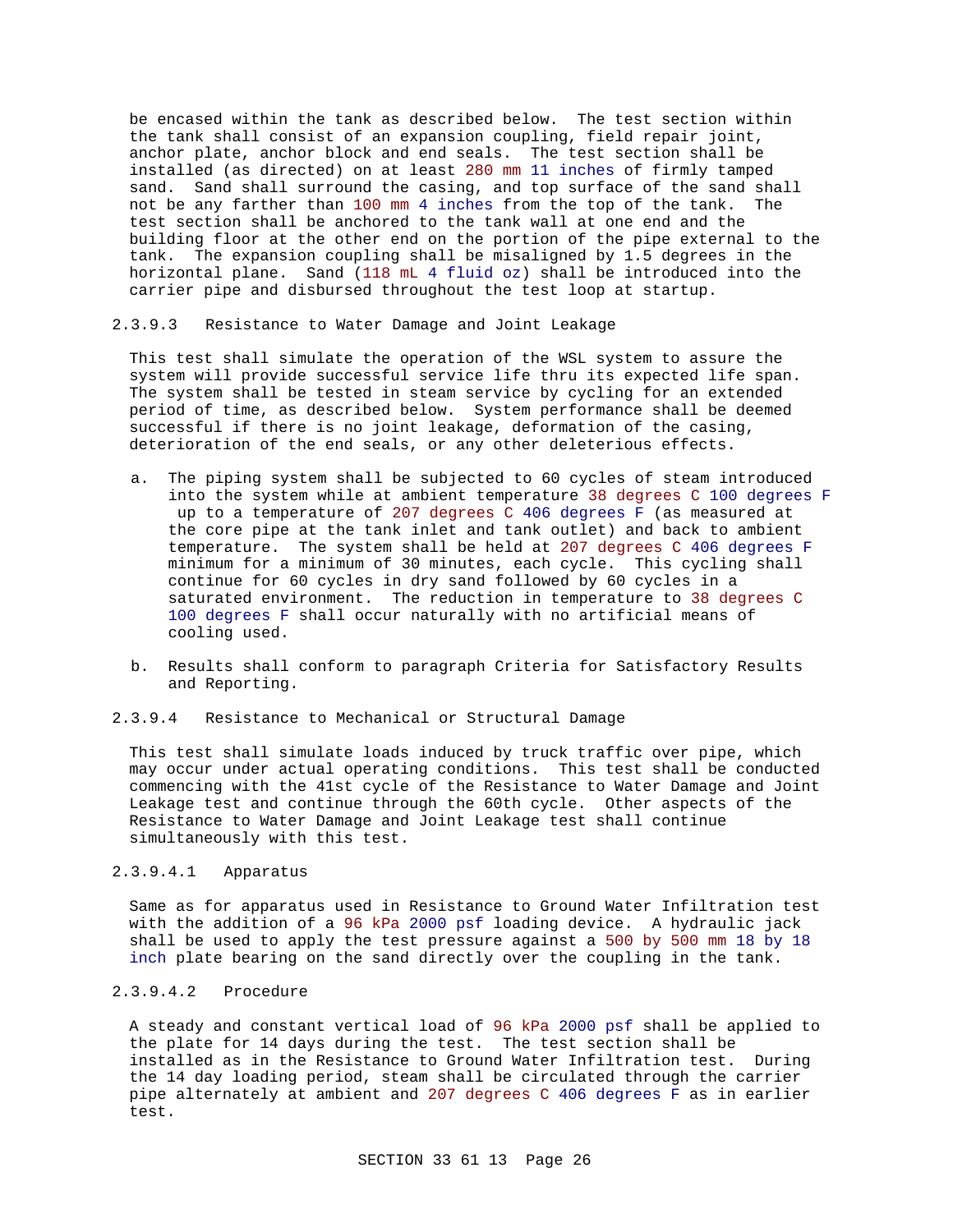### 2.3.9.4.3 Results

Requirements shall be in accordance with paragraph Criteria for Satisfactory Results and Reporting.

### 2.3.9.5 Resistance to Ground Water Infiltration

This test shall be the wet environment test conducted during the second 3 weeks (61st to 120th cycles) of the test period to show that the WSL system will resist the penetration of ground water into the system.

## 2.3.9.5.1 Apparatus

Same as for basic apparatus used in Resistance to Water Damage and Joint Leakage phase test, plus the following:

- a. One 200 L 50 gallon water reservoir with a 0 to 206 kPa 0 to 30 psig pressure gauge and compressed air connection.
- b. Provisions to introduce pressurized red dye into the curved bottom test tank. The water/dye solution shall be mixed to a concentration in accordance with the dye manufacturer's recommendation for maximum detectability.
- c. One pressure tank with 0 to 206 kPa 0 to 30 psig static pressure gauge.

### 2.3.9.5.2 Procedure

This phase shall start on the 61st cycle and continue until the 120th cycle. The test section of pipe shall be the same test segment used in the previous tests. The tank cover shall be bolted in place and the Resistance to Ground Water Infiltration test shall begin. The water/dye source shall be attached to the fill fitting and a surge tank shall be attached to the vent with a tee fitting. The pressure tank shall have a 0 to 206 kPa 0 to 30 psig static pressure gauge attached. The other branch of the tee fitting shall employ a shut-off valve. With the shut-off valve open, the water/dye mixture shall be admitted into the tank through the fill fitting until the tank is full and water/dye runs freely from the open valve. The valve shall be closed and the filling shall continue until the pressure reaches 60 kPa 8.67 psig. The tank pressure shall be maintained throughout the test period. Steam shall be circulated through the carrier pipe and cycled from ambient to 207 degrees C 406 degrees F as in the previous test. At the end of the test, the pressure shall be relieved by opening the vent valve and the water/dye shall be drained from the tank through the drain fitting.

## 2.3.9.5.3 Results

Requirements shall be in accordance with paragraph Criteria for Satisfactory Results and Reporting.

## 2.3.9.6 Criteria for Satisfactory Results and Reporting

### 2.3.9.6.1 Reporting

Logs of times and temperature shall be recorded to assure compliance with test requirements and procedures. Complete photographic documentation of the construction and operation of the test facility, as well as the piping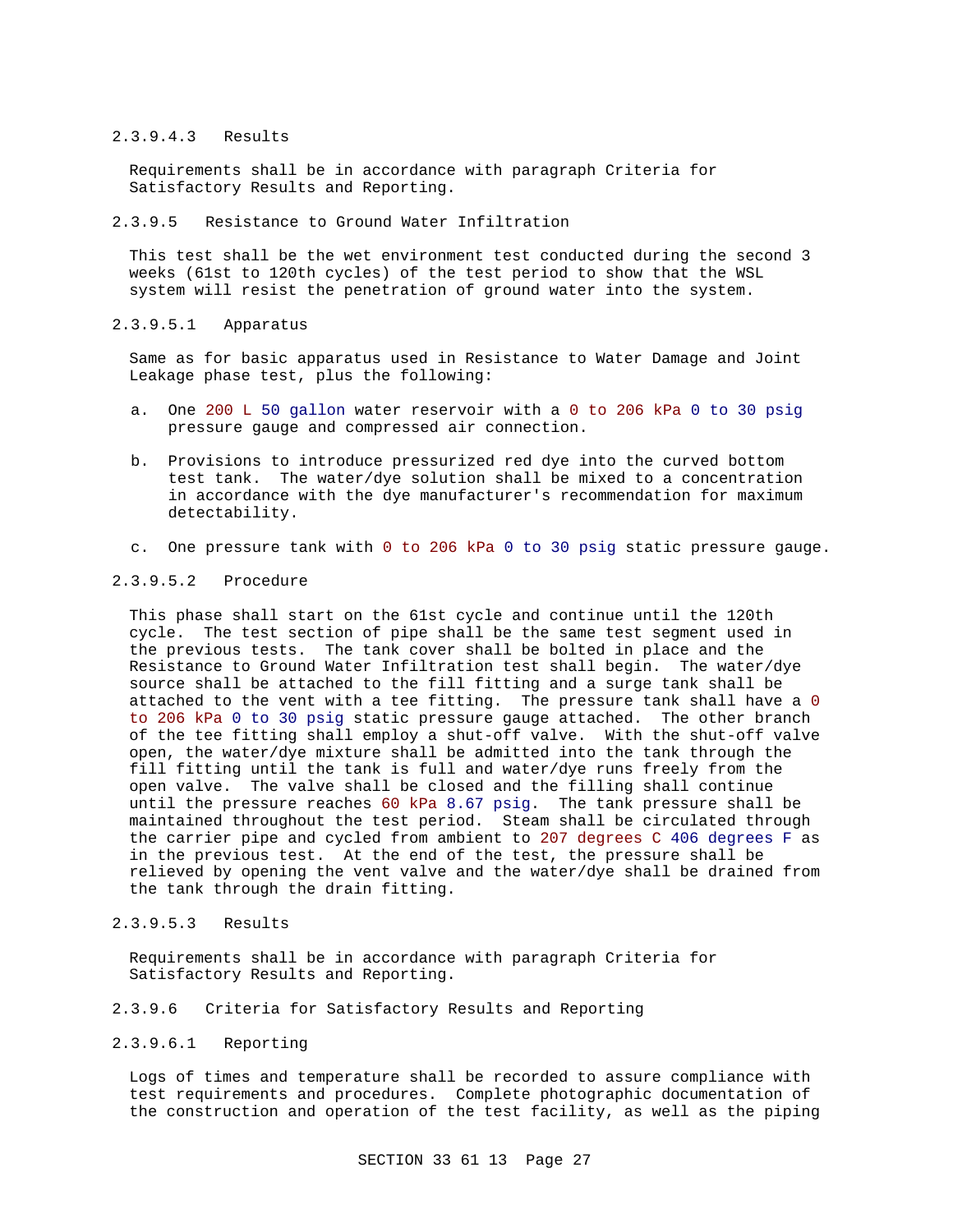system components before and after testing, shall be produced. Data shall be analyzed to assure complete compliance with test objectives.

2.3.9.6.2 Drawing

A drawing showing details of the test apparatus and test specimen shall be provided.

2.3.9.6.3 Resistance to Water Damage and Joint Leakage Test

Joints and end seals shall be removed for examination, immediately upon completion of all test cycles. Successful results shall show that steam has not leaked out of the carrier pipe and that the components show no signs of deterioration.

2.3.9.6.4 Resistance to Mechanical or Structural Damage Test

The casing shall not be damaged or deformed enough to impair functioning of the system. The casing shall not be ruptured and shall not be deformed more than 25 mm 1 inch in any direction. In casings with pipe anchors, there shall be no separation between the casing and the pipe anchor interface.

2.3.9.6.5 Resistance to Ground Water Infiltration Test

The water/dye solution shall not have entered the insulation. This shall be determined by removing and inspecting all joints and seals for dye penetration at the end of the test. Results will be deemed successful if no solution is evident in the insulation.

2.3.9.6.6 Evidence of Test Results

After completion of all tests, the test apparatus shall be dismantled for visual inspection of all critical components subjected to the heat cycling, water infiltration and loading tests. All parts will be examined thoroughly for any detrimental affects. Examinations identified shall be conducted. Log sheets, test data and color photographs shall be kept on file and made available as required to document and substantiate compliance to the test requirements.

2.3.9.6.7 Report

Submit a report from the independent testing agency. The report must include the laboratory analysis of the condition of the test section and attest that the testing conditions were followed.

#### 2.3.10 Test of WSL Systems for Condensate Return Service

Submit test reports in booklet form showing all factory and field tests performed to prove compliance with the specified performance criteria, upon completion and testing of the installed system. Testing and certification procedures by an independent testing laboratory shall demonstrate that casings and end seals are capable of resisting penetration of water into the casing and insulation. The test shall be performed on the type of prefabricated system to be furnished. If more than one type of prefabricated system is to be used, the tests shall be performed on each type. The test shall consist of hot and cold cycle testing followed by immersion in a water filled chamber with a head pressure. The hot and cold cycle testing shall consist of 14 days of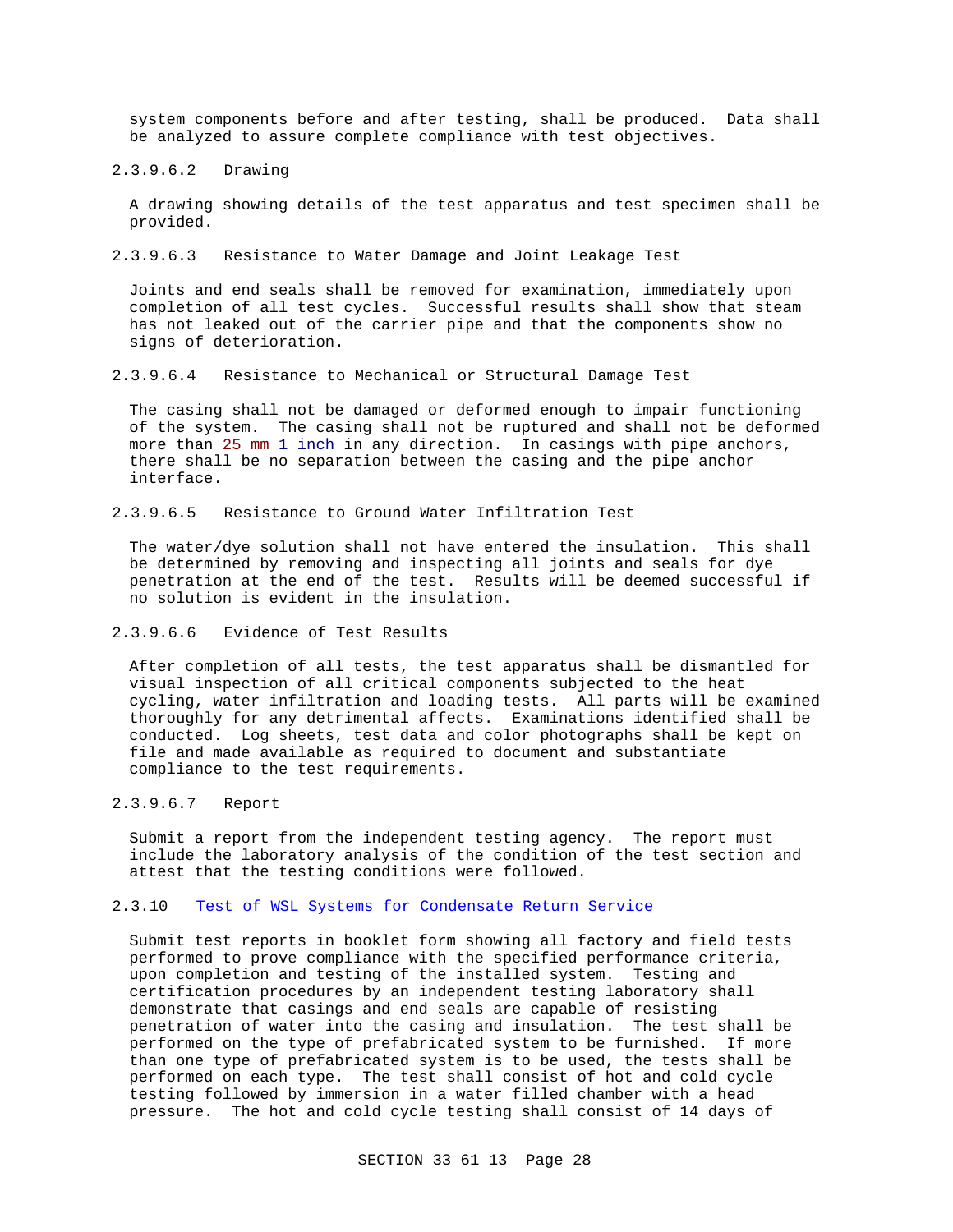temperature cycling.

- a. A fluid with a temperature of 5 degrees C 40 degrees Fshall circulate through the carrier pipe, alternating every 24 hours with a fluid with a temperature of 95 degrees C 200 degrees F circulating through the carrier pipe for a low temperature hot water or dual temperature service, or 24 degrees C 75 degrees F for a chilled water service.
- b. While the hot and cold cycle test is being performed, the test sample shall be either buried or encased in dry bedding sand with a minimum of 300 mm 12 inches of sand all around the test sample. The carrier pipe size of the test sample shall be 75 mm 3 inches in diameter and shall be restrained during the test period. The insulation thickness shall not exceed the maximum thickness provided for the piping in the project.
- c. Transition time for temperature cycle testing shall not exceed 15 minutes in going from cold to hot and 30 minutes in going from hot to cold. The fluid in the carrier pipe may be water, oil or heat transfer fluid. Following the hot and cold cycling test, the test sample shall be immersed in a water filled chamber. The pressure on the highest point of the test sample shall not be less than 60 kPa 20 feet of water head pressure subjected over the entire length of the 2.4 m 8 foot test sample of prefabricated pipe.
- d. The water shall contain a dye penetrant, which shall be used to check for end seal leakage. The pressure in the chamber shall be held for not less than 48 hours. Upon completion of this pressure test, the test sample shall be cut open. With the use of a light that will readily show the presence of the dye that was in the water, the test sample shall be inspected. Evidence of the dye inside the test sample shall indicate that the end seal is not acceptable and cannot be certified.
- 2.4 WATER SPREAD LIMITING POURED-IN-PLACE INSULATION (PIPI) SYSTEM
- 2.4.1 PIPI Steam and High Temperature Hot Water Carrier Pipes

Requirements shall be in accordance with paragraph HEAT DISTRIBUTION PIPING.

2.4.2 PIPI Condensate Carrier Pipes

Carrier piping for condensate return systems shall be steel, schedule 80. Pipe requirements shall be in accordance with paragraph HEAT DISTRIBUTION PIPING.

2.4.3 PIPI Carrier Pipe Insulation

Carrier pipe PIPI shall conform to minimum thickness and type listed in Table 3 as required for temperature specified under paragraph Rated Characteristics.

2.4.4 Poured-in-Place Insulation - Physical Properties

The poured-in-place insulation shall consist of calcium carbonate powder chemically modified to be hydrophobic with no particles exceeding 1 mm in any dimension. The installed density shall fall in the range of 960 to 992 kg/cubic meter 40 to 62 lb/cubic foot when tested in accordance with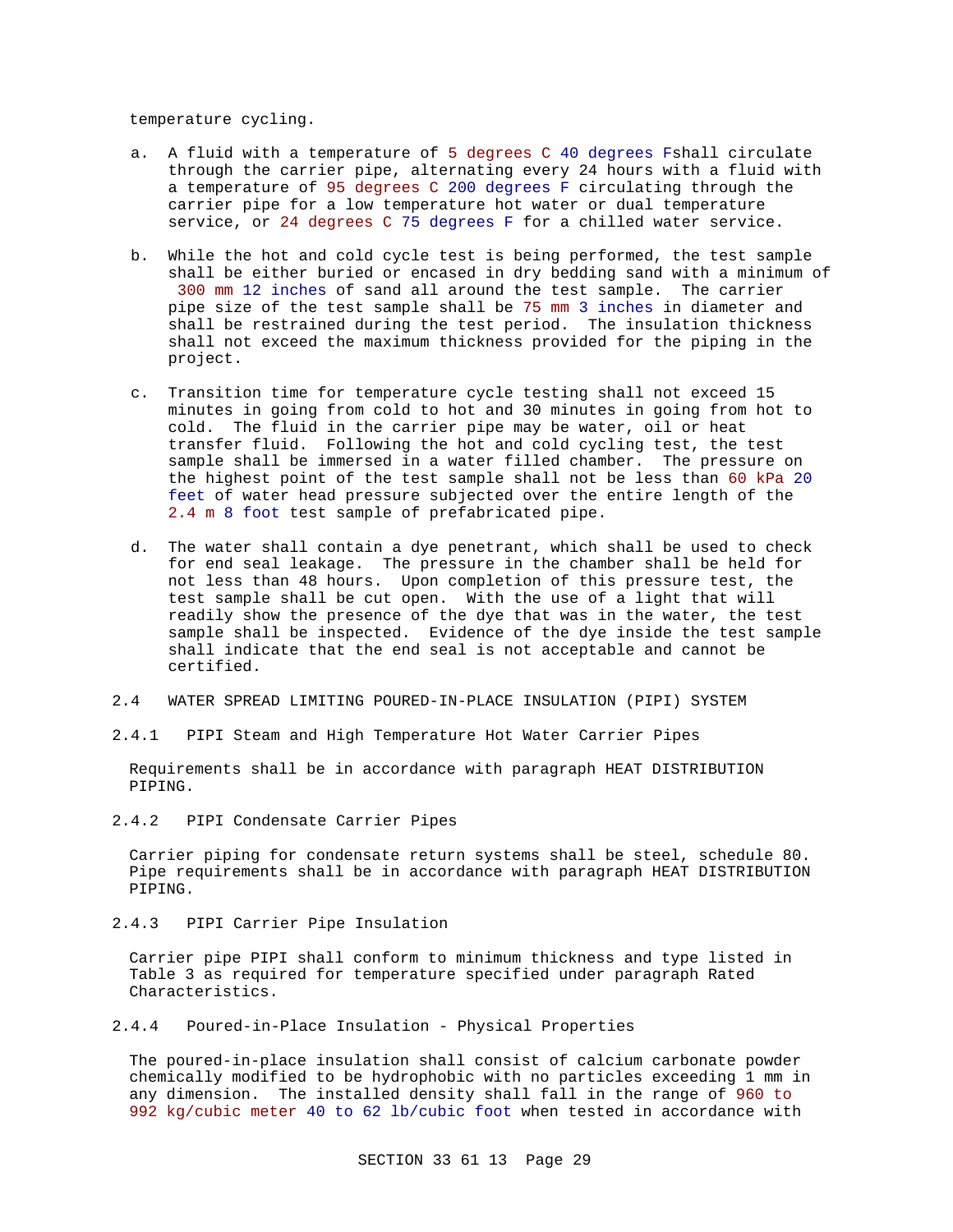ASTM D1895 Perform additional product testing at the identified installed density in accordance with ASTM C177.

 $2.4.5$ Poured-in-Place Insulation - Thermal Properties

The thermal conductivity of the PIPI shall not exceed 0.083 W/mK 0.58 Btu-in/hr-square foot-degree F at 37.8 degrees C 100 degrees F, and 0.099 W/mK 0.68 Btu-in/hr-square foot-degree F at 149 degrees C 300 degrees F, when tested in accordance with ASTM C177.

 $2.4.6$ Poured-in-Place Insulation - Electrical Properties

The electrical resistivity of the PIPI shall not be less than 1 by 10 to the 12th power ohm-cm.

 $2.4.7$ PIPI System Piping Anchors, Supports, and Guides

The design and location of pipe anchors, pipe supports, pipe guides, and expansion cushions shall be in compliance with the most recent design manual available from the PIPI manufacturer.

 $2, 4, 8$ PIPI Envelope Penetrations

The design of penetrations through the PIPI envelope shall be in compliance with the most recent design manual available from the PIPI manufacturer. All pipe anchors, pipe supports, pipe guides and manhole walls that come in contact with the PIPI shall be coated with a mastic compound. For pipe service temperatures up to 204 degrees C 400 degrees F the mastic compound shall be bitumastic coal tar. For pipe service temperatures in excess of 204 degrees C 400 degrees F silicone grease shall be used.

 $2.5$ PIPE INSULATION TYPE AND MINIMUM THICKNESS

## NOTE: Delete inapplicable columns in Tables 1 and 2.

Comply with EPA requirements in accordance with Section 01 33 29 SUSTAINABILITY REQUIREMENTS AND REPORTING. Materials containing asbestos will not be permitted. The minimum thickness of insulation for the heat distribution system shall be in accordance with Tables 1 and 2 in which the insulations listed have passed the 96 hour boiling water test.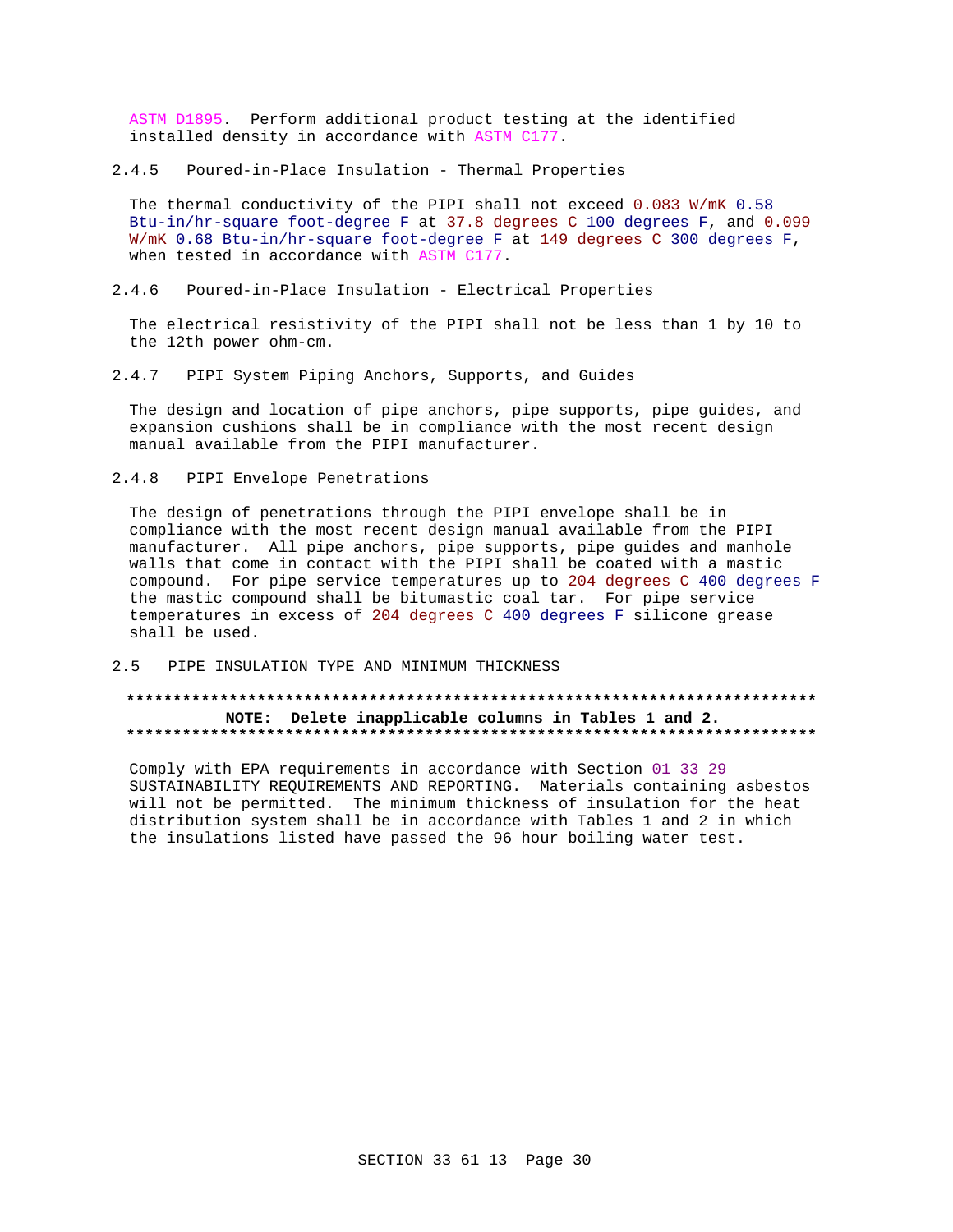| TABLE 1<br>MINIMUM PIPE INSULATION THICKNESS (mm) (Inches)                                                                                             |                                                                                              |                             |                      |                     |                     |
|--------------------------------------------------------------------------------------------------------------------------------------------------------|----------------------------------------------------------------------------------------------|-----------------------------|----------------------|---------------------|---------------------|
| For Steam (100 to 2,800 kPa (gage)) (16 to 408 psig) and High Temperature Hot Water<br>Supply and Return (120 to 230 degrees C) (250 to 450 degrees F) |                                                                                              |                             |                      |                     |                     |
|                                                                                                                                                        | INSULATIONS for Drainable/Dryable Systems<br>INSULATIONS for Other<br>Pre-Engineered Systems |                             |                      |                     |                     |
| Nominal Pipe<br>Diameter (mm)<br>(inches)                                                                                                              | Delta                                                                                        | Theromo-12<br>Super Caltemp | $MPT-PF$<br>$MPT-PC$ | Calcium<br>Silicate | WSL<br>Polyurethane |
| 251.0                                                                                                                                                  | 652.5                                                                                        | 1004.0                      | 502.0                | N/A                 | N/A                 |
| 401.5                                                                                                                                                  | 652.5                                                                                        | 1004.0                      | 502.0                | N/A                 | N/A                 |
| 502.0                                                                                                                                                  | 853.5                                                                                        | 1104.5                      | 652.5                | N/A                 | N/A                 |
| 652.5                                                                                                                                                  | 853.5                                                                                        | 1104.5                      | 652.5                | N/A                 | N/A                 |
| 803.0                                                                                                                                                  | 1004.0                                                                                       | 1255.0                      | 753.0                | 251.0               | $+31+1.23$          |
| 1004.0                                                                                                                                                 | 1004.0                                                                                       | 1255.0                      | 753.0                | 251.0               | $+31+1.23$          |
| 1255.0                                                                                                                                                 | 1004.0                                                                                       | 1255.0                      | 753.0                | N/A                 | N/A                 |
| 1506.0                                                                                                                                                 | 1104.5                                                                                       | 1355.5                      | 853.5                | 351.5               | $+34+1.34$          |
| 2008.0                                                                                                                                                 | 1104.5                                                                                       | 1355.5                      | 853.5                | 502.0               | $+30+1.21$          |
| 25010.0                                                                                                                                                | 1255.0                                                                                       | 1506.0                      | 1004.0               | 652.5               | $+33+1.31$          |
| 30012.0                                                                                                                                                | 1255.0                                                                                       | 1506.0                      | 1004.0               | 502.0               | $+32+1.29$          |
| 35014.0                                                                                                                                                | 1255.0                                                                                       | 1506.0                      | 1004.0               | N/A                 | N/A                 |
| 40016.0                                                                                                                                                | 1255.0                                                                                       | 1506.0                      | 1004.0               | N/A                 | N/A                 |
| 45018.0                                                                                                                                                | 1255.0                                                                                       | 1506.0                      | 1004.0               | N/A                 | N/A                 |
| 1) Delta is available from Rockwool in Leeds, Alabama.                                                                                                 |                                                                                              |                             |                      |                     |                     |
| 2) MPT is available from Mineral Products of Texas in Houston, TX                                                                                      |                                                                                              |                             |                      |                     |                     |
| 3) Thermo-12 and Super Caltemp are available from Johns Manville in<br>Denver, Colorado.                                                               |                                                                                              |                             |                      |                     |                     |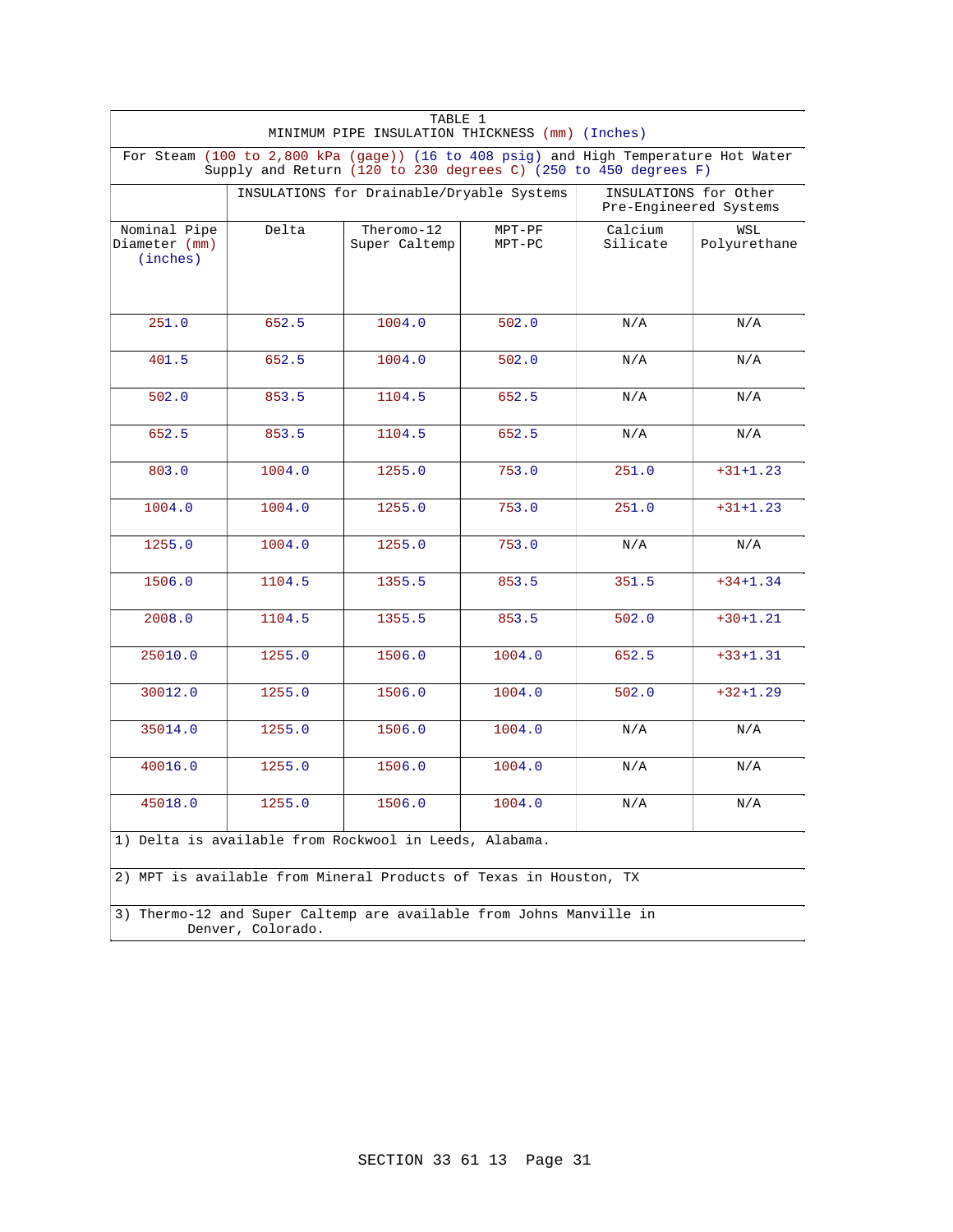| TABLE 1A<br>MINIMUM PIPI THICKNESS (mm) (Inches)                                                                                                       |                                                                                                    |                  |        |                      |             |              |
|--------------------------------------------------------------------------------------------------------------------------------------------------------|----------------------------------------------------------------------------------------------------|------------------|--------|----------------------|-------------|--------------|
| For Steam (100 to 2,800 kPa (gage)) (16 to 408 psig) and High Temperature Hot<br>Water Supply and Return (120 to 230 degrees C) (250 to 450 degrees F) |                                                                                                    |                  |        |                      |             |              |
| Nominal Pipe<br>Diameter (mm)<br>(inches)                                                                                                              |                                                                                                    | Sides and Bottom |        | Between Pipes        | Above Pipes |              |
| 251.0                                                                                                                                                  |                                                                                                    | 1004.0           |        | 502.0                | 1255.0      |              |
| 401.5                                                                                                                                                  |                                                                                                    | 1004.0           |        | 502.0                | 1255.0      |              |
| 1004.0<br>502.0                                                                                                                                        |                                                                                                    |                  | 502.0  | 1255.0               |             |              |
| 652.5<br>1004.0                                                                                                                                        |                                                                                                    |                  |        | 502.0                | 1255.0      |              |
| 803.0                                                                                                                                                  | 1004.0                                                                                             |                  | 502.0  |                      | 1255.0      |              |
| 1004.0                                                                                                                                                 | 1255.0                                                                                             |                  |        | 502.0                |             | 1506.0       |
| 1255.0                                                                                                                                                 |                                                                                                    | 1255.0           |        | 753.0                | 1757.0      |              |
| 1506.0<br>1506.0                                                                                                                                       |                                                                                                    |                  |        | 753.0                | 1757.0      |              |
| 2008.0                                                                                                                                                 |                                                                                                    | 1506.0           |        | 1004.0               |             | 2008.0       |
| 25010.0                                                                                                                                                |                                                                                                    | 1506.0           |        | 1004.0               |             | 2008.0       |
| 30012.0<br>1757.0                                                                                                                                      |                                                                                                    |                  |        | 1004.0               | 25010.0     |              |
| 35014.0                                                                                                                                                | 1757.0                                                                                             |                  | 1004.0 |                      | 25010.0     |              |
| 40016.0                                                                                                                                                | 2008.0                                                                                             |                  | 1255.0 |                      | 25010.0     |              |
| 45018.0                                                                                                                                                |                                                                                                    | 2008.0           |        | 1255.0               | 25010.0     |              |
| TABLE 2<br>MINIMUM PIPE INSULATION THICKNESS (mm) (Inches) CONDENSATE RETURN                                                                           |                                                                                                    |                  |        |                      |             |              |
|                                                                                                                                                        | INSULATIONS for Drainable/Dryable Systems<br>INSULATIONS for<br>Other<br>Pre-Engineered<br>Systems |                  |        |                      |             |              |
| Nominal Pipe<br>Diameter (mm)<br>(inches)                                                                                                              | Delta<br>Theromo-12<br>Super Caltemp                                                               |                  |        | $MPT-PF$<br>$MPT-PC$ |             | Polyurethane |
| 251.0                                                                                                                                                  | 502.0                                                                                              | 753.0            |        | 351.5                |             | N/A          |
| 401.5                                                                                                                                                  | 502.0                                                                                              | 753.0            |        | 351.5                |             | N/A          |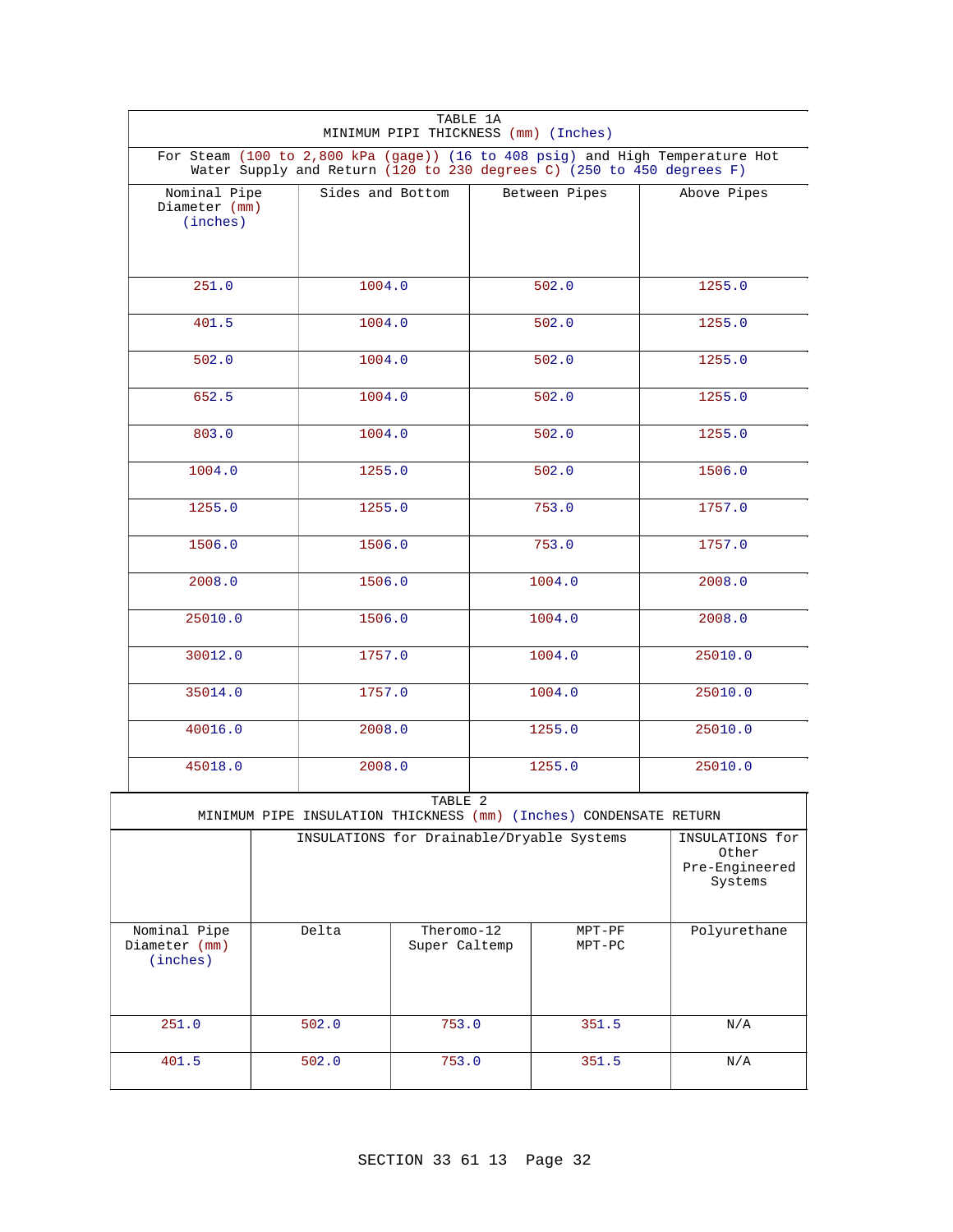| TABLE 2<br>MINIMUM PIPE INSULATION THICKNESS (mm) (Inches) CONDENSATE RETURN                                      |        |                             |                  |                                           |                                                       |
|-------------------------------------------------------------------------------------------------------------------|--------|-----------------------------|------------------|-------------------------------------------|-------------------------------------------------------|
|                                                                                                                   |        |                             |                  | INSULATIONS for Drainable/Dryable Systems | INSULATIONS for<br>Other<br>Pre-Engineered<br>Systems |
| Nominal Pipe<br>Diameter (mm)<br>(inches)                                                                         | Delta  | Theromo-12<br>Super Caltemp |                  | $MPT-PF$<br>$MPT-PC$                      | Polyurethane                                          |
| 502.0                                                                                                             | 502.0  | 753.0                       |                  | 351.5                                     | 190.77                                                |
| 652.5                                                                                                             | 502.0  | 753.0                       |                  | 351.5                                     | N/A                                                   |
| 803.0                                                                                                             | 632.5  | 853.5                       |                  | 502.0                                     | 261.05                                                |
| 1004.0                                                                                                            | 632.5  | 853.5                       |                  | 502.0                                     | 261.05                                                |
| 1255.0                                                                                                            | 632.5  | 853.5                       |                  | 502.0                                     | N/A                                                   |
| 1506.0                                                                                                            | 763.0  | 1104.5                      |                  | 632.5                                     | 301.32                                                |
| 2008.0                                                                                                            | 763.0  | 1104.5                      |                  | 632.5                                     | N/A                                                   |
| 25010.0                                                                                                           | 1004.0 | 1255.0                      |                  | 763.0                                     | N/A                                                   |
| 30012.0                                                                                                           | 1004.0 | 1255.0                      |                  | 763.0                                     | N/A                                                   |
| 35014.0                                                                                                           | 1004.0 | 1255.0                      |                  | 763.0                                     | N/A                                                   |
| 40016.0                                                                                                           | 1004.0 | 1255.0                      |                  | 763.0                                     | N/A                                                   |
| 45018.0                                                                                                           | 1004.0 | 1255.0                      |                  | 763.0                                     | N/A                                                   |
| 1) Delta is available from Rockwool in Leeds, Alabama.                                                            |        |                             |                  |                                           |                                                       |
| 2) MPT is available from Mineral Products of Texas in Houston, TX                                                 |        |                             |                  |                                           |                                                       |
| 3) Thermo-12 and Super Caltemp are available from Johns Manville in<br>Denver, Colorado.                          |        |                             |                  |                                           |                                                       |
| TABLE 2A<br>MINIMUM PIPI THICKNESS (mm) (Inches)<br>CONDENSATE RETURN<br>HIGH TEMPERATURE HOT WATER RETURN SYSTEM |        |                             |                  |                                           |                                                       |
| Nominal Pipe Diameter (mm) (inches)                                                                               |        |                             | Sides and Bottom |                                           |                                                       |
|                                                                                                                   | 251.0  |                             | 753.0            |                                           |                                                       |
| 401.5                                                                                                             |        | 753.0                       |                  |                                           |                                                       |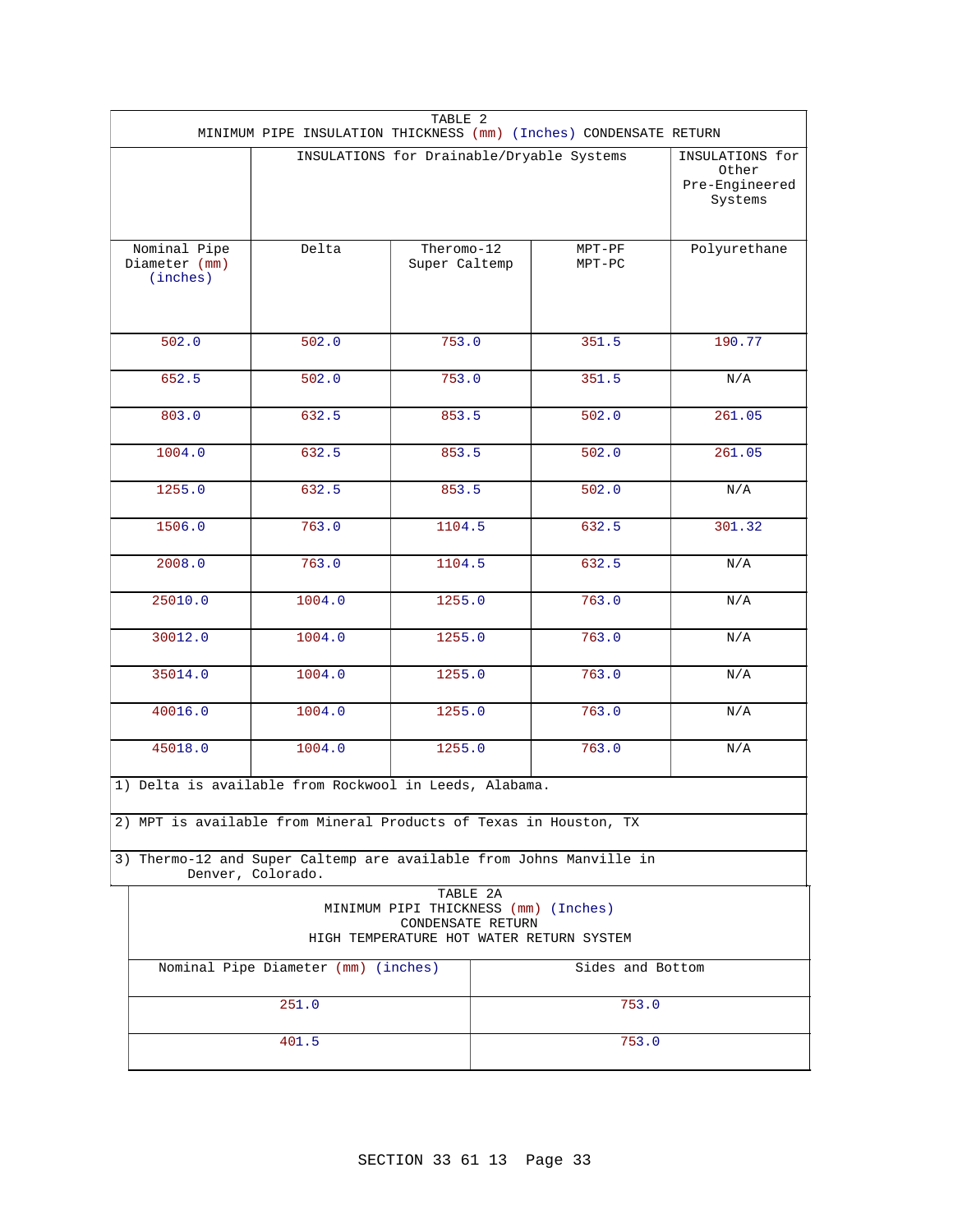| TABLE 2A<br>MINIMUM PIPI THICKNESS (mm) (Inches)<br>CONDENSATE RETURN<br>HIGH TEMPERATURE HOT WATER RETURN SYSTEM |                  |  |
|-------------------------------------------------------------------------------------------------------------------|------------------|--|
| Nominal Pipe Diameter (mm) (inches)                                                                               | Sides and Bottom |  |
| 502.0                                                                                                             | 753.0            |  |
| 652.5                                                                                                             | 1004.0           |  |
| 803.0                                                                                                             | 1004.0           |  |
| 1004.0                                                                                                            | 1004.0           |  |
| 1255.0                                                                                                            | 1004.0           |  |
| 1506.0                                                                                                            | 1004.0           |  |
| 2008.0                                                                                                            | 1255.0           |  |
| 25010.0                                                                                                           | 1506.0           |  |
| 30012.0                                                                                                           | 1506.0           |  |
| 35014.0                                                                                                           | 1757.0           |  |
| 40016.0                                                                                                           | 1757.0           |  |
| 45018.0                                                                                                           | 1757.0           |  |
| Note: 1) For return lines only the side dimension is provided as other dimensions                                 |                  |  |

are taken from the tables for the supply size and operating conditions.

### 2.6 HEAT DISTRIBUTION PIPING

## 2.6.1 Steam and High Temperature Hot Water Pipe

Pipe material shall be steel; seamless ASTM A53/A53M, Grade B or ASTM A106/A106M, Grade B; or electric resistance welded ASTM A53/A53M, Grade B; Schedule 40. Standard weight will be permitted for pipe sizes 300 mm 12 inches and above. ASTM A53/A53M, Type F furnace butt welded pipe will not be allowed. Joints will not be allowed in factory fabricated straight section of carrier pipes. Factory fabricated piping sections, as part of an expansion loop or bend, shall have all welded joints 100 percent radiographically inspected in accordance with ASME B31.1. Radiographs shall be reviewed and interpreted by a Certified American Society for Nondestructive Testing (ASNT) Level III radiographer, employed by the testing firm, who shall sign the reading report.

## 2.6.1.1 Condensate Pipe

Pipe shall be steel; seamless ASTM A53/A53M, Grade B or ASTM A106/A106M, Grade B, schedule 80; electric resistance welded ASTM A53/A53M, Grade B; Schedule 80. ASTM A53/A53M, Type F furnace butt welded pipe will not be allowed. Joints will not be allowed in the factory fabricated straight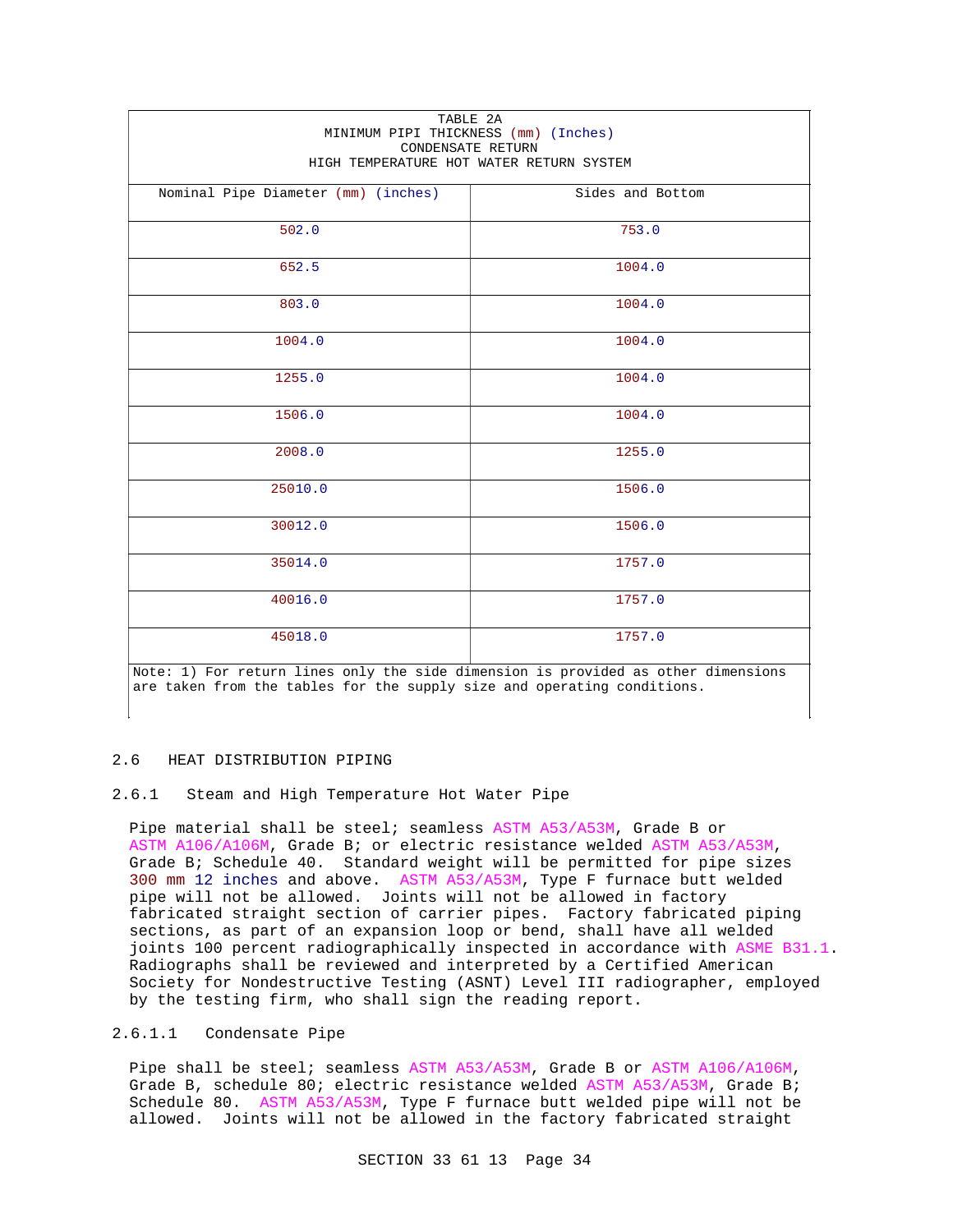section of the carrier pipe. Factory fabricated piping sections, as part of an expansion loop or bend shall have all welded joints 100 percent radiographically inspected in accordance with ASME B31.1. Radiographs shall be reviewed and interpreted by an ASNT Certified Level III radiographer, employed by the testing firm, who shall sign the reading report.

## 2.6.1.2 Joints

Joints shall be butt-weld except socket-weld joints will be permitted for pipe sizes 50 mm 2 inches and smaller. Dye penetrant may be used in place of 100 percent radiographic inspection for pipe sizes 50 mm 2 inches and below. Location and elevation of all field joints shall be indicated on detailed design layout drawings. Split-ring welding rings may be used.

## 2.6.2 Fittings

Welds in factory fittings shall be radiographically inspected. Radiographs shall be reviewed and interpreted by a Certified ASNT Level III radiographer, employed by the testing firm, who shall sign the reading report. The Contracting Officer may review all inspection records, and if any welds inspected are found unacceptable in accordance with ASME B31.1, the fitting shall be removed, replaced, and radiographically reexamined at no cost to the Government.

## 2.6.2.1 Butt-Welded

Fittings shall be steel; ASTM A234/A234M, Grade B or ASME B16.9, same schedule as adjoining pipe. Elbows shall be long radius unless otherwise indicated. Tees shall be full size or reducing as required, having interior surfaces smoothly contoured. Split-ring welding rings may be used.

## 2.6.2.2 Socket-Welded

Fittings shall be forged steel ASME B16.11; 13,800 kPa 2000 pound class shall be used for pipe sizes 50 mm 2 inch and below. Dye penetrant inspection may be used in lieu of radiographic inspection of welded fittings for pipe sizes 50 mm 2 inches and below.

### 2.7 EXPANSION LOOPS AND BENDS

Stresses shall be less than the maximum allowable stress from the Power Piping Code (ASME B31.1). Submit pipe-stress and system-expansion calculations for each expansion compensation elbow using a finite element computer generated 3 dimensional analysis, not later than [7 days] [\_\_\_\_\_] after notice to proceed. Demonstrate with calculations that pipe stresses from temperature changes are within the allowable requirements in ASME B31.1 and that the anchors and the guides will withstand the resultant forces. Detailed design layout drawings shall include all analysis node points. As a minimum, computer analysis results shall include node stresses, forces, moments and displacements. Calculations shall be stamped by a registered Professional Engineer in the employ of the UHDS manufacturer. Detailed design layout drawings and stress and anchor force calculations shall be provided for all loops and bends. Locations of all anchors, guides and supports shall be shown. The calculations shall be based on design characteristics (pressures and temperatures) specified for both the supply and return lines.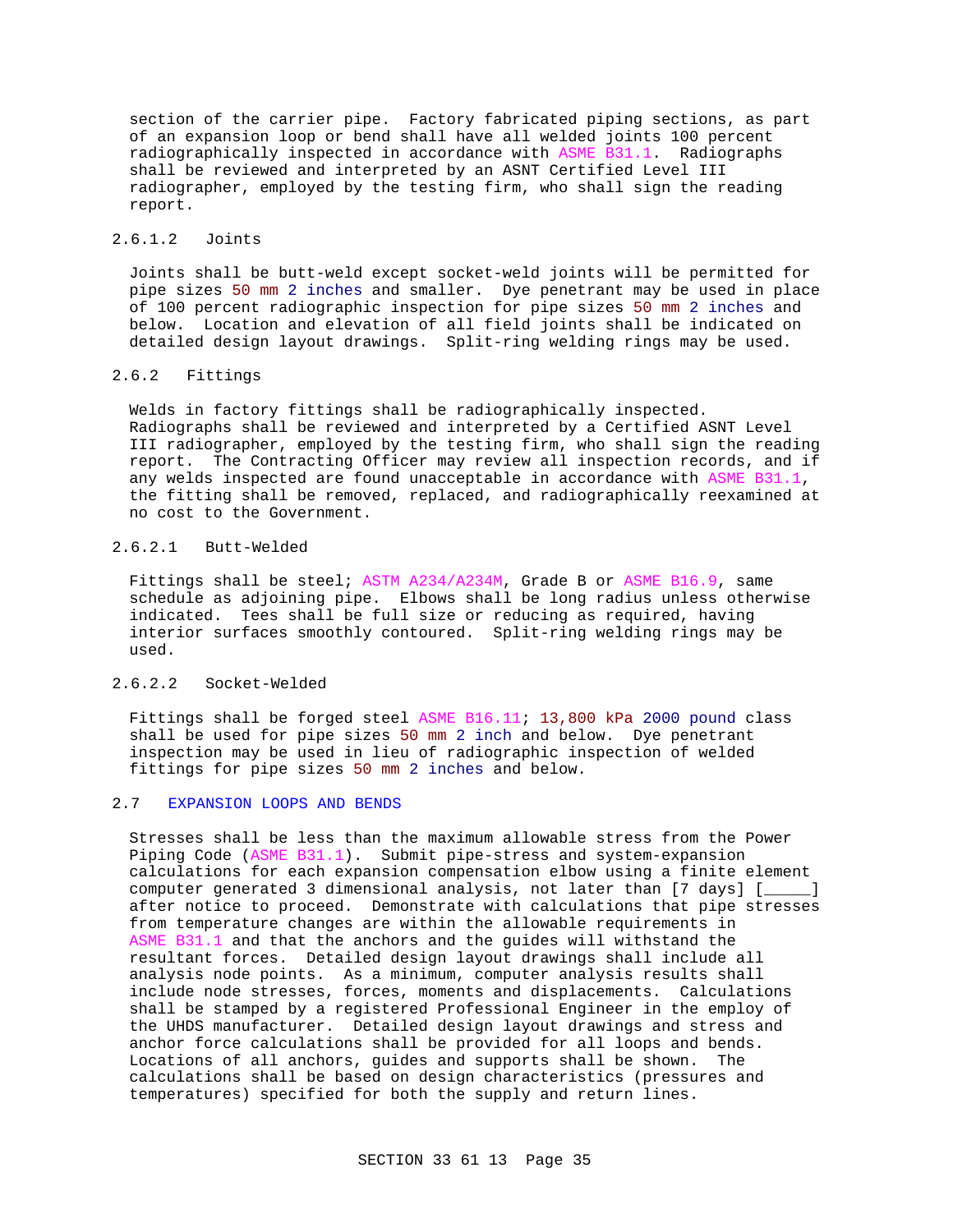### PART 3 EXECUTION

## 3.1 PREPARATION

#### $3.1.1$ Job Conditions

Phasing of [demolition and construction] [construction] shall be as shown on contract drawings.

#### $3.1.2$ Interruption of Existing Service

Submit schedule of proposed outages and interruptions of existing services, [14 days] [\_\_\_\_\_] in advance. Arrange, phase and perform work and provide temporary facilities, materials, equipment, and connections to utilities, to ensure adequate heat distribution service for existing installations at all times. Only necessary interruptions required for making connections will be permitted, and only at times when approval is obtained from the Contracting Officer. Set all interruptions to be [between the hours of [\_\_\_\_] and [\_\_\_\_]] [as approved by the Contracting Officerl.

#### $3.1.3$ Grading

Unless otherwise shown on the contract drawings or the detailed design layout drawings, steam/condensate and high temperature hot water supply/return lines shall be graded uniformly downward not less than 40 mm in 10 meters 5.0 inches in 100 feet to the lower point of entry between manholes and/or building entries.

## 3.1.4 Connecting to Existing Work

## NOTE: Any connections to the UHDS distribution will only occur in manholes. Designer must ensure that a thorough survey of the aboveground and underground conditions is performed. The contract drawings must identify all potential interferences or conflicts.

Submit changes required to the UHDS design due to interferences or conflicts, upon realization of interferences or conflicts. Connect new work to existing work in a neat and workmanlike manner. Make connections only in manholes. Where an existing structure must be cut or existing utilities interfere, such obstructions shall be bypassed, removed, replaced or relocated, restored and repaired. Any changes required to the UHDS design as a result of interferences or conflicts shall be approved by the UHDS designer and the Contracting Officer. Work disturbed or damaged shall be replaced to its prior condition.

#### $3.1.5$ Coordination

The location of all items of equipment and work of all trades shall be coordinated. Operability and maintainability of the equipment and systems shall be maintained.

#### $3.1.6$ Variations

Any variations from the approved, detailed design layout drawings shall be submitted to the Contracting Officer for approval. Variations shall be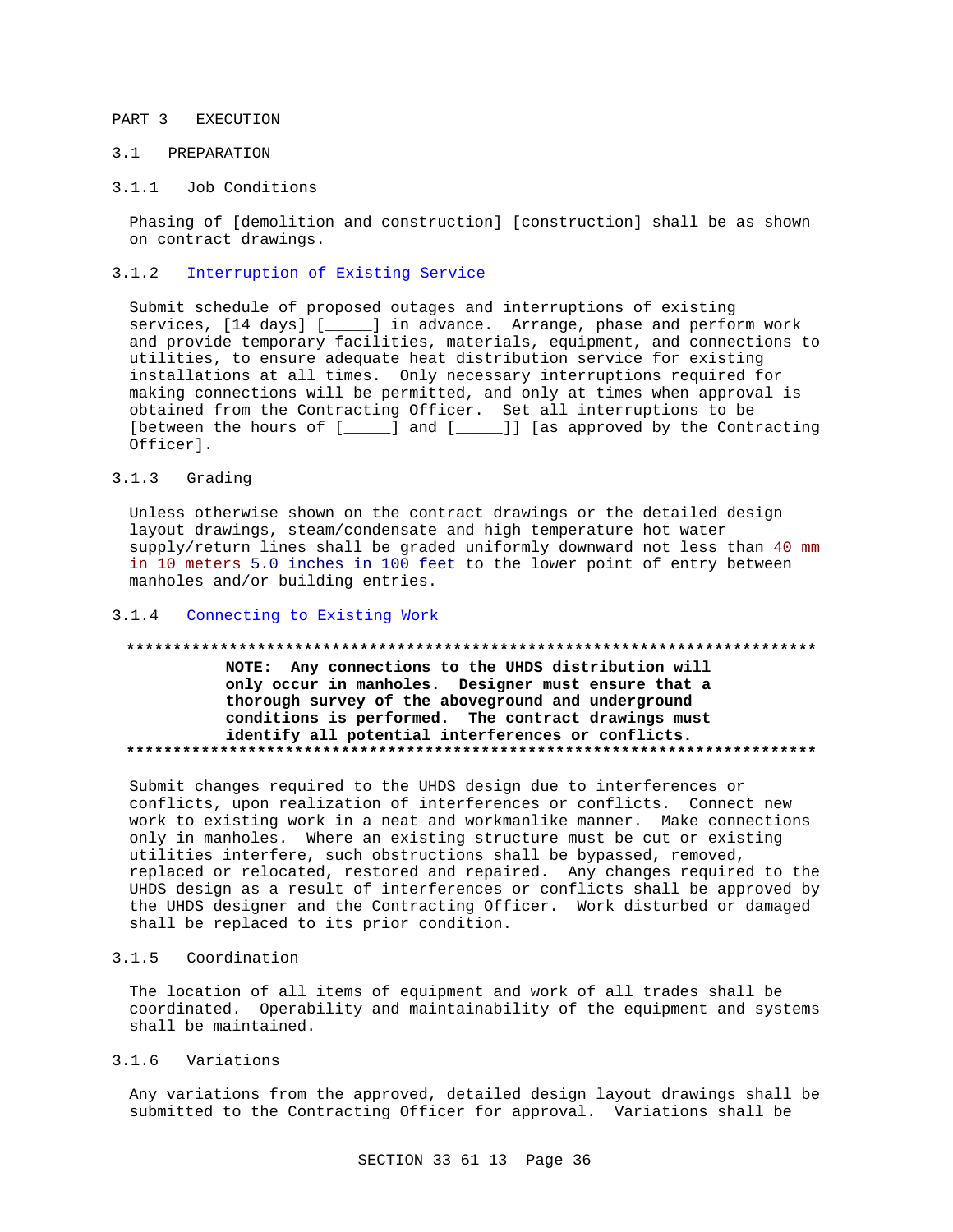signed and sealed by the UHDS manufacturers' professional engineer responsible for the complete design of the UHDS.

#### $3.2$ DEMOLITION

## NOTE: Ensure that Section 02 41 00 DEMOLITION AND DECONSTRUCTION is included in project specifications. Demolition work should be well defined in the drawings and specifications; photographs should be included in the contract package, if available.

#### $3.2.1$ Demolition Procedures

Work shall be performed in accordance with requirements for phasing. Pipe, valves, fittings, insulation, and hangers, including the connection to the structure and any fastenings, shall be removed. Openings in manhole or building walls shall be sealed after removal of piping. Material and equipment removed shall become the property of the Contractor and shall be removed from Government property within 1 week and shall not be stored in operating areas. Flame cutting shall be performed with adequate fire protection facilities available as required by safety codes and Contracting Officer.

## 3.2.2 Asbestos Removal

## NOTE: Existing systems may include asbestos containing materials. Provisions must be made for an asbestos survey to be performed and abatement measures to be included in project specification if necessary.

Asbestos removal shall conform to Section 02 82 00 ASBESTOS REMEDIATION.

#### $3.3$ PIPE, PIPING JOINTS AND FITTINGS

#### $3.3.1$ Joint Preparation

Pipe and fittings shall be cleaned inside and outside before and after assembly. Dirt, scale, and other foreign matter shall be removed from inside the piping by use of a pipe swab or pipe pig before connecting pipe sections, valves, equipment or fittings. Eccentric connectors shall be used as needed between casing sections to provide drainage of casing section between manholes and between manholes and buildings.

#### $3.3.2$ Direction Changes

Changes in direction shall be made with factory-built reinforced fittings. Field-fabricated fittings and miters will not be permitted.

#### $3.4$ WELDING

Submit Certification of Acceptability of all welds made in the field, upon completion of the project. This certification shall consist of a letter, signed by an official of the independent testing firm or firms examining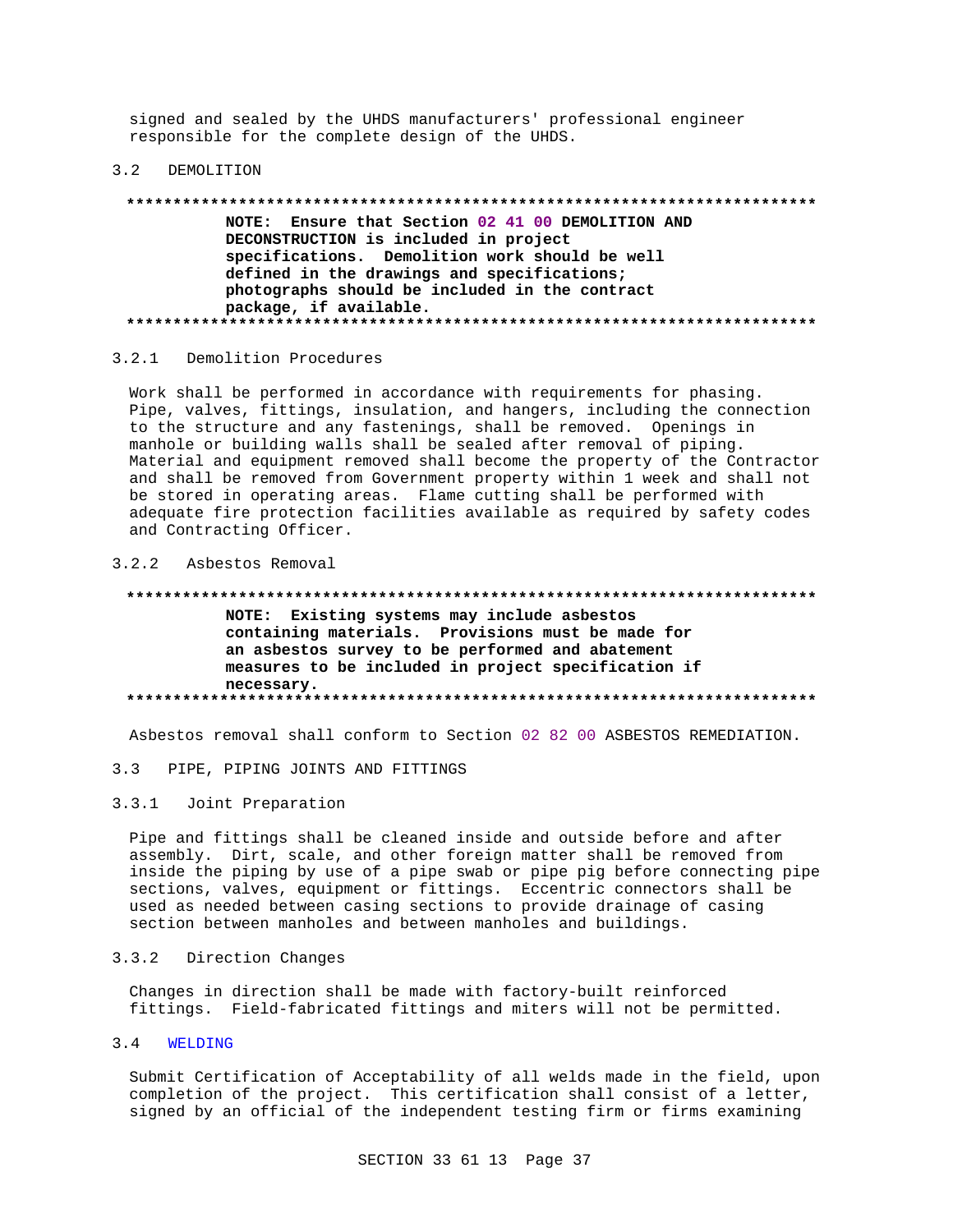welds, stating that all provisions of this specification have been complied with, and that all welds inspected radiographically have met the specified acceptability standards. The Contractor will be responsible for welding quality and shall:

- a. Conduct tests of the welding procedures used in the work, determine the suitability of the procedures used, determine that the welds made will meet the required tests, and determine that the welding operators have the ability to make sound welds under standard conditions.
- b. Comply with ASME B31.1.
- c. Perform all welding operations required for construction and installation of the heat distribution system.
- 3.4.1 Qualification of Welders

Rules of procedure for qualification of all welders and general requirements for fusion welding shall conform with the applicable portions of ASME B31.1, and as outlined below.

3.4.2 Examining Welders

Examine each welder to determine the ability of the welder to meet the required qualifications. Welders shall be tested for welds in all positions, including welds with the axis horizontal (not rolled) and with the axis vertical. Each welder shall:

- a. Weld only in positions in which they have qualified.
- b. Identify welds with the specific code marking signifying name and number assigned.
- 3.4.3 Examination Results

Furnish a list of welder's names and corresponding code markings. Welders which fail to meet the prescribed welding qualifications shall be retested. Welders who fail the second test shall be disqualified for work on this project.

## 3.4.4 Beveling

Field and shop bevels shall be done by mechanical means or by flame cutting. Where beveling is done by flame cutting, surfaces shall be thoroughly cleaned of scale and oxidation just prior to welding.

3.4.5 Alignment

Split welding rings shall be used for field joints on carrier pipes above 50 mm 2 inches to assure proper alignment, complete weld penetration, and prevention of weld spatter reaching the interior of the pipe. Field joints 50 mm 2 inches and smaller shall be made with welding sockets.

## 3.4.6 Erection

Piping shall not be split, bent, flattened, or otherwise damaged before, during, or after installation. Where the pipe temperature falls to 0 degrees C 32 degrees F or lower, the pipe shall be heated to approximately 38 degrees C 00 degrees F for a distance of 300 mm 1 foot on each side of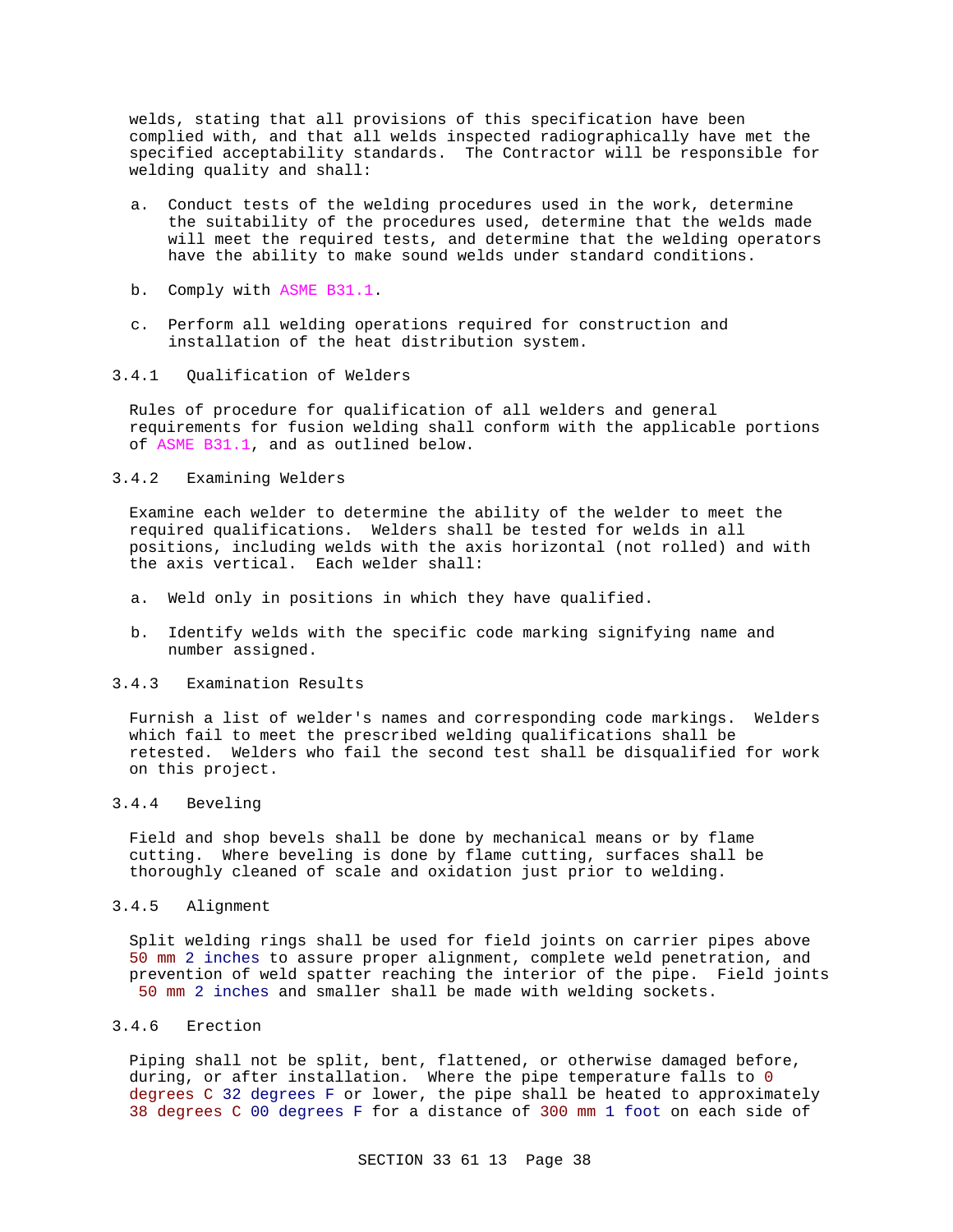the weld before welding, and the weld shall be finished before the pipe cools to 0 degrees C 32 degrees F.

## 3.4.7 Defective Welds

Defective welds shall be replaced and reinspected in accordance with ASME B31.1. Repairing defective welds by adding weld material over the defect or by peening will not be permitted. Welders responsible for defective welds shall be tested for qualification.

## 3.4.8 Electrodes

Electrodes shall be stored in a dry, heated area, and shall be kept free of moisture and dampness during fabrication operations. Electrodes that have lost part of their coating shall not be used.

## 3.4.9 Radiographic Testing

An approved independent testing firm regularly engaged in radiographic testing shall perform radiographic examination of 100 percent of the field welds in the carrier piping of direct-buried systems in accordance with ASME B31.1. The following shall be furnished: a set of films showing each weld inspected, a reading report evaluating the quality of each weld, and a location plan showing the physical location where each weld is to be found in the completed project, prior to installing casing field joints, backfilling and hydrostatic testing. All radiographs shall be reviewed and interpreted by a Certified American Society for Nondestructive Testing Level III radiographer, employed by the testing firm, who shall sign the reading report. The Contracting Officer may review all inspection records, and if any welds inspected are found unacceptable they shall be removed, rewelded, and radiographically reexamined at no cost to the Government.

## 3.5 HEAT DISTRIBUTION SYSTEM INSTALLATION

Submit a complete description of the design and assembly of the system, materials of construction and field installation instructions, not later than [21 days] [\_\_\_\_\_] prior to the start of field measurements. Include sufficient system details to show that the specified minimum insulation thickness has been met. A detailed design layout of the system (plan and elevation views) showing size, type, elevations and location of each component to be used in the system, the design and location of anchors, pipe guides, pipe supports, expansion loops, Z-bends, L-bends, end seals, leak plates, joint locations, pipe and insulation thickness and sizes, types, and movements, connection to manhole and building wall penetrations, and including, if applicable, details of transition point to aboveground or other type systems. Also, if applicable, type and details of the cathodic protection system to be used. Detailed design layout drawings shall be stamped by a registered Professional Engineer. The UHDS manufacturer's representative shall oversee the delivery, storage, installation and testing of the system. Work shall be in accordance with the requirements specified and with the printed instructions of the manufacturer. These specifications shall take precedence over the printed instructions if conflicts arise. Printed instructions shall be submitted to the Contracting Officer prior to system installation. Submit operation and maintenance manual listing routine maintenance procedures, possible breakdowns and repairs, procedures for recording conduit temperatures biannually, and troubleshooting guides, before completion of work. Include in the Manual as-built piping layout of the system with final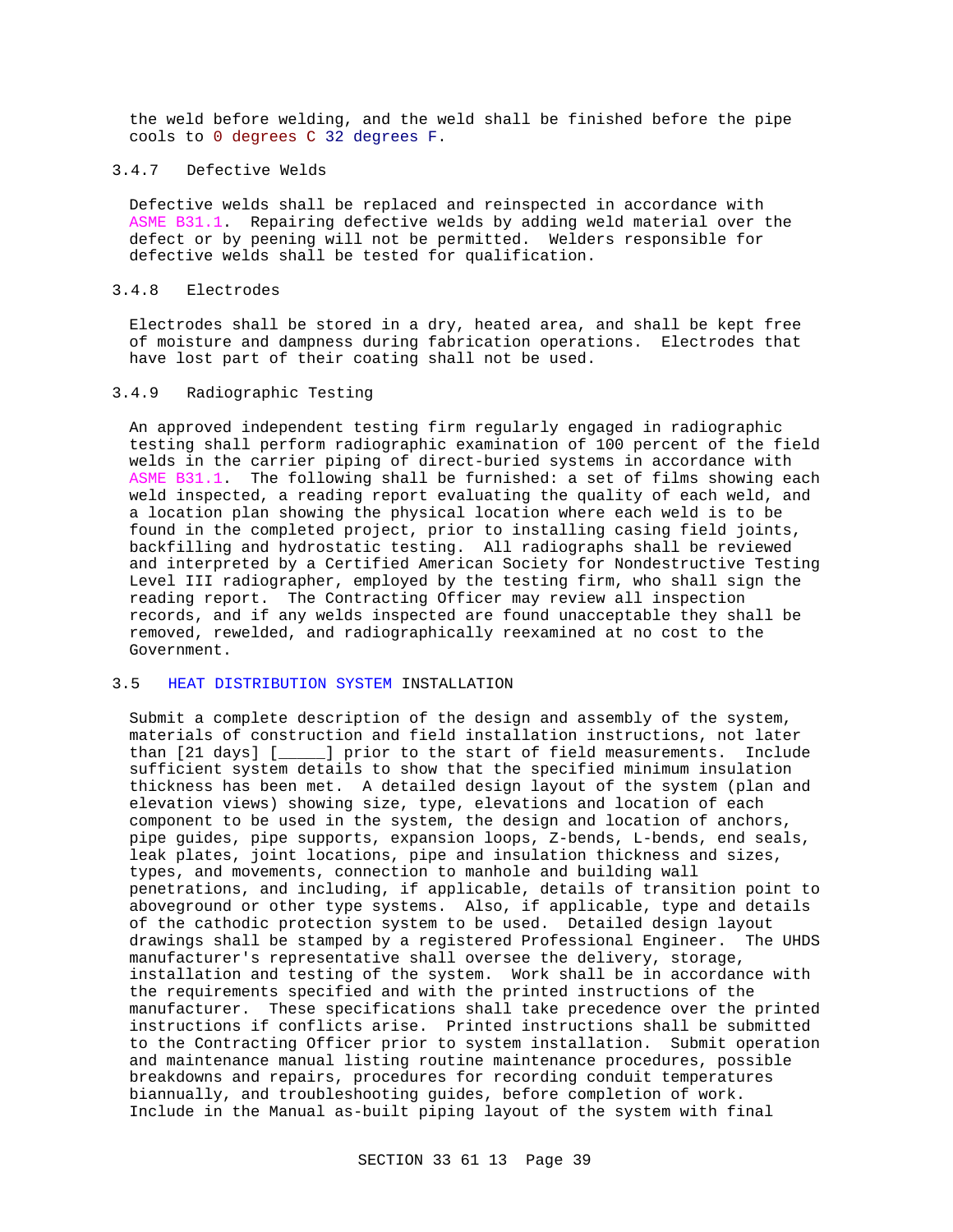elevations.

#### Verification of Final Elevations  $3.5.1$

For the PIPI system, prior to covering the top of the pipe with PIPI, measure and record the elevation of the top of each pipe at each field joint, 1/3 points along each pipe section, and the top of each elbow. For the PIPI system, elevations of the top of each pipe shall be measured and recorded. Elevations shall be taken at every completed field joint, 1/3 points along each pipe section and top of elbows. These measurements shall be checked against the contract drawings and shall confirm that the conduit system has been installed to the elevations shown on the contract drawings. Slope shall be uniform to within 0.1 percent. These measurements shall be recorded by the Contractor, included in the UHDS manufacturer's representative daily report, and given to the Contracting Officer prior to covering the casing with backfill material.

#### $3.5.2$ Excavation, Trenching, and Backfilling

## NOTE: The designer must coordinate the type of sand to be used with Section 31 00 00 EARTHWORK. Do not allow beach sand or any sand with large amounts of chlorides to be specified.

Excavation, trenching, and backfilling shall be performed as required by the UHDS manufacturer's design and as specified in Section [31 00 00 EARTHWORK]. Pipe shall lay on a 305 mm 12 inch minimum sand bed and shall be backfilled with sand on all sides to a minimum of 150 mm 6 inches as measured from outside of casing. This sand bedding requirement does not apply to the PIPI system. Foundation for system shall be firm and stable. Foundation and backfill shall be free from rocks or substances which could damage the system coating. Concrete anchor and thrust blocks shall be installed in undisturbed earth. Backfilling shall not commence until system has been satisfactorily pressure tested (both hydrostatic test of carrier and air test of casing). Minimum depth of burial to the top of the casing (or PIPI envelope) shall be 1 m 39 inches. Maximum depth of burial to the top of the casing (or PIPI envelope) shall be 3 m 10 feet.

#### $3.5.3$ UHDS Manufacturer's Representative Responsibilities

The UHDS Manufacturer's representative shall be present at the job site and witness when the following types of work are being performed:

- Inspection and unloading (not applicable to PIPI).  $a.$
- Inspection of trench prior to commencing installation of system.  $h$
- c. Inspection of concrete anchors and thrust blocks.
- d. Pneumatic and Hydrostatic testing.
- e. Field joint closure work (not applicable to PIPI).
- f. Air test of casing (not applicable to all WSL systems).
- g. Holiday test of conduit coating (not applicable to all WSL systems).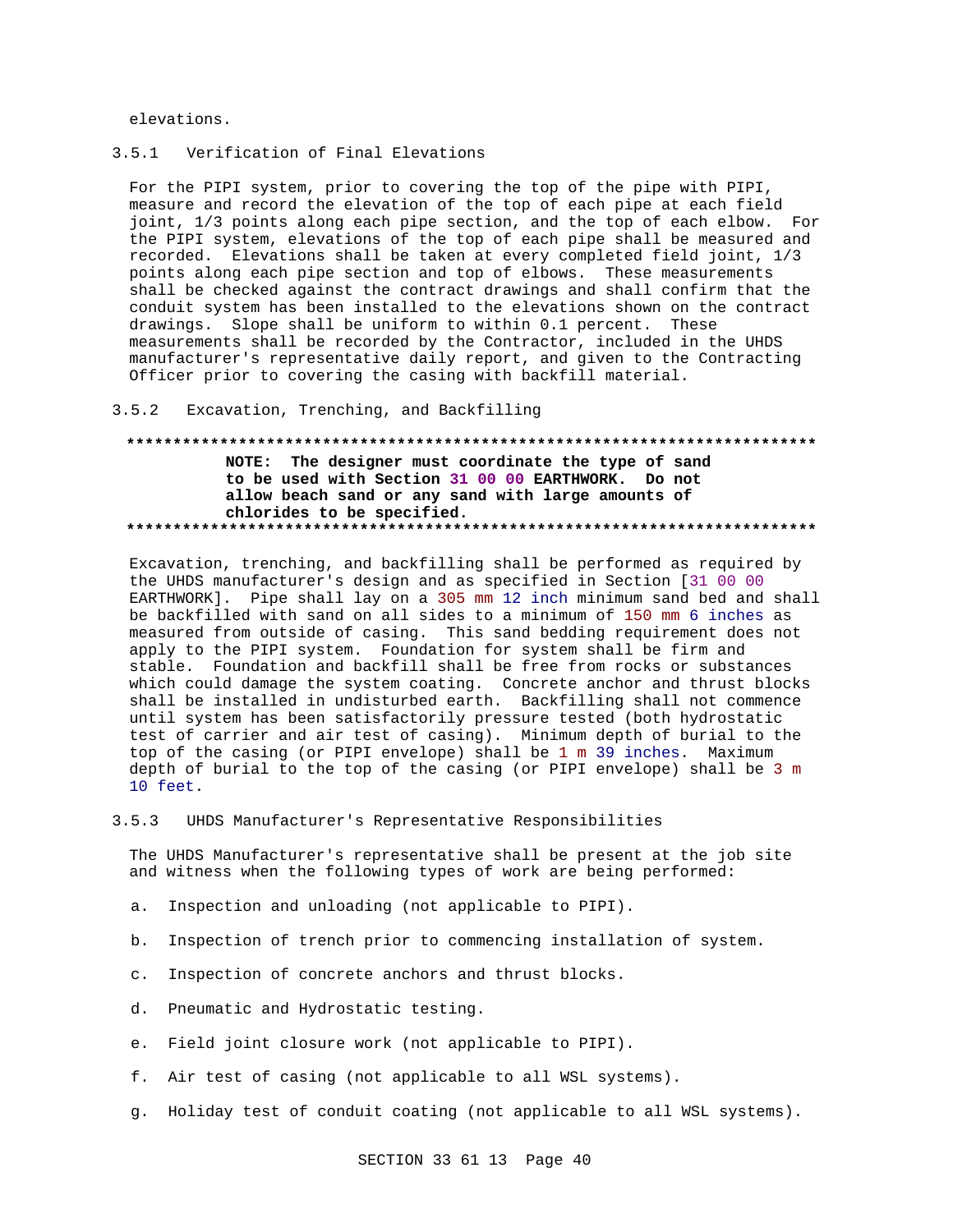- h. Repair of any coating (not applicable to all WSL systems).
- i. Installation of cathodic protection system (not applicable to all WSL systems).
- j. Initial backfill up to 250 mm 10 inches above the top of the casing.
- k. Verification of final elevations. Elevation readings shall be witnessed and recorded.
- l. Testing of cathodic protection system (not applicable to all WSL systems).
- m. Operational tests.

The UHDS manufacturer's representative shall notify the Contractor immediately of any problems. The UHDS manufacturer's representative shall notify the Contracting Officer of problems requiring immediate action; otherwise, the daily reports shall note any problems encountered and indicate the corrective actions taken.

## 3.5.4 UHDS Manufacturer's Representative Reports

The UHDS manufacturer's representative shall: prepare and sign a written daily report; present the original daily report to the Contracting Officer no later than one working day after it is prepared; and forward 1 copy to the manufacturer's main office. The report shall state whether or not the condition and quality of the materials used and the delivery, storage, installation and testing of the system are in accordance with the drawings, specifications, and manufacturer's printed instructions and are satisfactory in all respects. When any work connected with the installation is unsatisfactory, the report shall state what corrective action has been taken or shall contain the UHDS manufacturer's recommendations for corrective action. The report shall identify any condition that could result in an unsatisfactory installation, including such items as open conduit ends left in the trench overnight and improper manhole entries. The daily reports shall be reviewed, signed and sealed, on a weekly basis, by the registered engineer responsible for the system design. Signed and sealed copies of the daily reports shall be submitted with the payment request. Requests for payment will be denied if the weekly review is not accomplished. Upon completion of the work and before final acceptance, a notarized Certificate of Compliance, signed by a principal officer of both the manufacturing and the contracting firms, stating that the installation is satisfactory and in accordance with drawings, specifications, and manufacturer's instructions shall be delivered to the Contracting Officer. The UHDS manufacturer shall retain a copy of all daily reports and the Certificate of Compliance for 5 years after final acceptance of the system by the Government.

## 3.5.5 Protection

Casing coating shall be protected from damage during unloading, storage, rigging and installation. Casing and carrier pipe ends shall be protected from water intrusion during unloading, storage, rigging and installation. Piping and accessories shall be protected from damage due to exposure to UV light.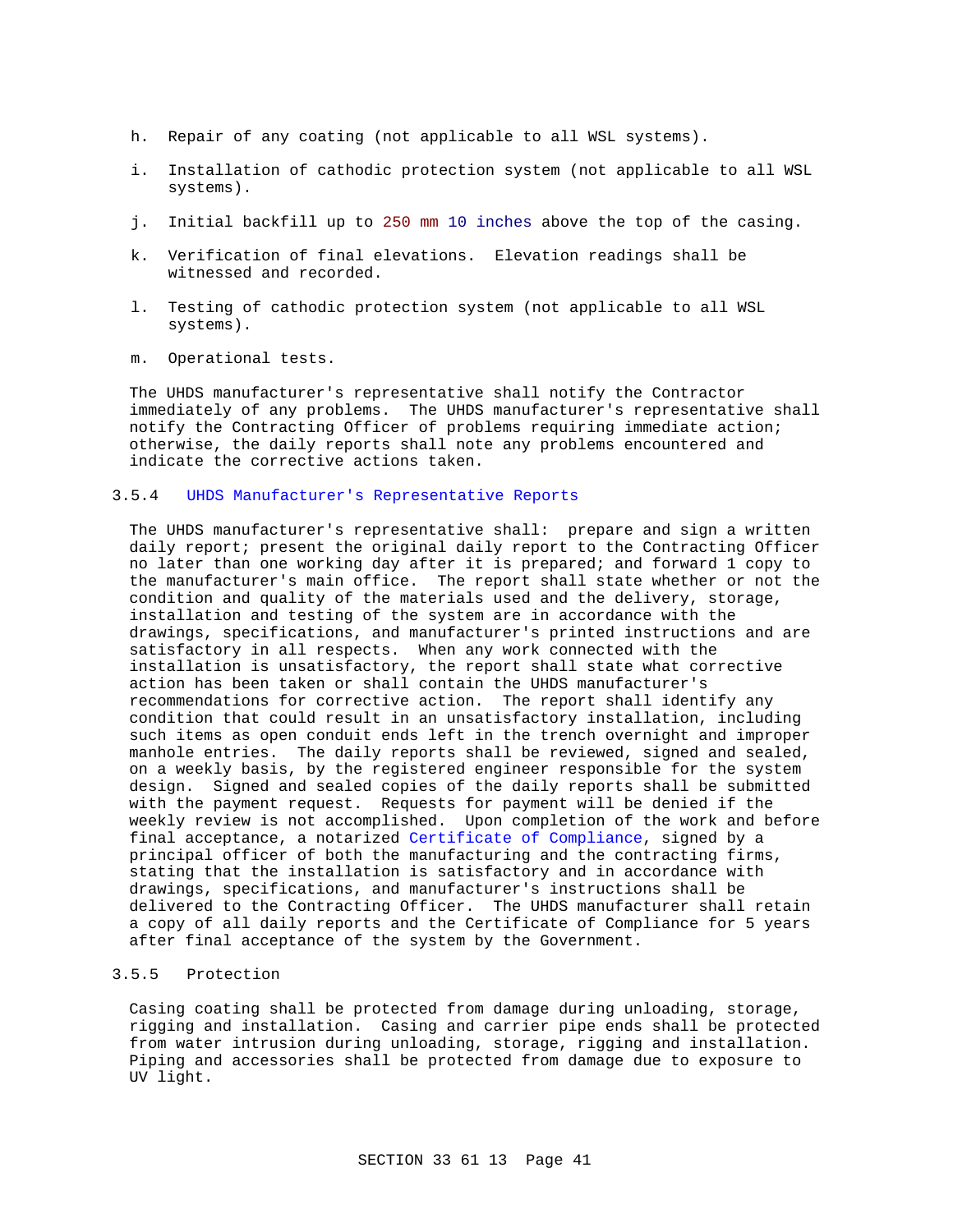## 3.5.6 Defective Material

The UHDS manufacturer's representative shall take prompt action to remove from the site all damaged or defective material, subject to rejection in accordance with the quality assurance provisions included in the manufacturer's submittals and printed instructions, and shall order prompt replacement of such material.

## 3.5.7 Cathodic Protection Installation

## NOTE: Designer must indicate on the contract drawings that dielectric separation is shown where UHDS enter buildings or above transition from underground to aboveground piping.

Provide cathodic protection for all steel casing systems and all buried exposed metal. Assume that 25 percent of the exterior of the UHDS is exposed metal. Submit design life calculations for the cathodic protection system, not later than [7 days] [\_\_\_\_] after notice to proceed. Calculations shall be stamped by an NACE qualified corrosion engineer. Cathodic protection systems shall have a minimum design life of 25 years and shall conform to [Section 26 42 13 GALVANIC (SACRIFICIAL) ANODE CATHODIC PROTECTION (GACP) SYSTEM] [or] [Section 26 42 17 IMPRESSED CURRENT CATHODIC PROTECTION (ICCP) SYSTEM]. Dielectric pipe flanges and waterways, and isolation devices shall be provided at all points necessary. Test stations at grade shall be provided on each section of the piping system. Dielectric waterways shall have temperature and pressure rating equal to or greater than that specified for the connecting piping. Waterways shall have metal connections on both ends suited to match the connecting piping. Dielectric waterways shall be internally lined with an insulator specifically designed to prevent current flow between dissimilar metals. Dielectric flanges shall meet the performance requirements described herein for dielectric waterways.

#### $3.6$ **TESTS**

Submit a proposed test procedure and proposed samples of test data sheets for each required test, 30 days prior to the proposed test date. The procedure shall contain a complete description of the proposed test with calibration curves or test results furnished by an independent testing laboratory of each instrument, meter, gauge, and thermometer to be used in the tests. The test shall not commence until the procedure has been approved. Leak-tightness of all piping systems shall be demonstrated by performing pressure tests (hydrostatic, pneumatic) and operational tests. Heat distribution system shall be pressure tested in conformance with specified requirements and printed instructions for the system supplied; tests shall include carrier piping and casing. The carrier pipe shall be hydrostatically tested. Casings of DDT systems shall be pneumatically tested. Casing and end seals of WSL system shall be tested for intrusion of water into the casing and insulation. Mercury shall not be used in thermometers required for the tests.

#### $3.6.1$ Holiday Testing of Direct-buried System Steel Casings

Entire exterior surface of the casing, including the bottom exterior surface, shall be tested for faults in coating after installation in trench, prior to backfilling, using test method and voltage recommended by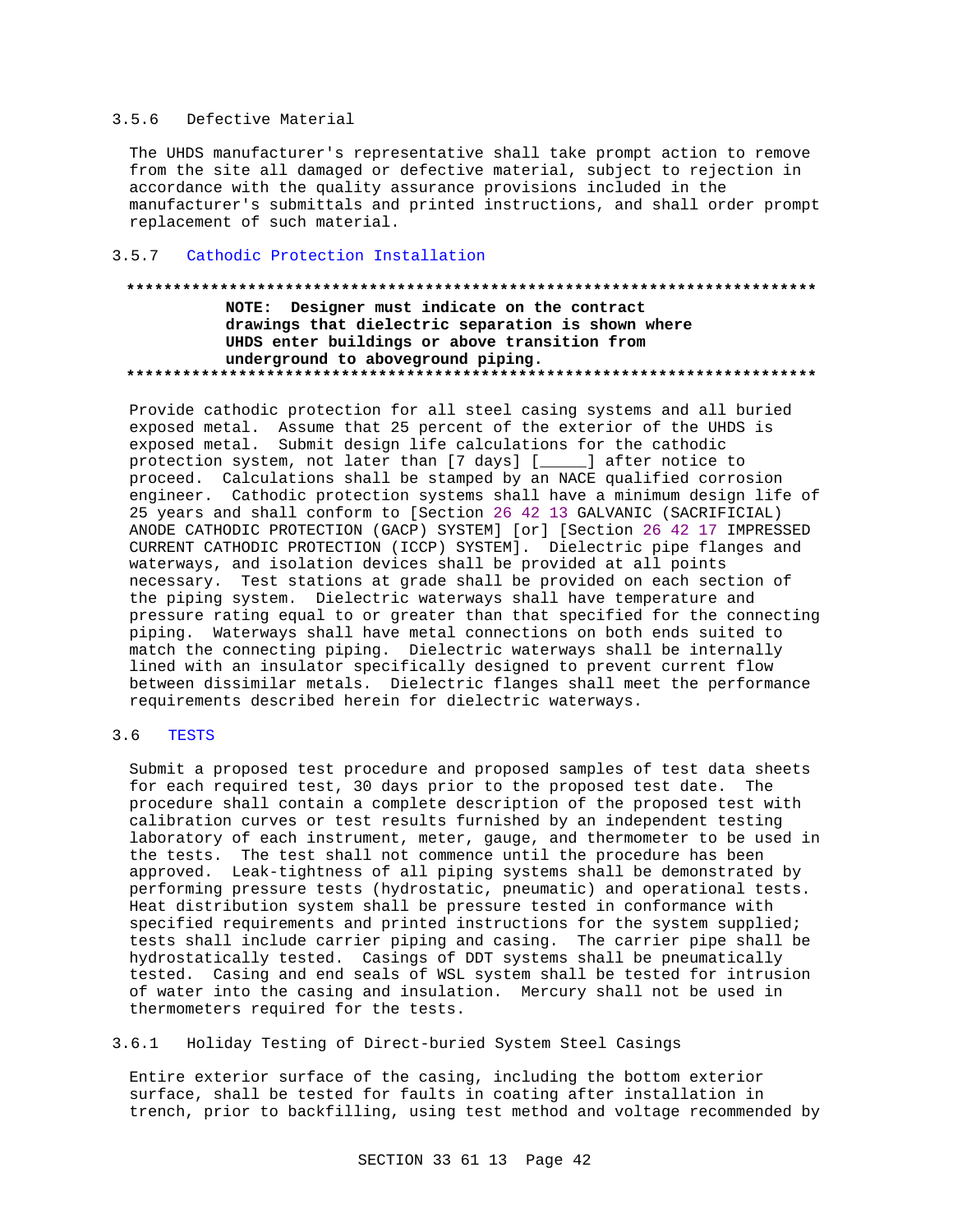coating manufacturer. If any holidays are found, they shall be repaired and the coating retested. System shall not be backfilled until all holidays are eliminated.

## 3.6.2 Pneumatic, Hydrostatic and Operational Tests

Before conducting heat distribution system tests, lines shall be flushed with high pressure water until [discharge shows no foreign matter] [the Contracting Officer, after examining the discharge, stops the flush].

## 3.6.2.1 Pneumatic Test

The casing of DDT systems shall be pneumatically tested after welding and before field coating using air as the test medium. The test pressure shall be 103 kPa 5 psig. Persons not working on the test operations shall be kept out of the testing area while testing is proceeding. The test shall be made on the system as a whole or on sections that can be isolated. Joints in sections shall be tested prior to backfilling when trenches must be backfilled before the completion of other pipeline sections. The test shall continue for 24 hours from the time of the initial readings to the final readings of pressure and temperature. The initial test readings of the instrument shall not be made for at least 1 hour after the casing has been subjected to the full test pressure, and neither the initial nor final readings shall be made at times of rapid changes in atmospheric conditions. There shall be no indication of reduction of pressure during the test after corrections have been made for changes in atmospheric conditions in conformity with the relationship  $T(1)P(2) = T(2)P(1)$ , in which T and P denote absolute temperature and pressure, respectively, and the numbers denote initial (1) and final (2) readings. Pressure shall be measured with a pressure gauge conforming to ASME B40.100. A throttling type needle valve or a pulsation dampener and shutoff valve may be included. The diameter of the face shall be at least 114 mm 4.5 inches with a measurable range of 0 to 103 kPa 0 to 15 psig and graduations of at least 0.5 kPa 0.5 psig. During the test, the entire system shall be completely isolated from all compressors and other sources of air pressure. Each joint shall be tested while under test pressure by means of soap and water or an equivalent nonflammable solution prior to backfilling or concealing any work. All labor, materials and equipment for conducting the tests shall be furnished by the Contractor and shall be subject to inspection at all times during the tests. Maintain proper safety precautions for air pressure testing at all times during the tests.

## 3.6.2.2 Hydrostatic Test

Carrier piping shall be tested hydrostatically before insulation is applied at field joints and shall be proved tight at a pressure 1.5 times the heat distribution supply pressure of [\_\_\_\_\_] kPa psig for 2 hours. There shall be no indication of reduction of pressure during the test. Pressure shall be measured with a device calibrated to be read in increments not greater than 1 kPa 0.1 psi.

## 3.6.2.3 Operational Test

Prior to acceptance of the installation, subject system to operating tests simulating actual operating conditions to demonstrate satisfactory functional and operating efficiency. These operating tests shall cover a period of not less than 6 hours for each portion of system tested. Submit for approval a schedule of the tests to be performed [14 days] [\_\_\_\_\_] in advance. Provide calibrated instruments, equipment, facilities and labor,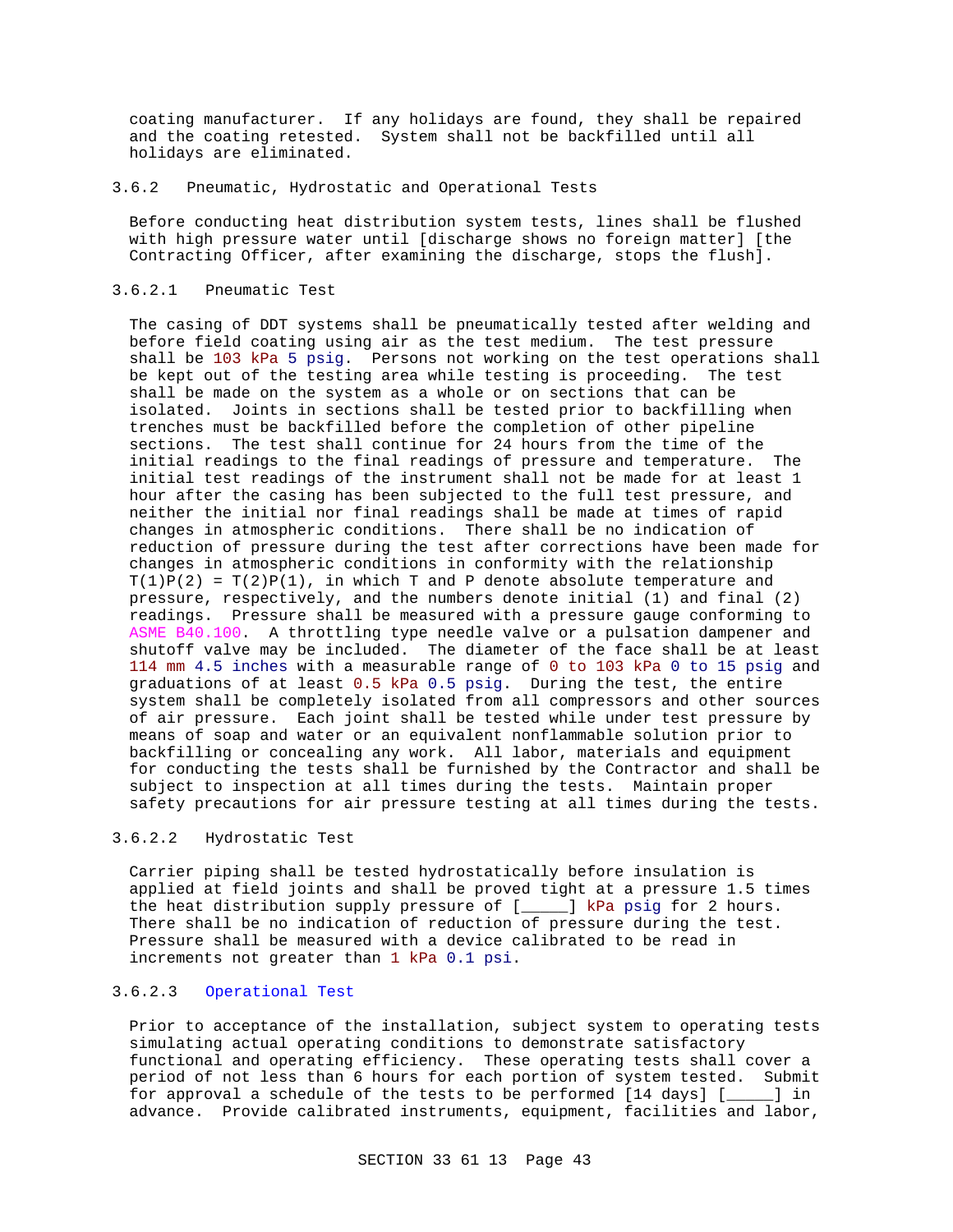at no additional cost to the Government. When failures occur, problems shall be repaired and test repeated.

3.6.3 Deficiencies

Deficiencies discovered shall be corrected at the Contractor's expense. Major deficiencies, or failure to correct deficiencies, may be considered cause for rejecting the entire installation.

#### 3.7 VALVE MANHOLES

#### **\*\*\*\*\*\*\*\*\*\*\*\*\*\*\*\*\*\*\*\*\*\*\*\*\*\*\*\*\*\*\*\*\*\*\*\*\*\*\*\*\*\*\*\*\*\*\*\*\*\*\*\*\*\*\*\*\*\*\*\*\*\*\*\*\*\*\*\*\*\*\*\*\*\***

**NOTE: Include a section based on Section 33 61 13.19 VALVES, PIPING, AND EQUIPMENT IN VALVE MANHOLES as part of the contract specifications for this job. Include sealing of pipe penetrations through manhole walls in the design of the manhole. \*\*\*\*\*\*\*\*\*\*\*\*\*\*\*\*\*\*\*\*\*\*\*\*\*\*\*\*\*\*\*\*\*\*\*\*\*\*\*\*\*\*\*\*\*\*\*\*\*\*\*\*\*\*\*\*\*\*\*\*\*\*\*\*\*\*\*\*\*\*\*\*\*\***

Valve manholes, piping, and equipment in valve manholes shall be in accordance with the contract drawings and Section 33 61 13.19 VALVES,PIPING, AND EQUIPMENT IN VALVE MANHOLES.

### 3.8 BURIED UTILITY WARNING AND IDENTIFICATION

## 3.8.1 Plastic Marking Tape

Polyethylene plastic tape manufactured specifically for warning and identifying buried utility lines shall be supplied and installed. Tape shall be buried above the pipe during the trench backfilling operation and shall be buried approximately 300 mm 12 inches below grade. Tape shall be [0.1 mm 0.004 inch thick polyethylene] [polyethylene with a metallic core]. Tape shall be acid- and alkali-resistant and shall have a minimum strength of 12 MPa 1750 psi lengthwise and 10.3 MPa 1500 psi crosswise with an elongation factor of 350 percent. The tape shall be manufactured with integral wires, foil backing or other means to enable detection by a metal detector when the tape is buried up to 1 m 3 feet deep. The metallic core of the tape shall be encased in a protective jacket or provided with other means to protect it from corrosion. The tape shall be of a type specifically manufactured for marking and locating metallic underground utilities. Tape shall be 150 mm 6 inches wide and printed with a caution and identification of the piping system over the entire tape length. Tape shall be yellow with bold black letters. Tape color and lettering shall be unaffected by moisture and other substances contained in the backfill material.

#### 3.8.2 Markers for Underground Piping

## **\*\*\*\*\*\*\*\*\*\*\*\*\*\*\*\*\*\*\*\*\*\*\*\*\*\*\*\*\*\*\*\*\*\*\*\*\*\*\*\*\*\*\*\*\*\*\*\*\*\*\*\*\*\*\*\*\*\*\*\*\*\*\*\*\*\*\*\*\*\*\*\*\*\* NOTE: Indicate the location of the markers on the contract drawings for projects that require markers. Delete the paragraph if not needed in the project. \*\*\*\*\*\*\*\*\*\*\*\*\*\*\*\*\*\*\*\*\*\*\*\*\*\*\*\*\*\*\*\*\*\*\*\*\*\*\*\*\*\*\*\*\*\*\*\*\*\*\*\*\*\*\*\*\*\*\*\*\*\*\*\*\*\*\*\*\*\*\*\*\*\***

Markers for underground piping shall be located along the distribution and service lines. Markers shall be placed as indicated approximately 600 mm 2 feet to the right of the distribution system when facing in direction of flow in the supply line. The marker shall be concrete 150 mm 6 inch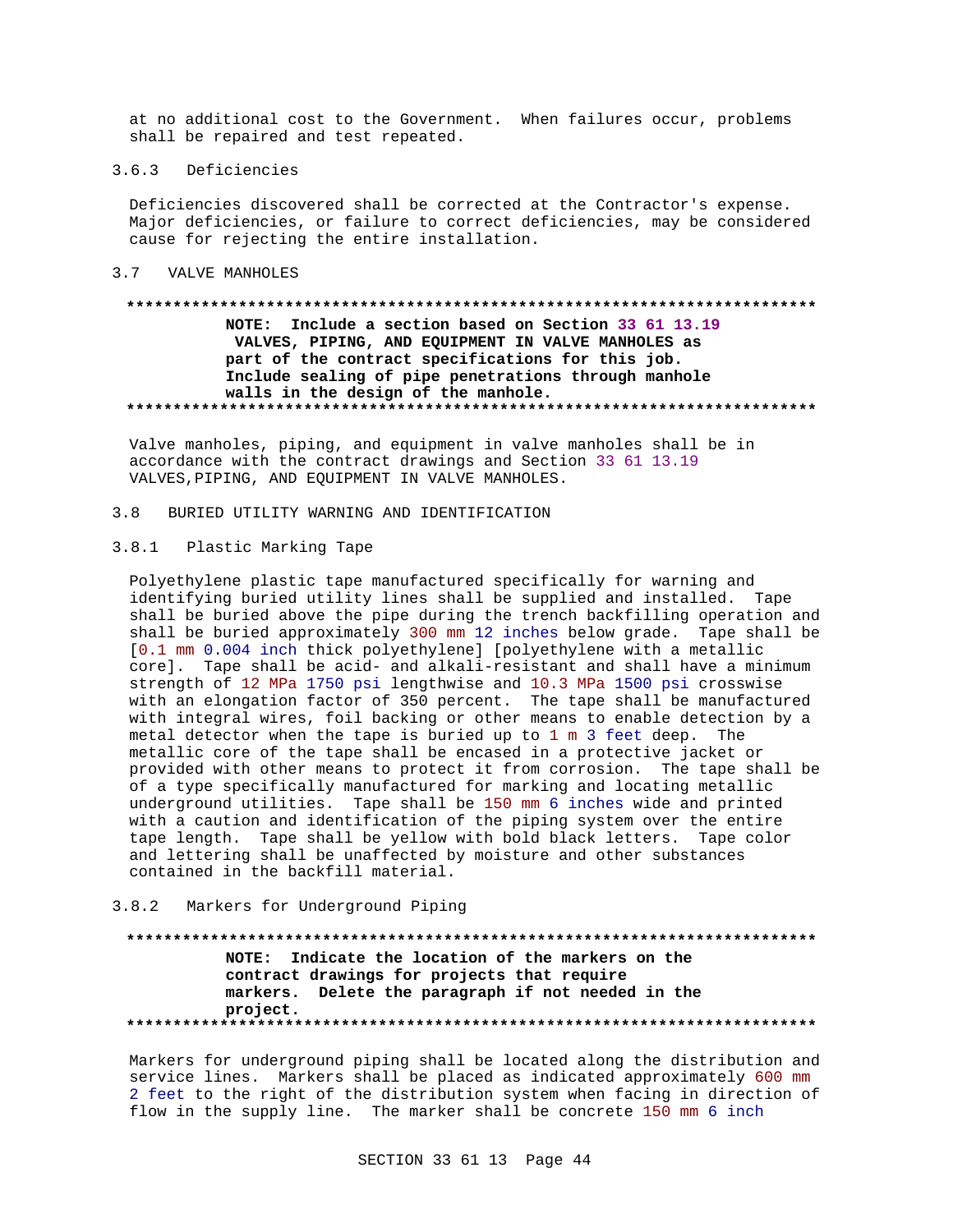square or round section [600] [900] mm [2] [3] feet long. The top edge of the marker shall have a minimum 13 mm  $1/2$  inch chamfer all around. The letters [STEAM] [HTHW] [CONDENSATE] shall be impressed or cast on the top, and on one side of the markers to indicate the type of system that is being identified. Each letter shall be formed with a V-shaped groove and shall have a width of stroke at least 6 mm 1/4 inch at the top and depth of 6 mm 1/4 inch. The top of the marker shall protrude not more than [25] [50] [75] [100] mm [1] [2] [3] [4] inches above finished grade.

#### THERMAL PERFORMANCE TESTING  $3.9$

### 

NOTE: The temperatures in Table 3 are based on calculations that assume 85 percent of the thermal resistance of a new properly functioning system is in the insulation and that a degradation of up to 50 percent of the original thermal resistance will be allowed. A soil temperature of 15 degrees C 60 degrees F was also assumed in the calculations. 

The equipment and procedures specified shall be used to ensure acceptable thermal performance of the installed system. Submit manufacturer's data sheets on all UHDS components and the instrumentation required for thermal performance testing, [\_\_\_\_\_] days after notice to proceed. Because of its geometry, the PIPI system is exempt from the thermal performance test requirement; the test results shall be submitted for approval. All materials and procedures described for this test shall be included as deliverables of the construction contract for the system, unless otherwise noted. Due to its geometry, the PIPI system is exempt from this requirement.

#### $3.9.1$ Equipment

#### $3.9.1.1$ Casing Temperature Measurement

Before backfilling, and after field joint closures have been welded to the casing and the coating has been applied and cured, temperature sensors shall be attached to the exterior of every other field joint closure. The sensors shall be attached with epoxy suitable for use at 260 degrees C 500 degrees F. A sensor shall be adhered with epoxy to the coated casing near the midpoint of every other pipe section between field joints. The sensor shall not be located closer than 1.5 m 5 feet from any guide in the interior of the casing. After the sensors have been adhered to the casing, 2 complete wraps of duct tape shall be used to secure and protect the sensor. The radial position of the sensors shall be located 45 degrees from the top center of the casing, at either the 1:30 or 10:30 position, away from the adjacent heat distribution system pipe if present. All sensors shall be type T copper constantan 20 gauge thermocouples, made from special limits grade thermocouple wire, 0.5 degrees C or 0.4 percent maximum error, with each conductor insulated and an overall jacket on both conductors. Insulation on the thermocouple wires shall be suitable for service at 260 degrees C 500 degrees F. The thermocouple wire between sensor location and termination point shall be continuous with no splicing or other connections. Each sensor shall be shown with a special symbol on the detailed design layout drawings and shall be identified by a number and/or letter code, starting from the upstream manhole.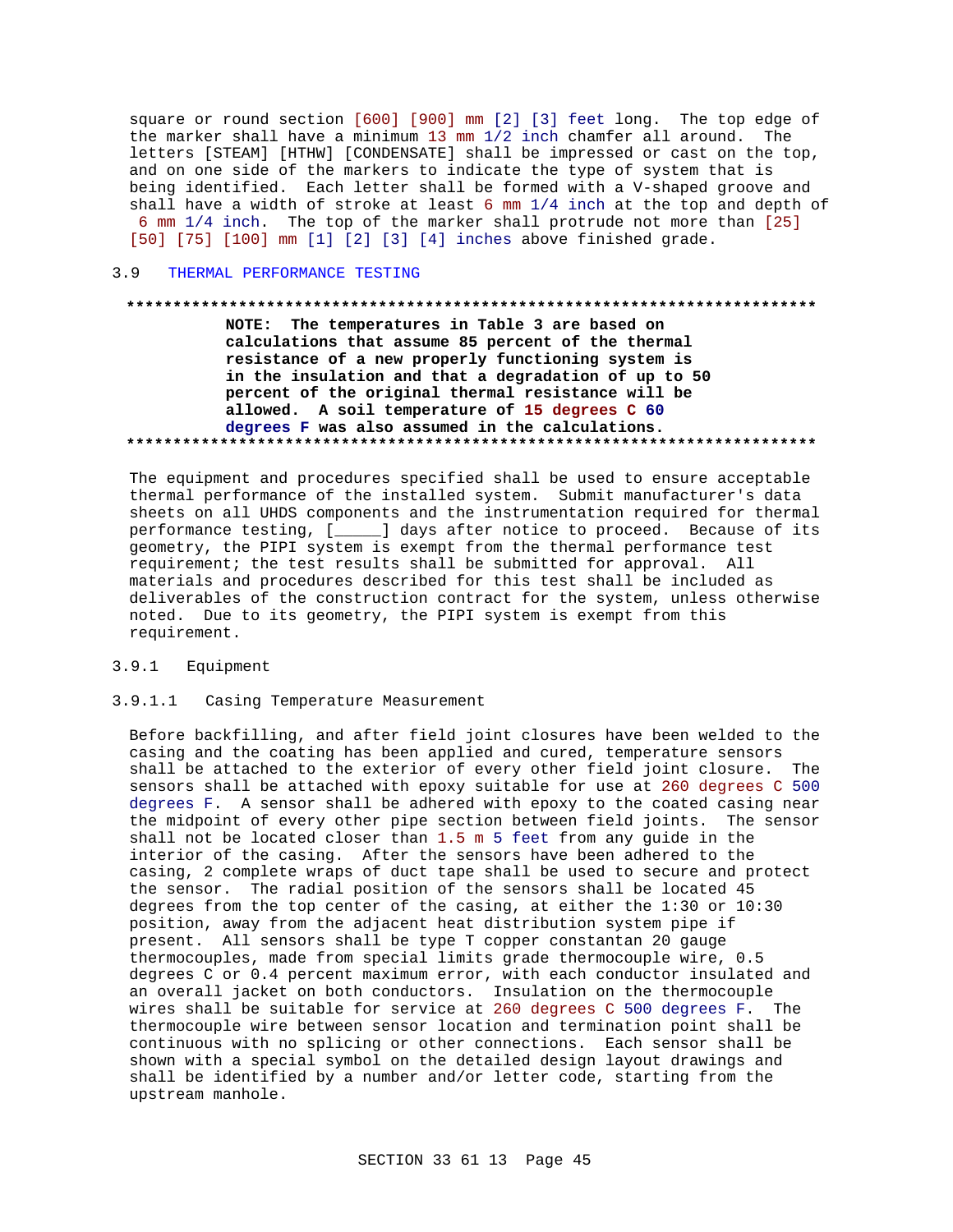### 3.9.1.2 Carrier Pipe Temperature Measurement

Carrier pipe temperature shall be measured within the manhole where the panel box is located. Carrier pipe temperature shall be measured by a sensor adhered with epoxy directly to the exterior of the carrier pipe. All sensors shall be type T copper constantan 20 gauge thermocouples, made from special limits grade thermocouple wire, 0.5 degrees C or 0.4 percent maximum error, with each conductor insulated and an overall jacket on both conductors. Insulation on the thermocouple wires shall be suitable for service at 260 degrees C 500 degrees F. The thermocouple wire between sensor location and termination point shall be continuous with no splicing or other connections. The location of this sensor shall be at either the 1:30 or 10:30 position. At the location of the sensor, the carrier pipe shall be insulated with calcium silicate insulation at least 125 mm 5 inches thick. This insulation shall extend at least 150 mm 6 inches on each side of the actual sensor location and shall be clad with an aluminum jacket.

### 3.9.1.3 Terminals

The wires from each casing or carrier pipe temperature sensor shall be extended into the nearest manhole and terminated in a panel box. The panel box shall be a NEMA Type 4 waterproof enclosure, of suitable size, mounted near the top of the manhole at a location near the manhole entrance, accessible without entrance into the manhole, where possible. The termination of the sensor wires shall be with an approved connector of type [OMEGA Miniature Jack Panel (MJP-\*-\*-T)] [\_\_\_\_\_]. The thermocouple jack panel shall be mounted to the back plate of the panel box. The temperature sensors shall be labeled at their termination within the panel box; a drawing showing the location of each temperature sensor shall be laminated and attached to the inside of the panel box. All temperature sensors shall be verified as operational by an independent laboratory, hired by the Contractor, after backfilling is complete but before the system is accepted.

## 3.9.2 Thermal Performance Test

After the system construction is complete, including backfilling, and the system has reached operating condition for at least 30 days, all of the temperature sensors shall be read by an independent laboratory with experience and equipment appropriate for the sensors used. The temperature shall be recorded for each sensor. The temperatures shall be tabulated and submitted in accordance with specified requirements. If temperatures exceed values in Table 3, that portion shall be repaired and temperatures again measured and recorded.

| TABLE 3                                        |                                                     |  |
|------------------------------------------------|-----------------------------------------------------|--|
| Carrier Pipe Temperature - TP<br>(deqrees C F) | Acceptable Casing Temperature - TC<br>(deqrees C F) |  |
| 121 250                                        | 43 110                                              |  |
| 135 275                                        | 47 116                                              |  |